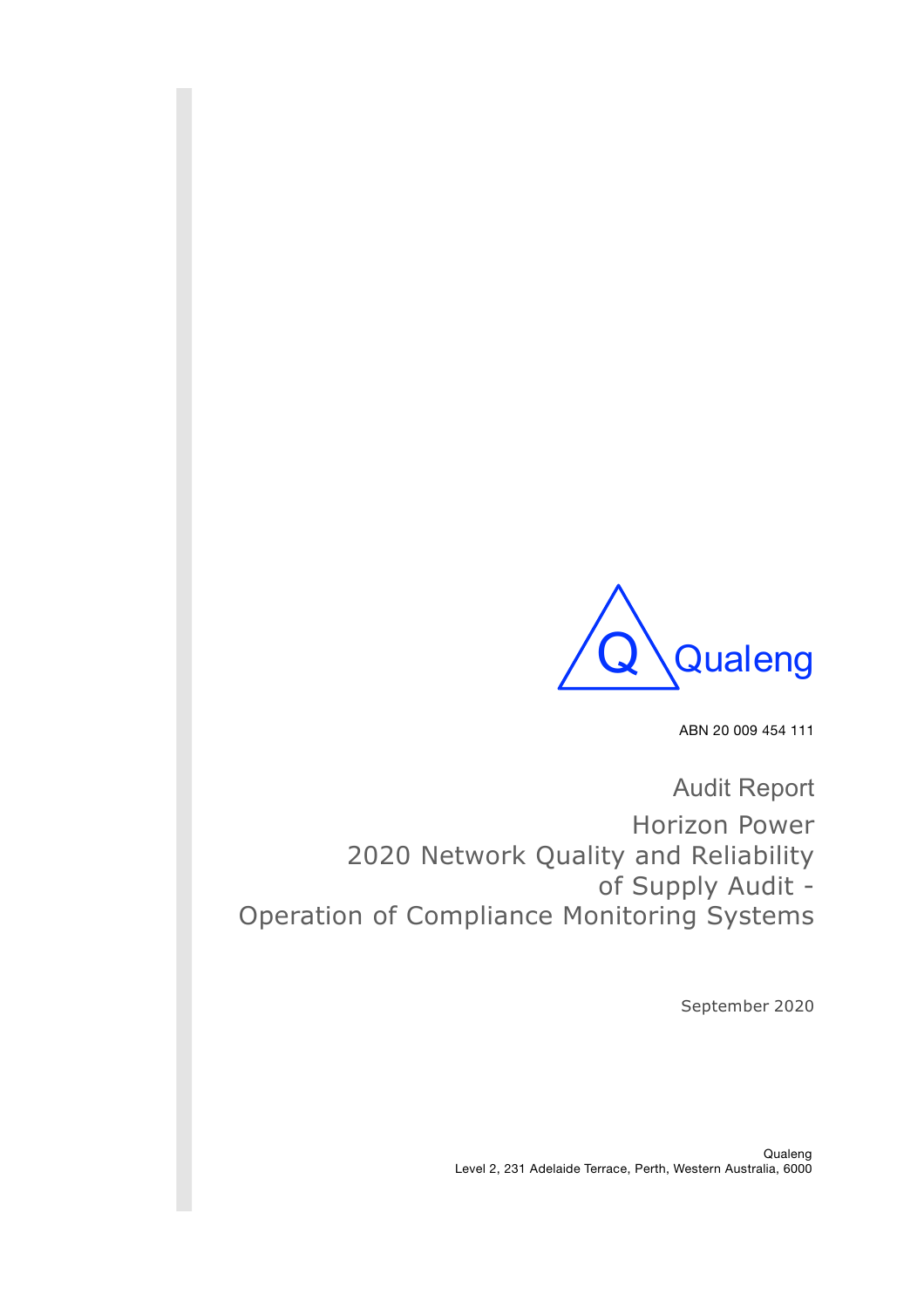

# executive summary

Under the Electricity Industry (Network Quality and Reliability of Supply) Code 2005 (the Code), Division 3, Section 26, Horizon Power is required to arrange for an independent audit of the operation of the systems that are in place to monitor its compliance with Part 2 of the Code or an instrument made under Section 14(3). In May 2020 Horizon Power commissioned Qualeng to carry out the audit in respect of the operation of its systems over the period 1 July 2017 to 30 June 2020.

Horizon Power supplies electricity services to 38 systems consisting of 32 Non-Interconnected (or islanded) Micro Grids in regional towns and remote communities, three micro grids (Kununurra, Wyndham and Lake Argyle) connected through a transmission network in the East Kimberley, two rural systems associated with Esperance and Hopetoun, and the Pilbara Grid (formerly known as the Horizon Power North West Interconnected System, NWIS). These systems supply the Kimberley, Pilbara, Gascoyne, Mid West and Southern Goldfields regions. In addition to its own power generation plant, Horizon Power also purchases electricity from third parties.

The audit was conducted between June and August 2020 and included:

- review of actions resulting from previous audit recommendations;
- identification and review of supporting documents;
- interview of key personnel;
- review and reporting on the evidence, data, reports and processes demonstrating the operation and performance of the systems.

The previous audit (2017) had found:

- no Code non-compliances or Opportunities for Improvement;
- two observations:
	- **▫** actions were in progress to improve the Power Quality (PQ) monitoring of customer electricity supply;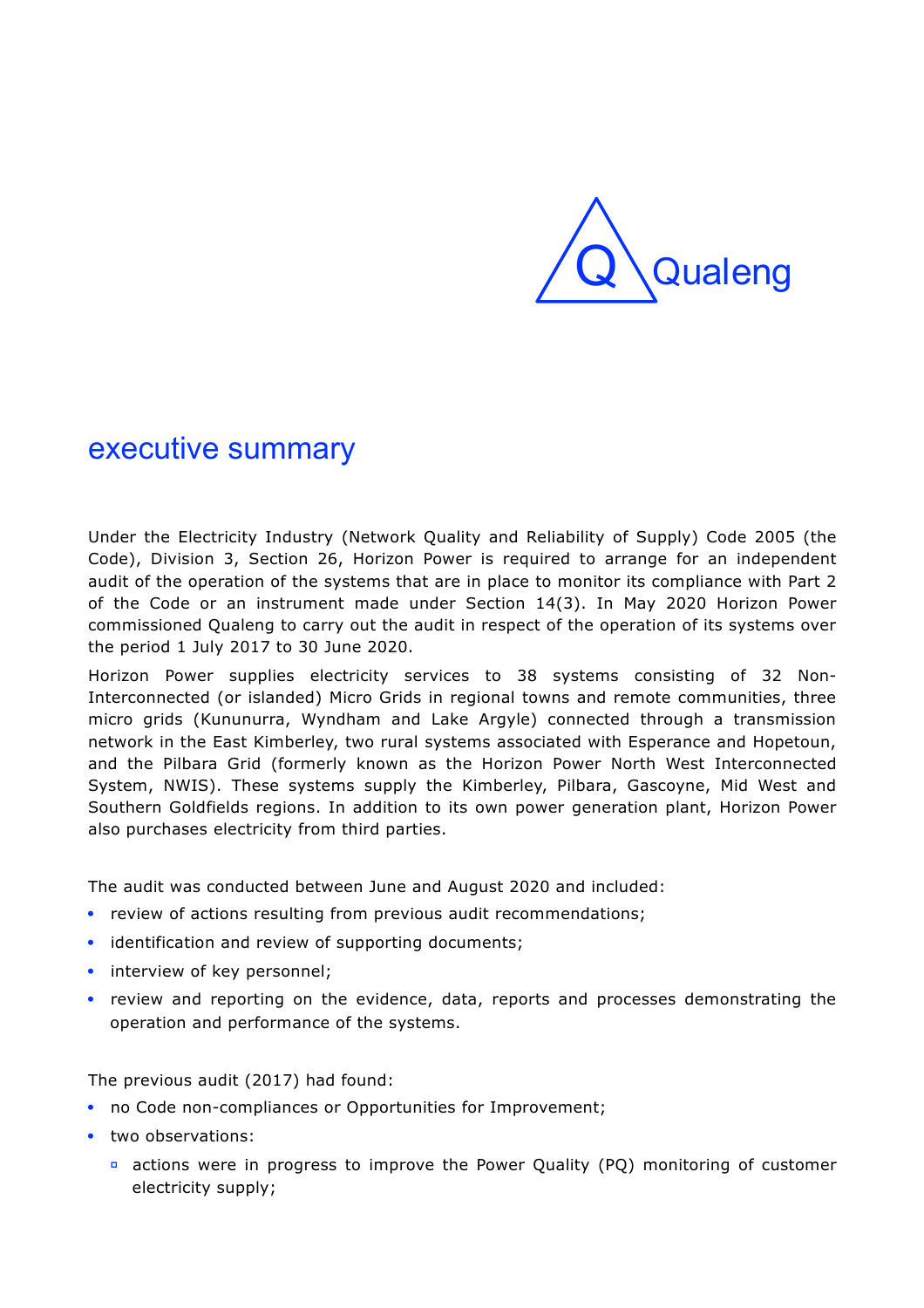**▫** actions were in progress to improve the system for notifying customers of planned outages.

Actions on both activities were still in progress at the end of this audit period (2017-2020).

Horizon Power has a number of systems that monitor its performance against the requirement of the Code:

- Monthly Asset Management Reports report to management on:
	- **▫** performance data in respect of power quality;
	- **▫** supply interruptions over 12 hours;
	- **▫** where frequency of interruptions is over 16 per customer per year;
	- **▫** planned outages over 4 or 6 hours; and
	- **▫** statistics on the duration of interruptions per customer over 4 years;
- Horizon Power currently relies on customer complaints to identify electricity supply quality issues such as flicker and harmonics;
- "Power Quality Investigations" deal with incidents and customer complaints due to electricity supply quality issues;
- the Trouble Call System (TCS) is used to manage and monitor faults through the SCADA system, customer calls and fault detection by field crews;
- customers with special health needs are recorded and identified in the system;
- procedures are in place for notification of planned outages;
	- **▫** monitoring of the compliance of the notification process relies on customer complaints;
- alternate power supplies are available to mitigate interruptions;
- a process is in place to ensure there is agreement with critical customers in the preparation for planned outages;
- remedial projects are initiated to improve reliability of supply.

Through interviews, discussions and examination of documents the audit noted two Opportunities for Improvement:

- The deployment of new Power Quality Analysers and testing of power quality has shown that the use and understanding of the equipment and of results is not always consistent and in accordance with Horizon Power's manuals.
- Horizon Power system has the capability to identify individual customers subject to over 16 interruptions per year and feeders subject to an interruption of more than 12 hours duration per year, however the process does not track individual customers that are subject to those interruptions, and to date there is not a process to track if remediation is provided to all those customers that are likely to be subject to more than one instance of significant interruption over 10 years as required by the Code.

At the conclusion of the audit Qualeng has concluded that Horizon Power has further progressed its improvement actions.

Based on the scope of the audit defined in section 26 of the Code the audit has found that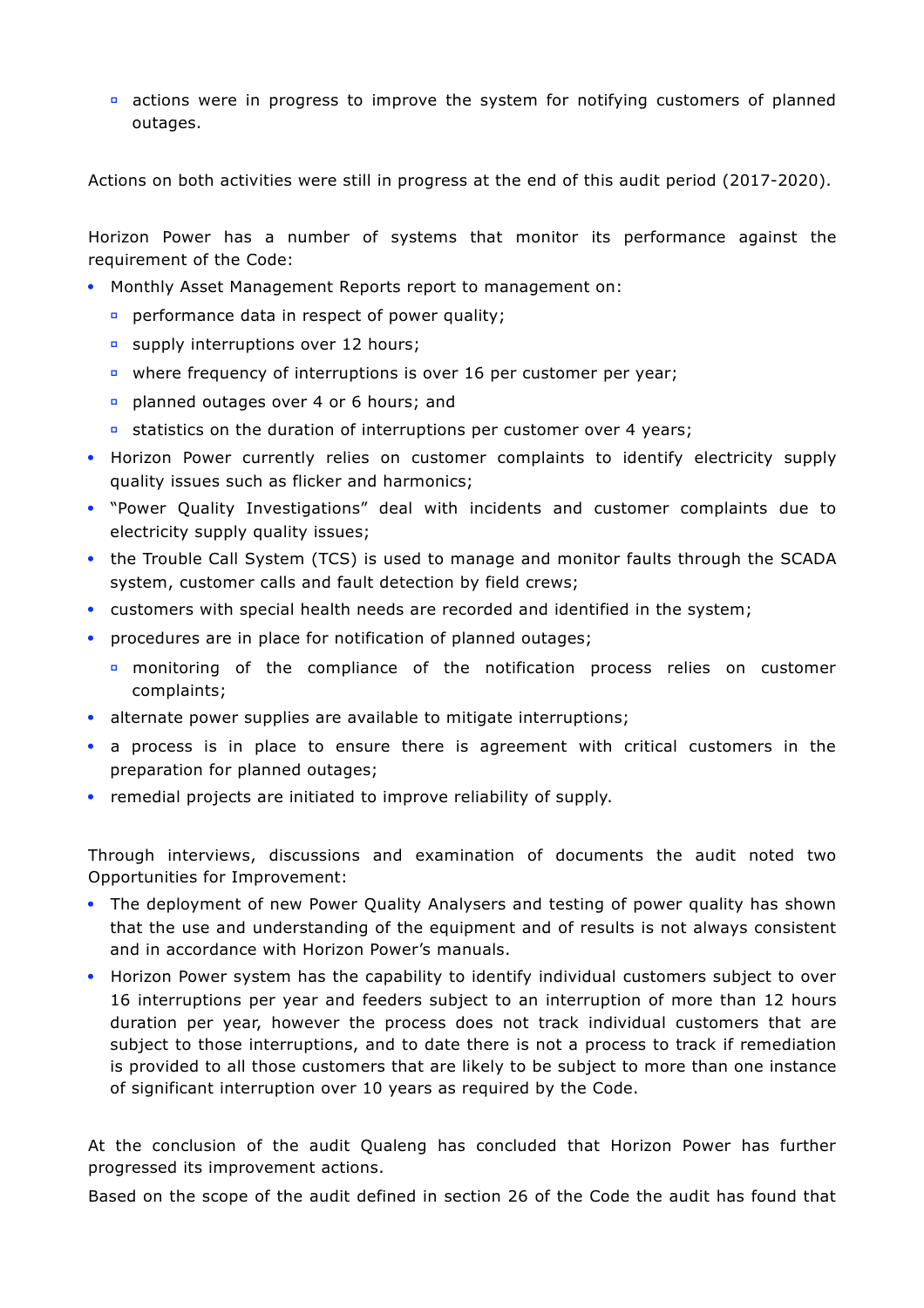the operation of Horizon Power's systems which monitor compliance with the requirements of the Code, was in compliance with the requirements of Part 2 of the Code, "Quality and Reliability Standards".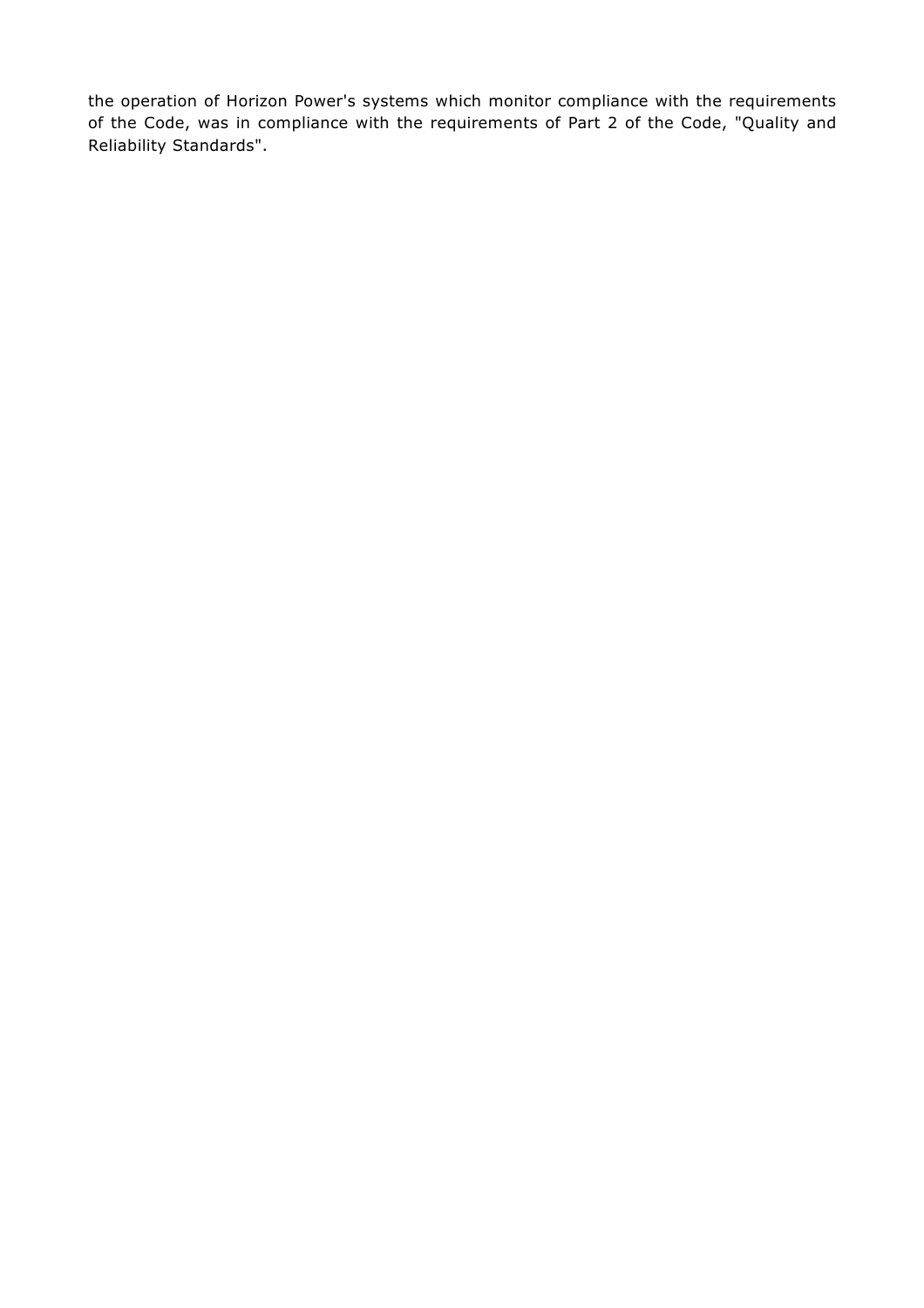

Ref 54/21

This report is an accurate representation of the findings and opinions of the auditors following the assessment of the client's conformance to nominated conditions. The report is reliant on evidence provided by other parties and is subject to limitations due to the nature of the evidence available to the auditor, the sampling process inherent in the audit process, the limitations of internal controls and the need to use judgement in the assessment of evidence. On this basis Qualeng shall not be liable for loss or damage to other parties due to their reliance on the information contained in this report or in its supporting documentation.

| <b>Approvals</b> |             |           |                                              |             |
|------------------|-------------|-----------|----------------------------------------------|-------------|
| Representation   | <b>Name</b> | Signature | <b>Position</b>                              | <b>Date</b> |
| Auditor:         | M Zammit    | ۰.        | Lead Auditor / Projects<br>Director, Qualeng | 22/09/2020  |

|                    | <b>Issue Status</b> |                               |           |  |  |
|--------------------|---------------------|-------------------------------|-----------|--|--|
| <b>Issue</b><br>No | Date                | <b>Description</b>            | Approved  |  |  |
| A                  |                     | 10/8/2020   First Draft Issue | ΜZ        |  |  |
|                    | 22/9/2020           | Final Issue                   | <b>MZ</b> |  |  |
|                    |                     |                               |           |  |  |
|                    |                     |                               |           |  |  |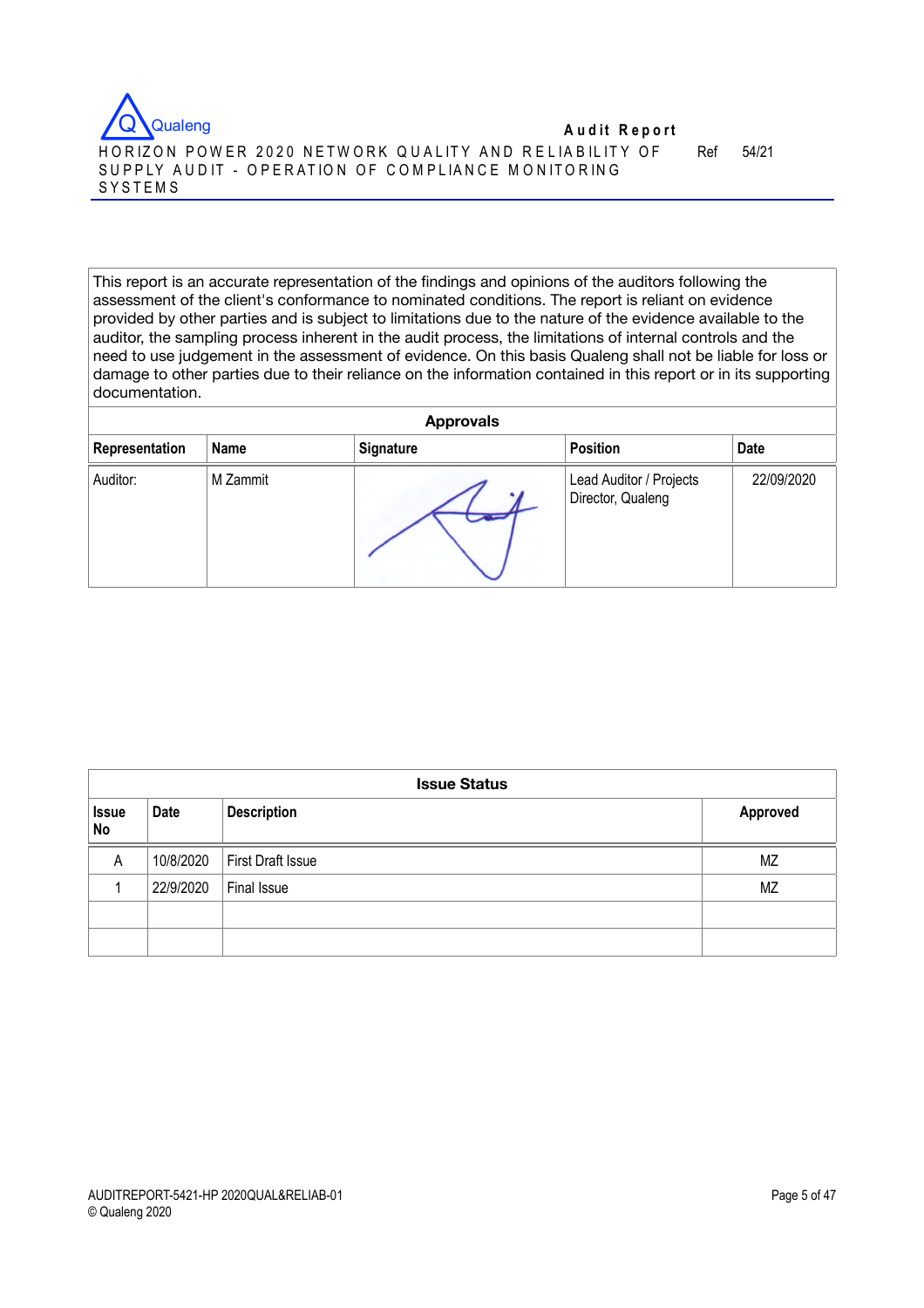

HORIZON POWER 2020 NETWORK QUALITY AND RELIABILITY OF SUPPLY AUDIT - OPERATION OF COMPLIANCE MONITORING SYSTEMS

Ref 54/21

# **TABLE OF CONTENTS**

|                | 1.1 |                                                                                                                                           |  |
|----------------|-----|-------------------------------------------------------------------------------------------------------------------------------------------|--|
|                | 1.2 |                                                                                                                                           |  |
|                | 1.3 |                                                                                                                                           |  |
|                | 1.4 |                                                                                                                                           |  |
|                |     | 1.4.1 Audit Terminology, Observations, Opportunities for Improvement and Findings                                                         |  |
|                | 1.5 |                                                                                                                                           |  |
|                | 1.6 |                                                                                                                                           |  |
| $\overline{2}$ |     |                                                                                                                                           |  |
|                | 2.1 |                                                                                                                                           |  |
|                | 2.2 |                                                                                                                                           |  |
|                |     |                                                                                                                                           |  |
| 3.             |     | SYSTEMS TO MANAGE COMPLIANCE WITH PART 2, DIVISION 1 - QUALITY STANDARDS                                                                  |  |
|                |     |                                                                                                                                           |  |
|                | 3.2 |                                                                                                                                           |  |
|                | 3.3 |                                                                                                                                           |  |
|                |     | 4 SYSTEMS TO MANAGE COMPLIANCE WITH PART 2, DIVISION 2 - STANDARDS FOR                                                                    |  |
|                | 4.1 | Duty to maintain the supply with a minimum number and duration of interruptions (Sec. 9)22                                                |  |
|                | 4.2 | Duty to reduce the effects of interruptions and provision for alternative supplies for proposed                                           |  |
|                |     |                                                                                                                                           |  |
|                |     | 4.2.2 Provision of Alternative Supply for Proposed Interruptions, Special Health Needs                                                    |  |
|                | 4.3 | Planned interruptions: acceptable if less than 4 or 6 hours and if notified (Sec. 11)30                                                   |  |
|                | 4.4 |                                                                                                                                           |  |
|                | 4.5 | Significant interruptions (over 12 hours duration or more than 16 in a year) to small use customers                                       |  |
| 5.             |     | <b>SYSTEMS TO MANAGE COMPLIANCE WITH PART 2, DIVISION 3 -</b><br>STANDARDS FOR THE DURATION OF INTERRUPTION OF SUPPLY IN PARTICULAR AREAS |  |
|                |     |                                                                                                                                           |  |
| 6              |     |                                                                                                                                           |  |
|                |     | 6.1 Provisions may be excluded or modified by agreement with customers (Sec 15)42                                                         |  |
| 7              |     |                                                                                                                                           |  |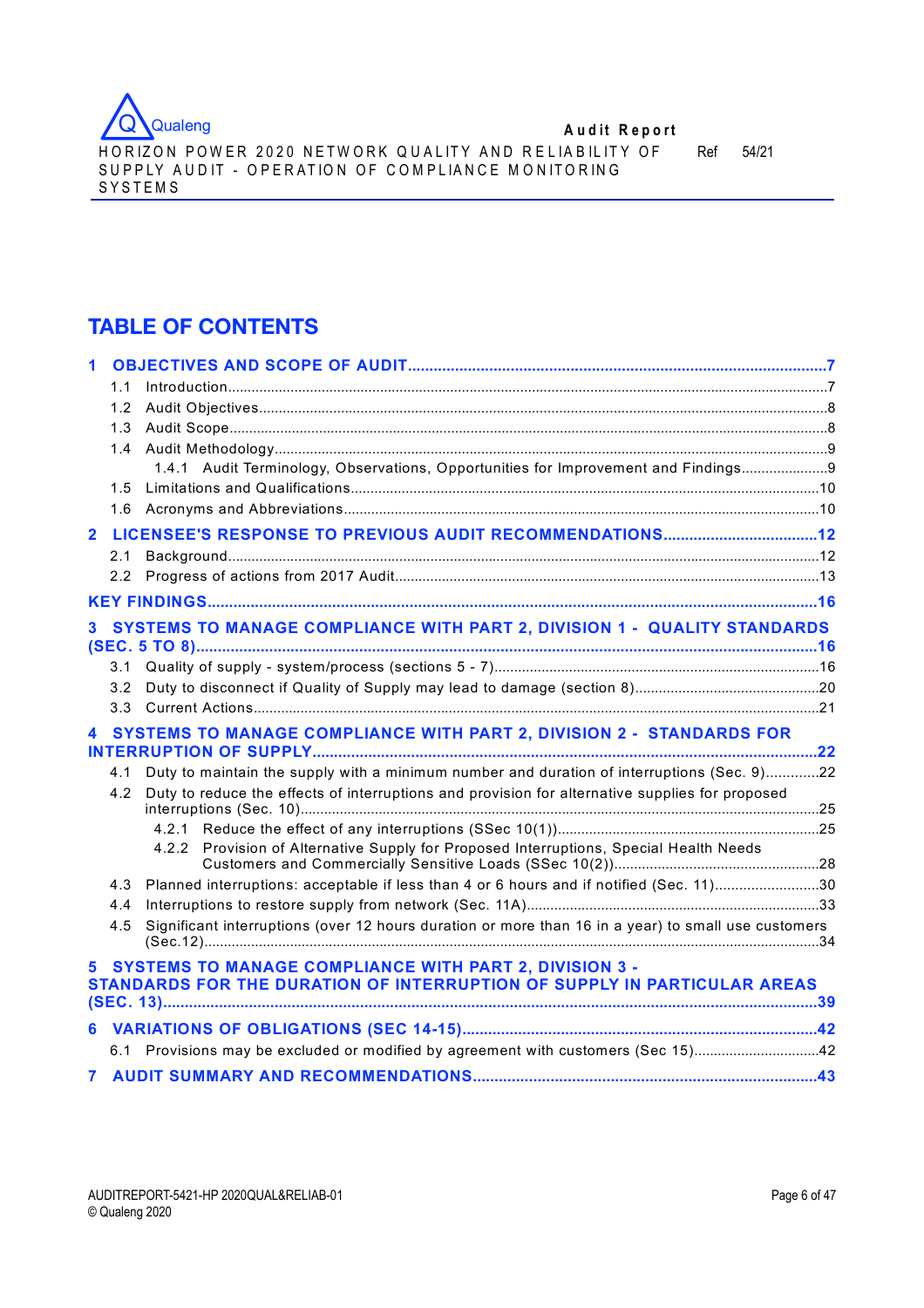

SYSTEMS

# 1 OBJECTIVES AND SCOPE OF AUDIT

# **1.1 INTRODUCTION**

Horizon Power has an Electricity Integrated Regional Licence (EIRL2) (the **licence**) issued by the Economic Regulation Authority (the **Authority**) under Sections 7 and 15(2) of the Electricity Industry Act 2004 (WA) (the **Act**). Under the scope of the licence Horizon Power supplies electricity to approximately 110,000 residents, communities and businesses, including major industry. The services are provided to close to 48,000 customer connections, including 39,000 residential and close to 9000 business, to an area of approximately 2.3 million square kilometres extending from the Kimberley in the North to Esperance, Norseman and Hopetoun in the South and including the Kimberley, Pilbara, Gascoyne, Mid West and Southern Goldfields regions in Western Australia.

Services are provided through Pilbara Grid (formerly known as the Horizon Power North West Interconnected System, NWIS) and Horizon Power Microgrids (formerly known as Horizon Power's Non Interconnected Systems) which are made up from 38 systems including 32 Non-Interconnected (or islanded) Systems in regional towns and remote communities, three systems (Kununurra, Wyndham and Lake Argyle) connected through a transmission network in the East Kimberley, two rural systems associated with Esperance and Hopetoun and the Pilbara Grid.

In addition to power generating plant in Carnarvon, Marble Bar, Nullagine, Kununurra and Wyndham, Horizon Power also owns generating plant that is managed by a third party and purchases electricity from third parties.

Under the terms of the Act Horizon Power is required to comply with the Electricity Industry (Network Quality and Reliability of Supply) Code 2005 (the **Code**). In accordance with Section 26 "Audit and report on monitoring systems" of the Code, Horizon Power is required to arrange for an independent expert to audit and report on the operation of the systems that are in place to monitor its compliance with Part 2 of the Code or an instrument under Section 14(3). Under sub-section 25A(1)(a), the reporting period is "3 years" or as directed by the ERA.

In May 2020 Horizon Power commissioned Qualeng to carry out the Audit to cover the period 1 July 2017 to 30 June 2020.

The audit has been conducted and this report prepared in accordance with the Code.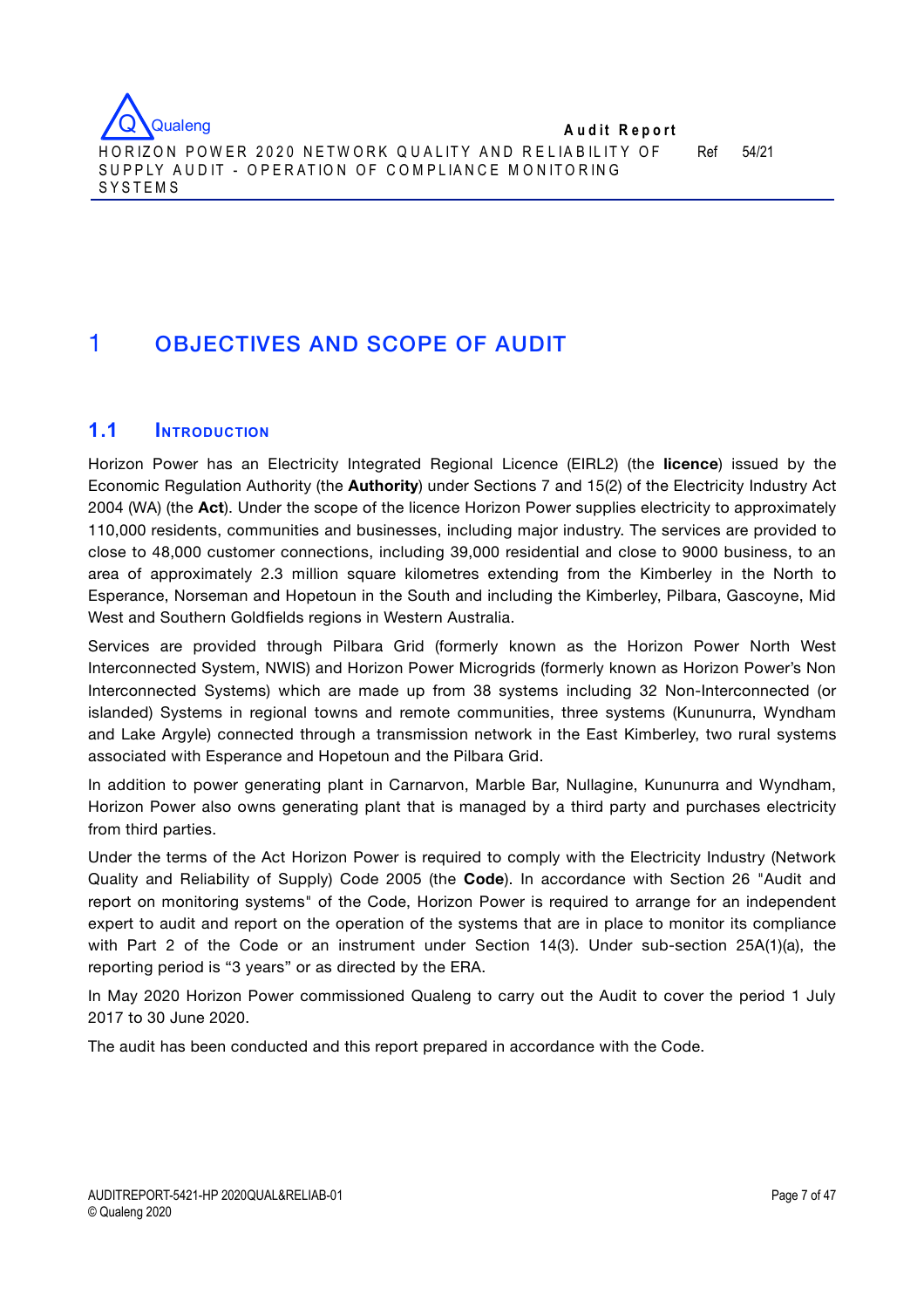

# **1.2 AUDIT OBJECTIVES**

The purpose of the Network Quality and Reliability of Supply (**NQRS**) audit is to assess and report on the operation of the systems implemented by the licensee to monitor its compliance with Part 2 of the Code or an instrument under section 14(3)*.* 

# **1.3 AUDIT SCOPE**

Part 2 of the Code includes 4 Divisions:

- 1. Division 1 (sect. 4 to 8), "Quality Standards" for compliance with requirements for quality of supply at the point of connection to the customer, in regard to voltage fluctuations and harmonic distortion.
- 2. Division 2, "Standards for the interruption of supply to individual customers" provides for the maintenance of supply and management of interruptions to customers, both in terms of the duration and number of interruptions. It includes for:
	- 2.1. (Sect. 9) Provision of supply with the minimum number and duration of interruptions.
	- 2.2. (Sect. 10(1)) Reducing the effect of any interruptions to the customer
	- 2.3. (Sect. 10(2)) Considering the provision of alternative supply if the interruption is expected to be significant, its effect substantial or if the customer has special health needs that require continuous supply.
	- 2.4. (Sect. 11) Allowing planned interruptions for the purpose of maintaining or altering the transmitter's or distributor's network, if the customer is suitably notified within a stipulated time and the duration does not exceed 6 hours, or 4 hours for temperatures over 30 C or north of the 26th parallel.
	- 2.5. (Sect. 11A) Where the electricity is not supplied from the network, interrupting the supply of electricity to restore it from the network, provided the interruption duration complies with section 11.
	- 2.6. (Sect. 12) Requiring the distributor to remedy the causes of interruptions or enter into alternative arrangements if the supply has been interrupted more than 12 hours continuously or more than 16 times in the prescribed 12 months and the distributor considers that the prescribed standard (means supply without the specified interruptions for 9 years in every 10) is unlikely to be met for the customer.
- 3. Division 3, "Standards for the duration of interruptions of supply in particular areas" provides that the average length of interruptions to any customer premises should not exceed 290 minutes (calculated as the total annual interruption minutes per customer premises, calculated for each of the last 4 years and then averaged over the 4 years) in any area of the State (for areas that apply to Horizon Power).
- 4. Division 3A. "Temporary reliability standards for supply to particular areas" (from 1 October 2018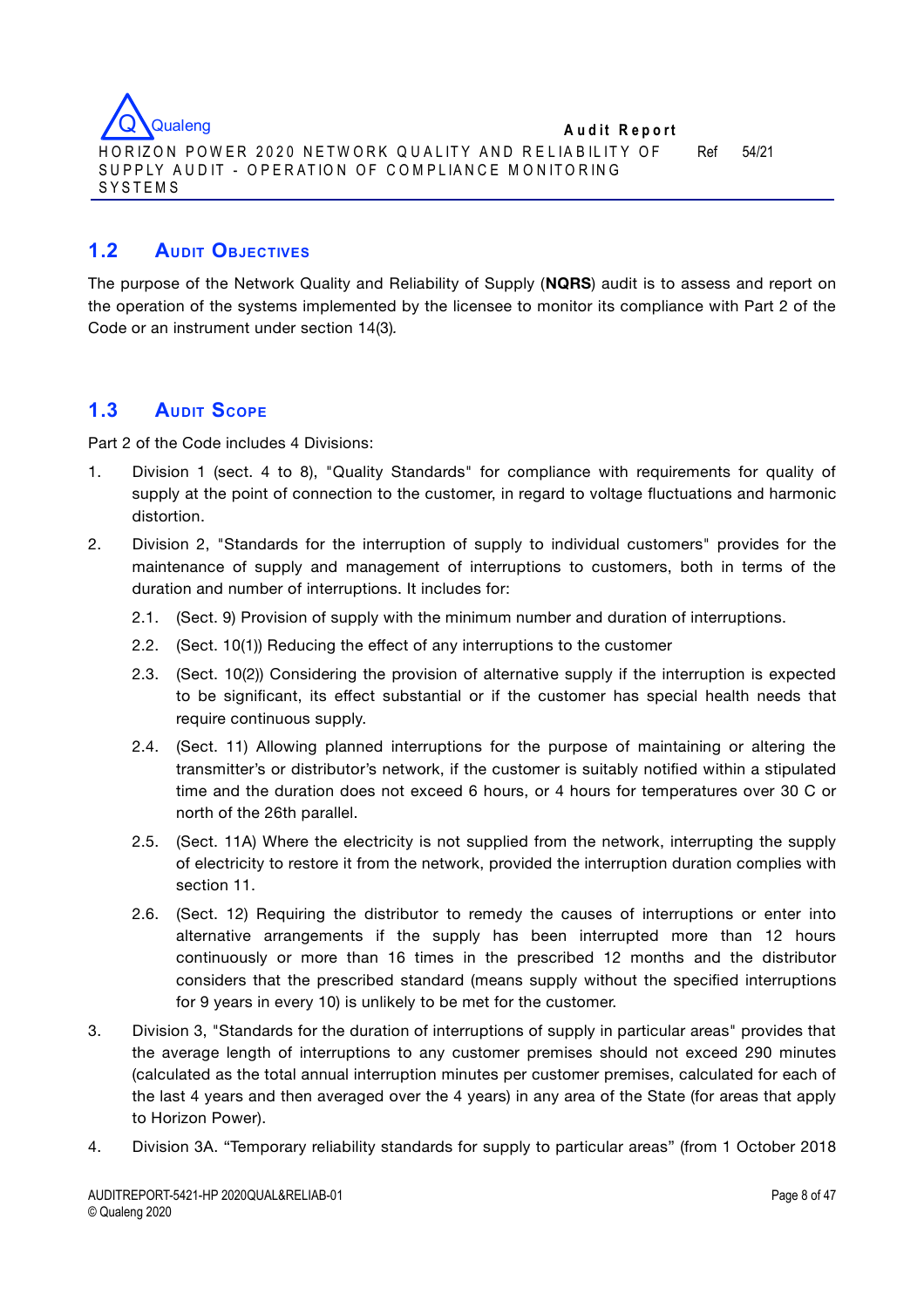to 30 September 2023) provides for restoration and maintenance to essential services loads and the majority of small use customers of:

- 4.1. 45 MW to Eastern Goldfields and
- 4.2. 50 MW to North Country

as soon as is reasonably practicable following the occurrence of a planned or unplanned outage of a transmission element supplying the respective region.

- 5. Division 4, "Variations of obligations under this Part" provides for:
	- 5.1. review and approval by the Minister of alternative requirements and
	- 5.2. agreement between the transmitter/distributor and the customer of extensions and modifications to the standards.

The audit was carried out between July and August 2020.

On Horizon Power's behalf the following representatives participated in the audit, contributed to sourcing the documentation and providing evidence to the audit:

- Andy Neeman, Asset Systems Manager
- Gerald Chow, Data Management Officer
- Janet Tranthim-Fryer, Customer Service Process Manager.

# **1.4 AUDIT METHODOLOGY**

The audit methodology provided for:

- preparation of an audit plan and risk assessment for Qualeng internal control;
- fieldwork; and
- reporting.

The audit proceeded through a documentation review, meetings and checks of processes. These were supported by additional queries to clarify aspects of Horizon Power policies and procedures.

## **1.4.1 Audit Terminology, Observations, Opportunities for Improvement and Findings**

The audit report uses three terms to qualify the assessment of the evidence:

Observation: The report and assessment of evidence.

Opportunity for Improvement: Where it is assessed that resolution of a shortcoming requires formal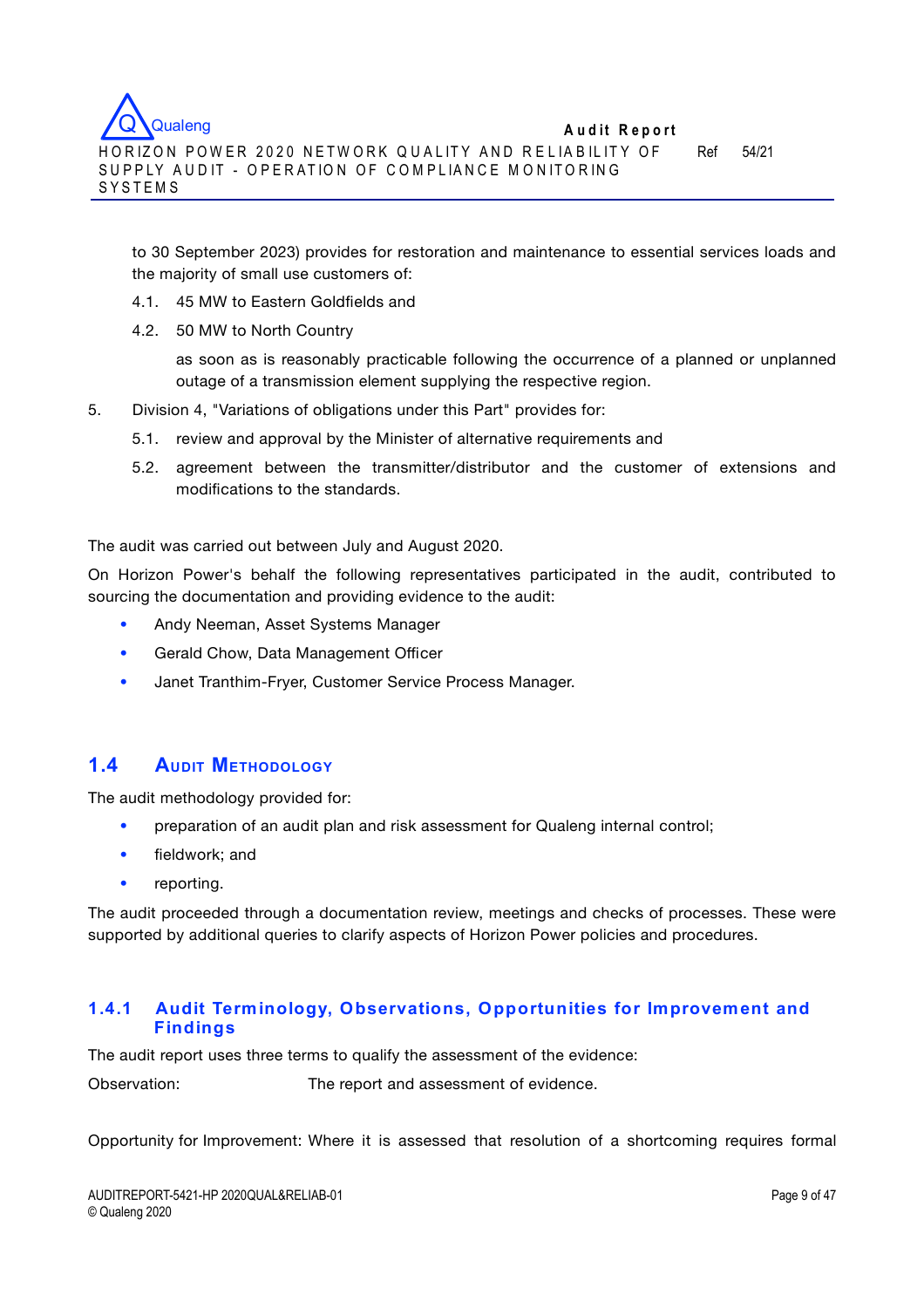

#### consideration.

Finding and recommendation: Where it is assessed that the shortcoming is non-complying with the Code.

# **1.5 LIMITATIONS AND QUALIFICATIONS**

An audit provides a reasonable level of assurance on the effectiveness of control procedures, however there are limitations due to the nature of the evidence available to the auditor, the sampling process inherent in checking the evidence, the limitations of internal controls and the need to use judgement in the assessment of evidence.

# **1.6 ACRONYMS AND ABBREVIATIONS**

| <b>Abbreviation</b> | <b>Description</b>                                                                                             |
|---------------------|----------------------------------------------------------------------------------------------------------------|
| AMI                 | Advanced Metering Infrastructure                                                                               |
| AMP                 | Asset Management Plan                                                                                          |
| CAIDI               | Customer Average Interruption Duration Index (ie. Duration of each interruption per<br>customer over the year) |
| Code                | Electricity Industry (Network Quality and Reliability of Supply) Code 2005                                     |
| <b>DNAR</b>         | <b>District Network Access Request</b>                                                                         |
| <b>ENMAC</b>        | <b>Electricity Network Management and Control</b>                                                              |
| EO.                 | <b>Electric Office</b>                                                                                         |
| FY.                 | <b>Financial Year</b>                                                                                          |
| HP                  | <b>Horizon Power</b>                                                                                           |
| <b>HPCC</b>         | <b>Horizon Power Control Centre</b>                                                                            |
| HV                  | High Voltage                                                                                                   |
| IPP                 | Independent Power Producer                                                                                     |
| <b>LS</b>           | Life Support                                                                                                   |
| LV                  | Low Voltage                                                                                                    |
| <b>NQRS</b>         | Network Quality and Reliability of Supply                                                                      |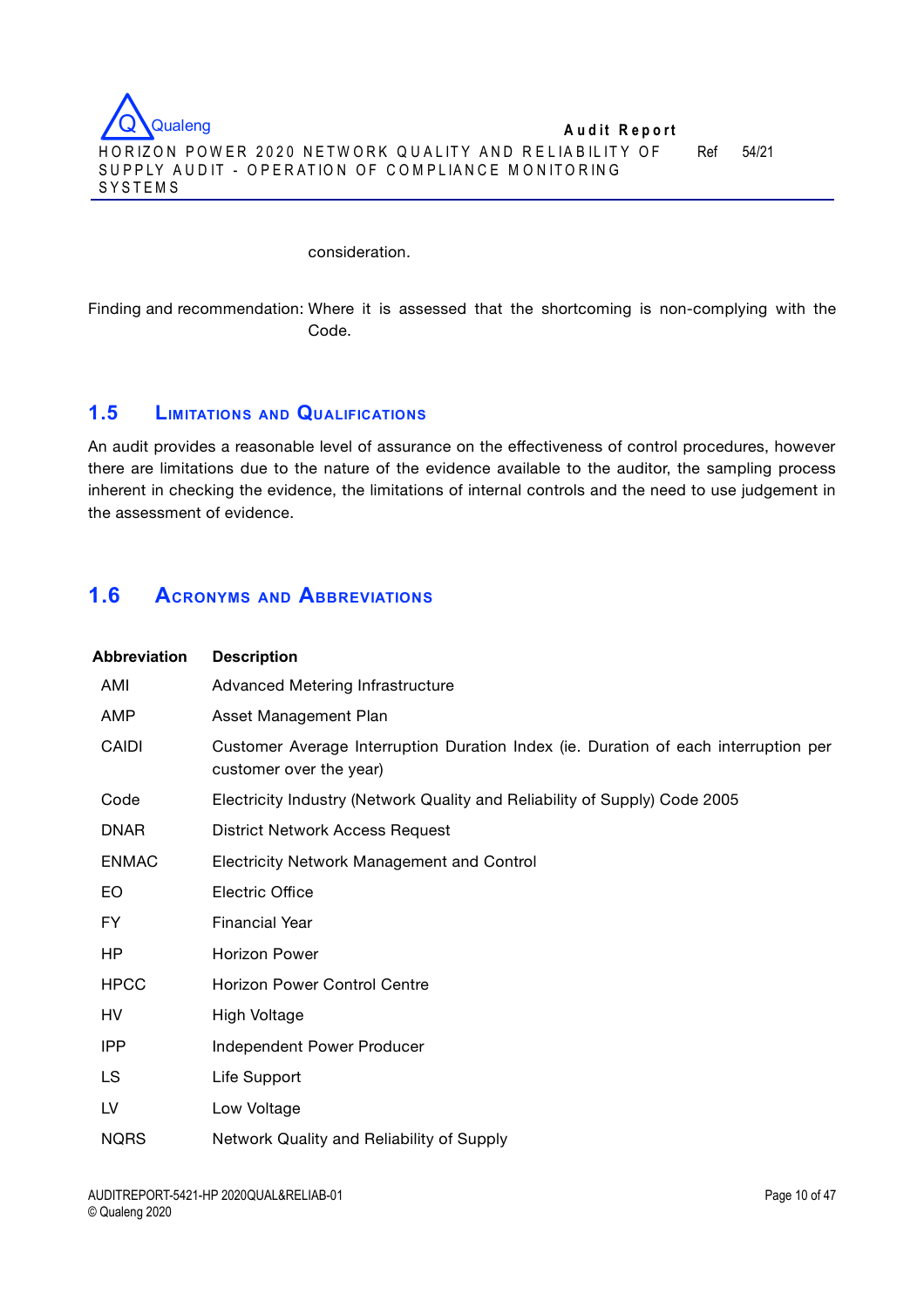

H O R IZO N PO W ER 2 0 2 0 NETW O RK Q U A LIT Y AN D R E L IA B IL IT Y OF SUPPLY AUDIT – OPERATION OF COMPLIANCE MONITORING SYSTEMS

Ref 54/21

| <b>Abbreviation</b> | <b>Description</b>                                                                                         |
|---------------------|------------------------------------------------------------------------------------------------------------|
| <b>NWIS</b>         | North West Interconnected System                                                                           |
| <b>OBS</b>          | Observation                                                                                                |
| <b>OCS</b>          | Outage Capture System                                                                                      |
| <b>POA</b>          | Power On Advantage                                                                                         |
| <b>POF</b>          | Power On Fusion                                                                                            |
| PQ                  | <b>Power Quality</b>                                                                                       |
| PQI                 | Power Quality Investigation                                                                                |
| <b>PQIH</b>         | Power Quality Investigation Handbook                                                                       |
| <b>PQIM</b>         | <b>Power Quality Investigation Manual</b>                                                                  |
| <b>PSS</b>          | <b>Power System Services</b>                                                                               |
| <b>PUO</b>          | <b>Public Utilities Office</b>                                                                             |
| QoS                 | Quality of Supply (as defined in the Code)                                                                 |
| <b>SAIDI</b>        | System Average Interruption Duration Index (ie. total interruption duration per<br>customer over the year) |
| <b>SAIFI</b>        | System Average Frequency Index (ie. average number of interruptions per customer<br>over the year)         |
| <b>SCADA</b>        | Supervisory Control and Data Acquisition                                                                   |
| <b>SWIS</b>         | South West Interconnected System                                                                           |
| <b>TCS</b>          | Trouble Call System                                                                                        |
| <b>THD</b>          | <b>Total Harmonic Distortion</b>                                                                           |
| <b>YTD</b>          | Year to Date                                                                                               |
|                     |                                                                                                            |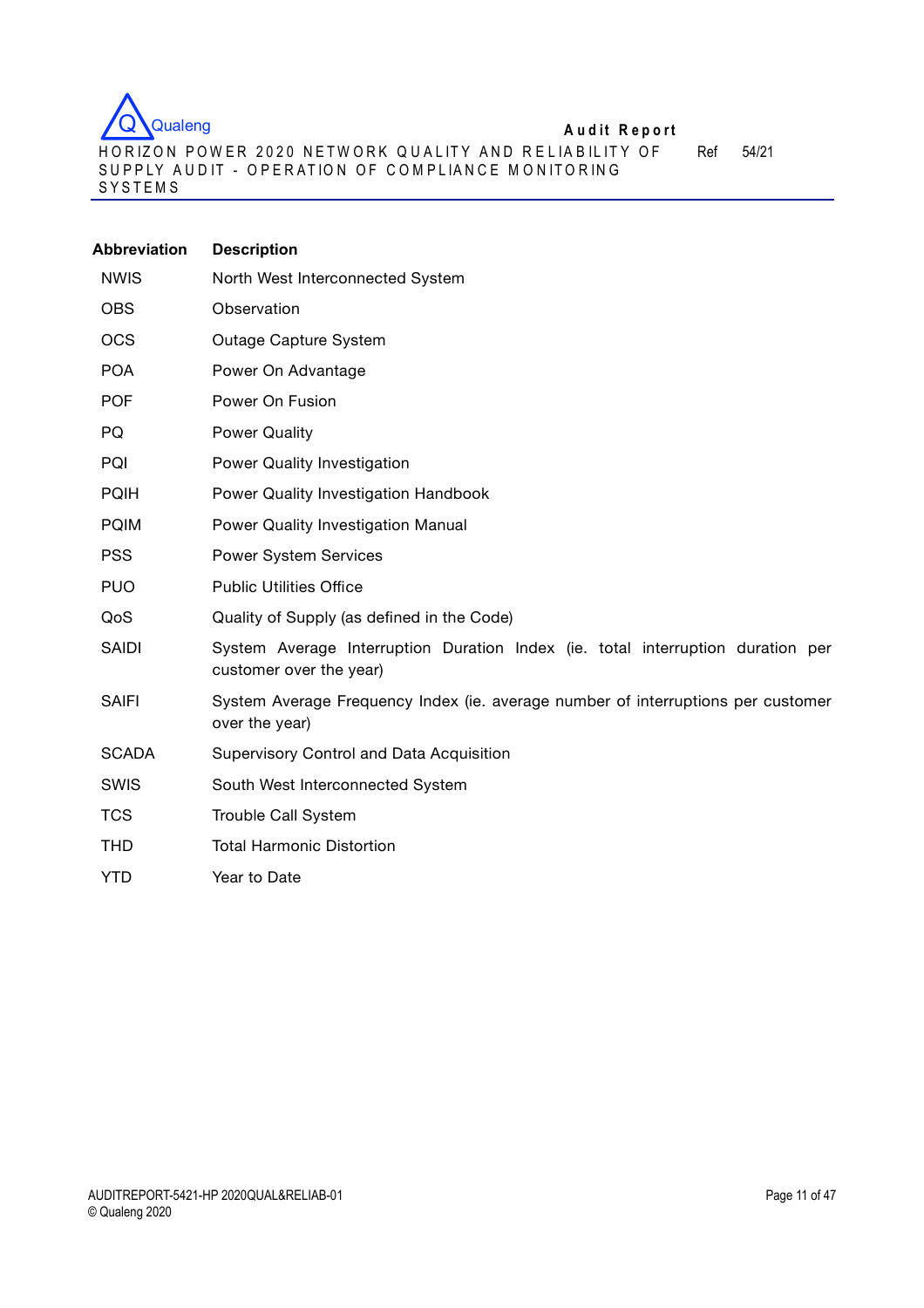

SYSTEMS

# 2 LICENSEE'S RESPONSE TO PREVIOUS AUDIT RECOMMENDATIONS

# **2.1 BACKGROUND**

The previous quality and reliability of supply audit was completed in September 2017. This section reviews Horizon Power's progress on that audit recommendations as well as Horizon Power's planned actions to address any outstanding issues.

The recommendations arising from the previous report and the confirmation and status of actions determined in this audit have been summarised in the following table.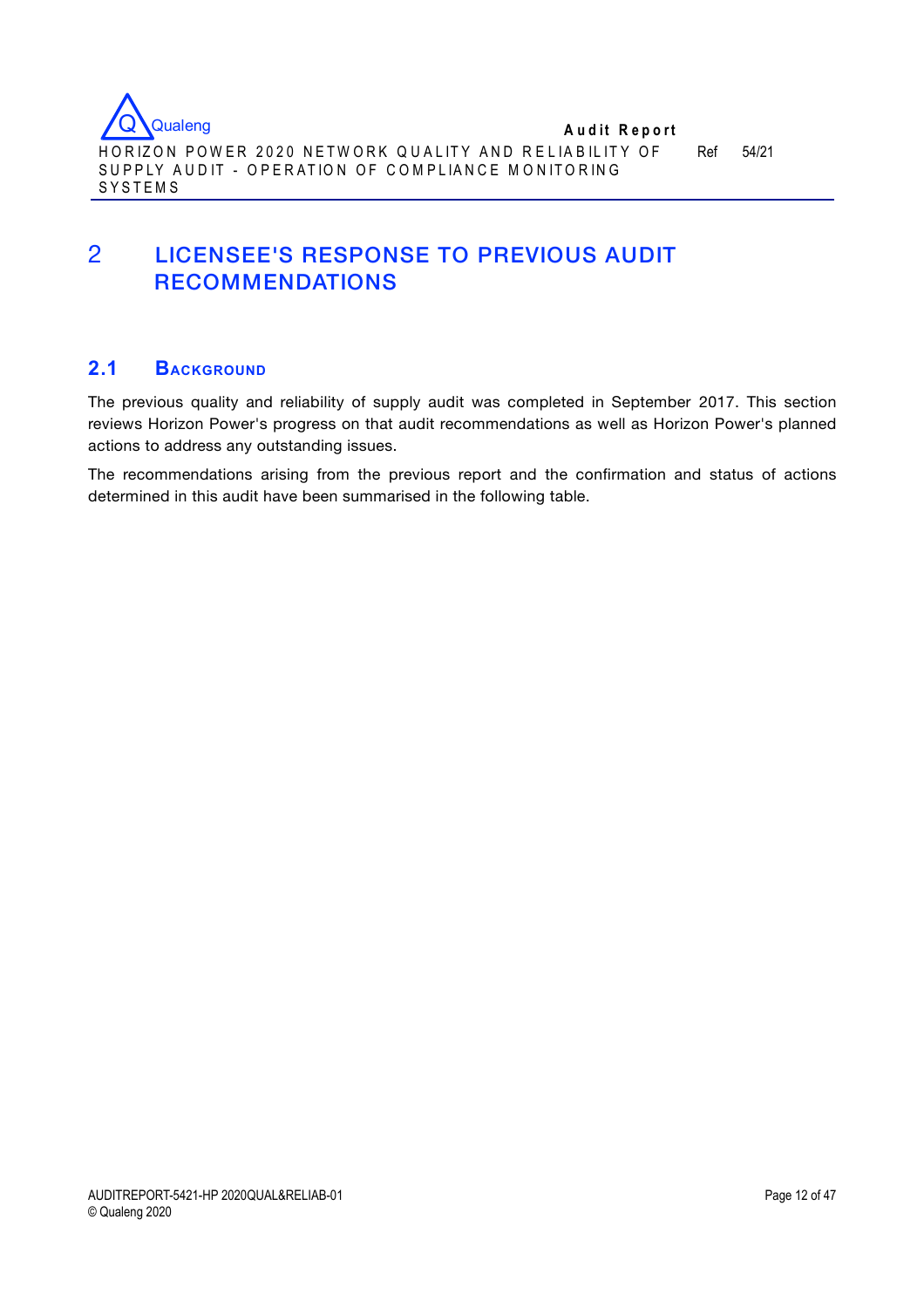

# **2.2 PROGRESS OF ACTIONS FROM 2017 AUDIT**

The following table lists the recommendations made in the 2017 Audit and records progress of any actions.

| <b>Item</b><br><b>No</b> | Code<br><b>Ref</b>    | Requirement                                                                                                                                                                                                                                                                                                                                                                                                                                                                                                                             | <b>Findings</b>                                                                                                                                                                                                                                                                                                                                                         | <b>2017 Recommendations</b><br>and<br><b>Opportunities for Improvement</b> | <b>Status</b>                                                                                                                                                                                                                                                                                                                                                                                                                                                                                                                                                                                                                                                                            |
|--------------------------|-----------------------|-----------------------------------------------------------------------------------------------------------------------------------------------------------------------------------------------------------------------------------------------------------------------------------------------------------------------------------------------------------------------------------------------------------------------------------------------------------------------------------------------------------------------------------------|-------------------------------------------------------------------------------------------------------------------------------------------------------------------------------------------------------------------------------------------------------------------------------------------------------------------------------------------------------------------------|----------------------------------------------------------------------------|------------------------------------------------------------------------------------------------------------------------------------------------------------------------------------------------------------------------------------------------------------------------------------------------------------------------------------------------------------------------------------------------------------------------------------------------------------------------------------------------------------------------------------------------------------------------------------------------------------------------------------------------------------------------------------------|
|                          |                       | <b>Systems to monitor</b><br>compliance with:                                                                                                                                                                                                                                                                                                                                                                                                                                                                                           |                                                                                                                                                                                                                                                                                                                                                                         |                                                                            |                                                                                                                                                                                                                                                                                                                                                                                                                                                                                                                                                                                                                                                                                          |
| 1                        | Div $1$ ,<br>Sec. 5 - | <b>Quality and Reliability</b><br>standards, voltage<br>fluctuations, harmonics:<br>A transmitter and a distributor<br>must, so far as is reasonably<br>practicable, ensure that<br>electricity supplied by the<br>transmitter or distributor to a<br>customer's electrical<br>installations, as measured at the<br>point of connection of those<br>installations to the network, at<br>all times complies with the<br>standards including voltage<br>fluctuation (flicker) and<br>harmonics.<br>AUDITREPORT-5421-HP 2020QUAL&RELIAB-01 | ь<br>(OBS) The new process<br>documented in the PQ<br>Guides is designed to<br>provide the monitoring of<br>QoS and assess<br>compliance of the<br>electricity supply with the<br>requirements of the Code.<br>At this point the delivery of<br>the program is still in<br>progress and will be<br>subject to a Business Case<br>submission for full<br>implementation. | No recommendation                                                          | Reference to the Code has been<br>included in the PQI Manual.<br>Horizon Power has taken a<br>concerted approach to address<br>the monitoring of QoS, in<br>particular:<br>There has been an in depth<br>review by the University of<br>Wollongong in May 2017 of<br>both WA and interstate<br>industry practices;<br>recommendations were<br>included to suit Horizon<br>Power's network.<br><b>Horizon Power "NQRS</b><br>(Code) Compliance<br>Investigation and Proposal",<br>June 2017, includes costing<br>of actions to comply with<br>recommendations in above<br>report.<br>Fixed meters that are<br>$\bullet$<br>suitable for measuring<br>harmonics are being<br>Page 13 of 47 |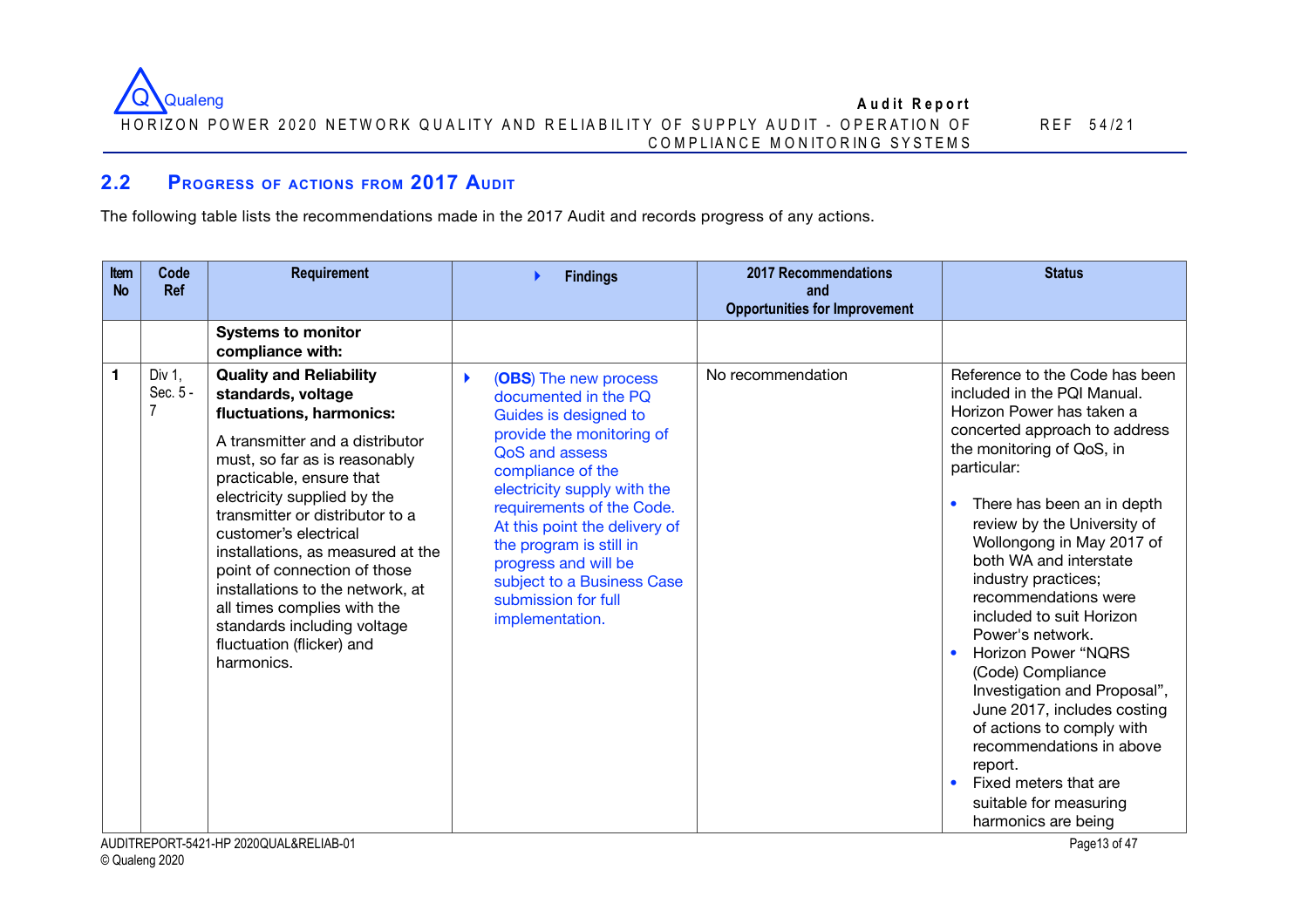

#### HORIZON POWER 2020 NETWORK QUALITY AND RELIABILITY OF SUPPLY AUDIT - OPERATION OF C O M P LIA N C E M O N ITO R IN G SYSTEM S

| Item<br><b>No</b> | Code<br><b>Ref</b> | <b>Requirement</b>                                                                             | <b>Findings</b>                                                                                              | <b>2017 Recommendations</b><br>and   | <b>Status</b>                                                                                                                                                                                                                                                                                                                                                                                                                                                                                                                                                                 |
|-------------------|--------------------|------------------------------------------------------------------------------------------------|--------------------------------------------------------------------------------------------------------------|--------------------------------------|-------------------------------------------------------------------------------------------------------------------------------------------------------------------------------------------------------------------------------------------------------------------------------------------------------------------------------------------------------------------------------------------------------------------------------------------------------------------------------------------------------------------------------------------------------------------------------|
|                   |                    |                                                                                                |                                                                                                              | <b>Opportunities for Improvement</b> |                                                                                                                                                                                                                                                                                                                                                                                                                                                                                                                                                                               |
|                   |                    |                                                                                                |                                                                                                              |                                      | deployed, action in progress<br>Final implementation of<br>$\bullet$<br>recommendations by UoW<br>report of June 2017 study<br>not undertaken due to it<br>having a negative Net<br>Present Value.<br>Re-programming of existing<br>$\bullet$<br>meters for Total Harmonic<br>Distortion (THD)<br>measurements (993 re-<br>programmed out of 1263, to<br>be completed June 2021)<br>and review of capability of<br>other meters for the<br>measurement of flicker is still<br>in progress.<br><b>ACTIONS STILL IN</b><br><b>PROGRESS</b><br>(Refer to findings of 2020 audit) |
| $\overline{2}$    | Div 2,             | <b>General standard of reliability</b>                                                         | N<br>(OBS) The audit noted that                                                                              | No recommendation                    | Notifications are generated by                                                                                                                                                                                                                                                                                                                                                                                                                                                                                                                                                |
|                   | Sec. 11            | System to monitor compliance<br>with:                                                          | during the audit period<br><b>Horizon Power relied</b><br>primarily on customer                              |                                      | new Outage Capture System<br>(OCS). Horizon Power is still<br>relying on customer complaints                                                                                                                                                                                                                                                                                                                                                                                                                                                                                  |
|                   |                    | maintaining the supply with a<br>$\bullet$<br>minimum number and<br>duration of interruptions. | complaints to identify non-<br>compliance of its<br>notification system. Actions                             |                                      | to identify non-compliance.<br><b>OPEN</b>                                                                                                                                                                                                                                                                                                                                                                                                                                                                                                                                    |
|                   |                    | providing 72 hour advance<br>$\bullet$<br>notification of planned<br>interruptions.            | are in progress to improve<br>the monitoring of the<br>notification system by<br>following the procedures of |                                      |                                                                                                                                                                                                                                                                                                                                                                                                                                                                                                                                                                               |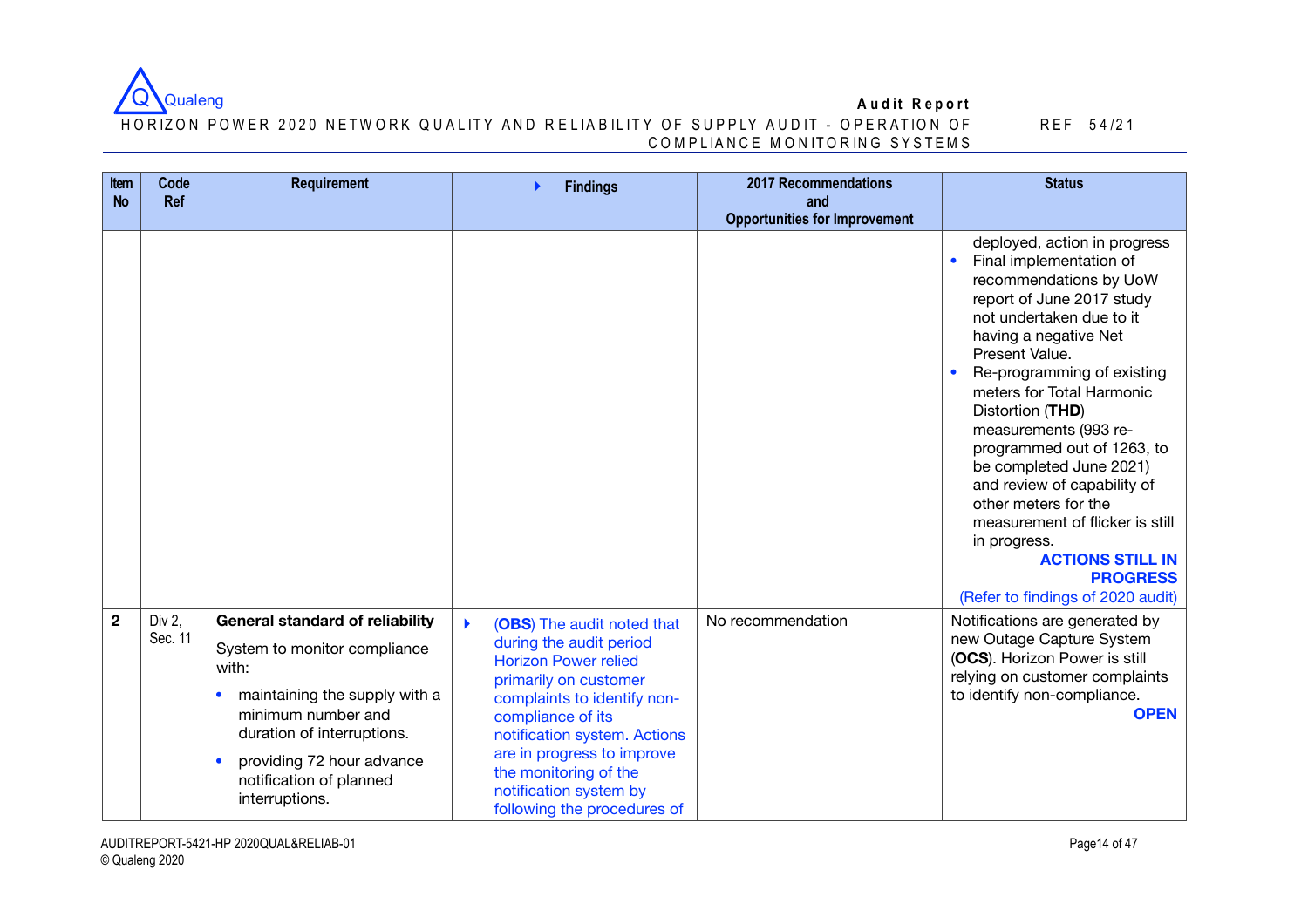

### HORIZON POWER 2020 NETWORK QUALITY AND RELIABILITY OF SUPPLY AUDIT - OPERATION OF C O M P LIA N C E M O N ITO R IN G SYSTEM S

| Item<br><b>No</b> | Code<br><b>Ref</b> | <b>Requirement</b> | <b>Findings</b>                   | <b>2017 Recommendations</b><br>and<br><b>Opportunities for Improvement</b> | <b>Status</b> |
|-------------------|--------------------|--------------------|-----------------------------------|----------------------------------------------------------------------------|---------------|
|                   |                    |                    | <b>Esperance Regional Office.</b> |                                                                            |               |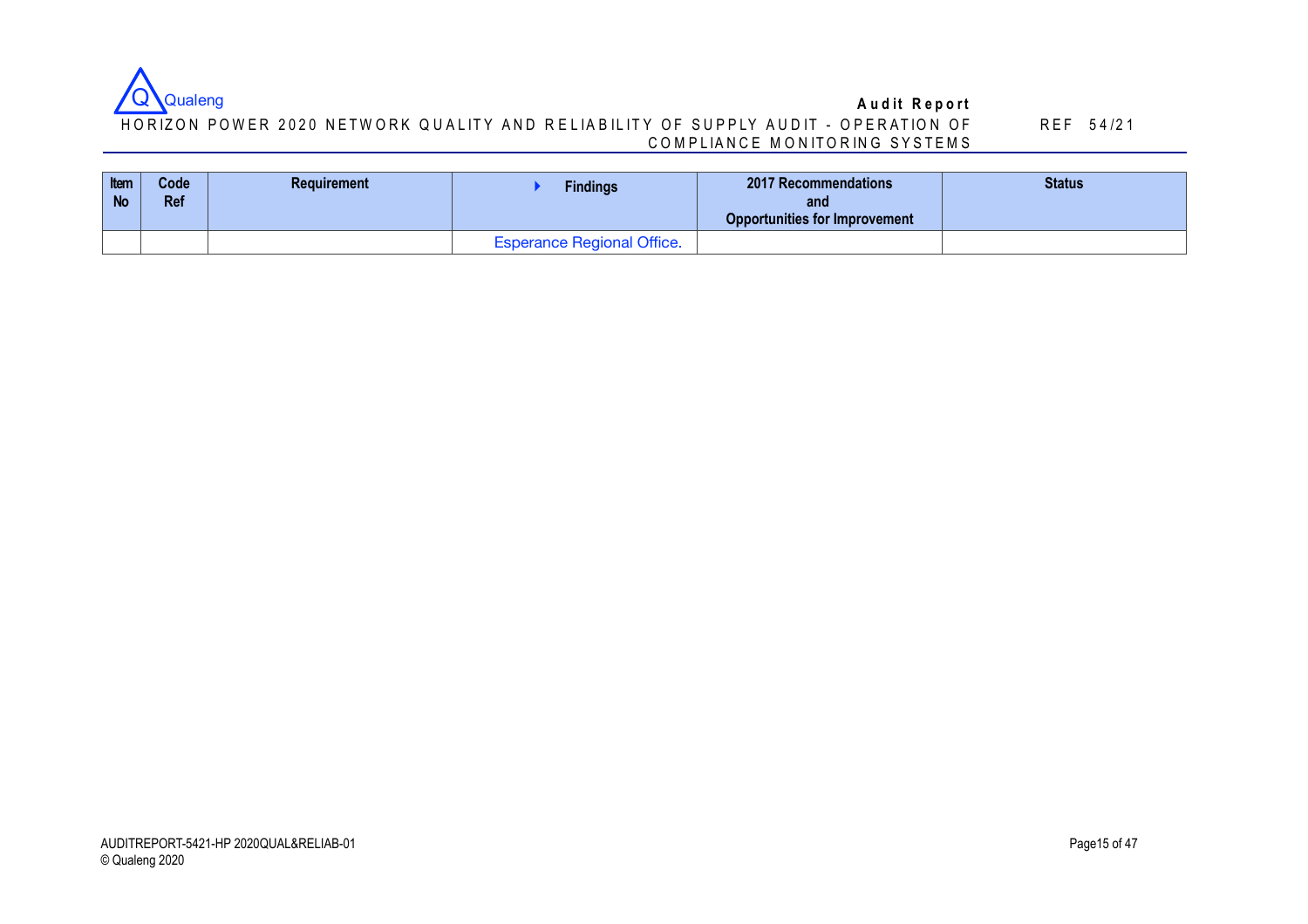# Key Findings

# 3 SYSTEMS TO MANAGE COMPLIANCE WITH PART 2, DIVISION 1 - QUALITY STANDARDS (SEC. 5 TO 8)

# **3.1 QUALITY OF SUPPLY - SYSTEM/PROCESS (SECTIONS 5 - 7)**

**Requirement**: A transmitter or distributor is required to have systems in place to monitor:

 compliance at all times with, as far as reasonably practicable, quality of supply (QoS) requirements of the electricity supply at the point of connection to the customer, both in terms of voltage fluctuations (flicker) and harmonic distortion.

### **Summary**

Through review of documentation and interview of staff the audit found that:

- There are documents describing the procedures, process and responsibilities for the monitoring of quality of electricity supply (QoS).
- Equipment was available in the regions to carry out the testing.
- The system does not systematically monitor supply power quality unless customer complaints are raised.
- The system relies on customer complaints to initiate QoS investigations.
- There was evidence to show that equipment had been installed to carry out limited monitoring of QoS at substation level and testing at customer level.
- Findings of incidents are recorded.
- Reports are reviewed by management at regular intervals.

The audit made two findings resulting in one Opportunity for Improvement (OFI):

- **‣** There was evidence that the process of applying QoS monitoring is fragmented and awareness of the Code and of the testing requirements is not as it would be expected following the extensive review in 2017 and proposed actions.
- **‣** Reports on the incidence of power quality are available to management however these reports track customer complaints and number of investigations. Where the investigations indicate power quality issues these include many different categories and may indicate non-compliances with requirements of Electricity Industry Act (e.g. fluctuations etc) or this Code.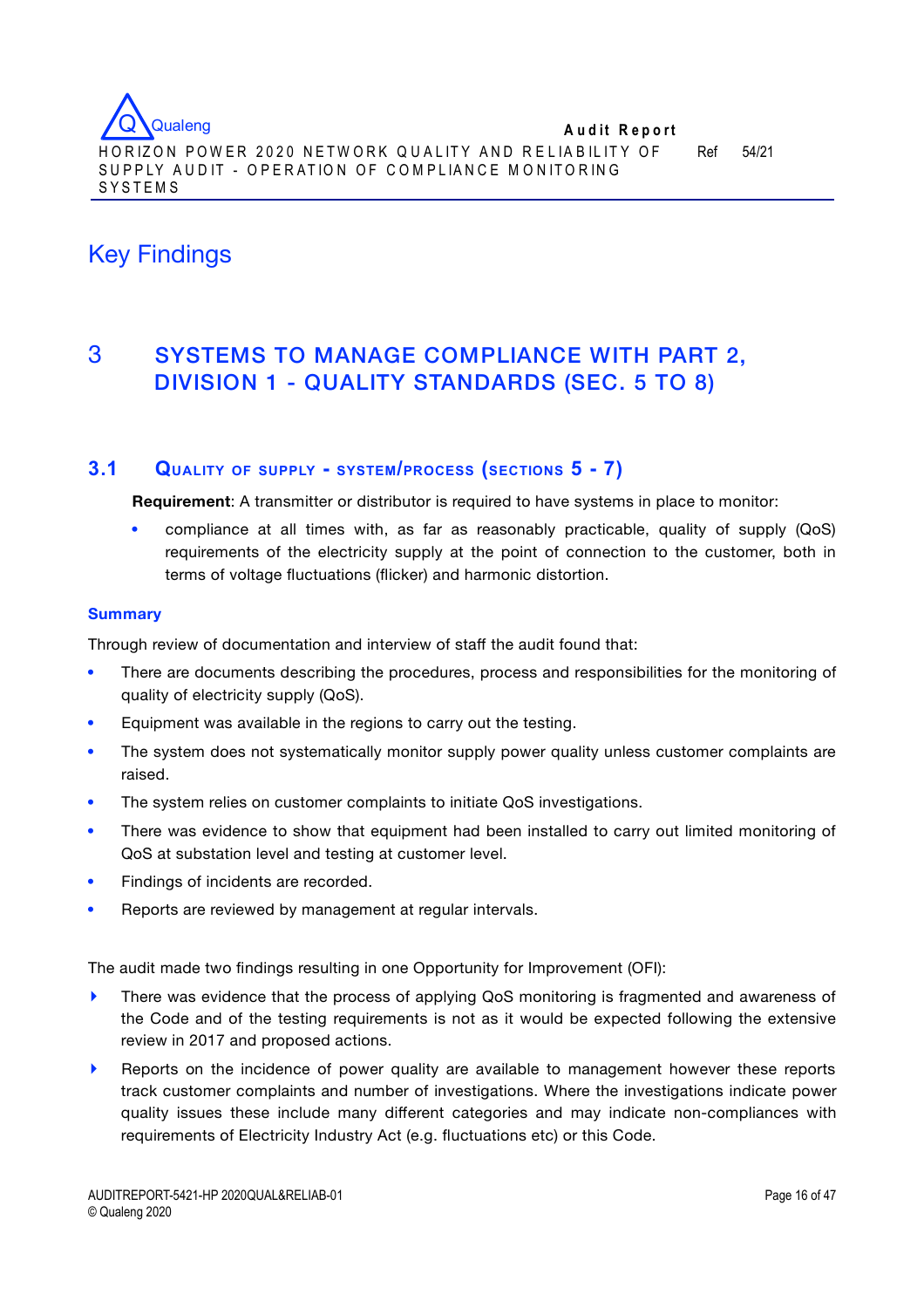

### **Table 1: Systems to monitor compliance with requirements for quality of supply: Voltage Fluctuations (Flicker) and Harmonics Measurements (2nd order to nth and THD %)**

| <b>Site</b> | <b>Flicker</b>                                                                                                                                            | <b>Harmonics</b>                                                                                                                                                                                      | <b>Customer Complaints</b>                                                                        |
|-------------|-----------------------------------------------------------------------------------------------------------------------------------------------------------|-------------------------------------------------------------------------------------------------------------------------------------------------------------------------------------------------------|---------------------------------------------------------------------------------------------------|
|             | (Pst < 1.0; PIt < 0.8)                                                                                                                                    | $(THD < 8\%)$                                                                                                                                                                                         | or Faults Related to PQ                                                                           |
| All         | Reactive system relying<br>on customer complaints.<br>Evidence of monitoring<br>based on customer<br>complaints, tests carried<br>out, all within limits. | Reactive system relying<br>on customer complaints.<br>Measurements were<br>taken however it<br>appeared that testing<br>procedures were not<br>always followed and<br>results not clearly<br>assessed | There was monitoring of<br>customer complaints<br>potentially related to<br>Code PQ requirements. |

### **Findings**

Finding:

**‣** Measurements were taken however it appeared that testing procedures were not always followed and results not clearly assessed. The deployment and use of PQ Analysers and the analysis of test data was not consistently understood and not always in accordance with Horizon Power's manuals.

One Opportunity for Improvement (**OFI**) was noted:

**1/2020.** (**OFI**) The deployment and use of PQ Analysers and the analysis of test data needs to be consistently understood and in accordance with Horizon Power's manuals.

## **Documentation**

- "Power Quality Investigation Handbook" (**PQIH**), approved 5/9/2017
- "Power Quality Investigation Manual", (**PQIM**), number HPC-5DG-07-0001-2017
- (CS16#5242804) UoW Determination of Appropriate Number of Power Quality Monitoring Sites for Horizon Power Network – FINAL, University of Wollongong
- NQRS (Code) Compliance Investigation and Proposal, June 2017
- monthly "Asset Management Reports" (**AMR**)
- AMR Asset Management Report (Qlikview), Detail Reports
- "HPC-9DJ-01-0001-2012 Horizon Power Technical Rules NWIS & NIS", 31 March 2017
- Work requests / Work Orders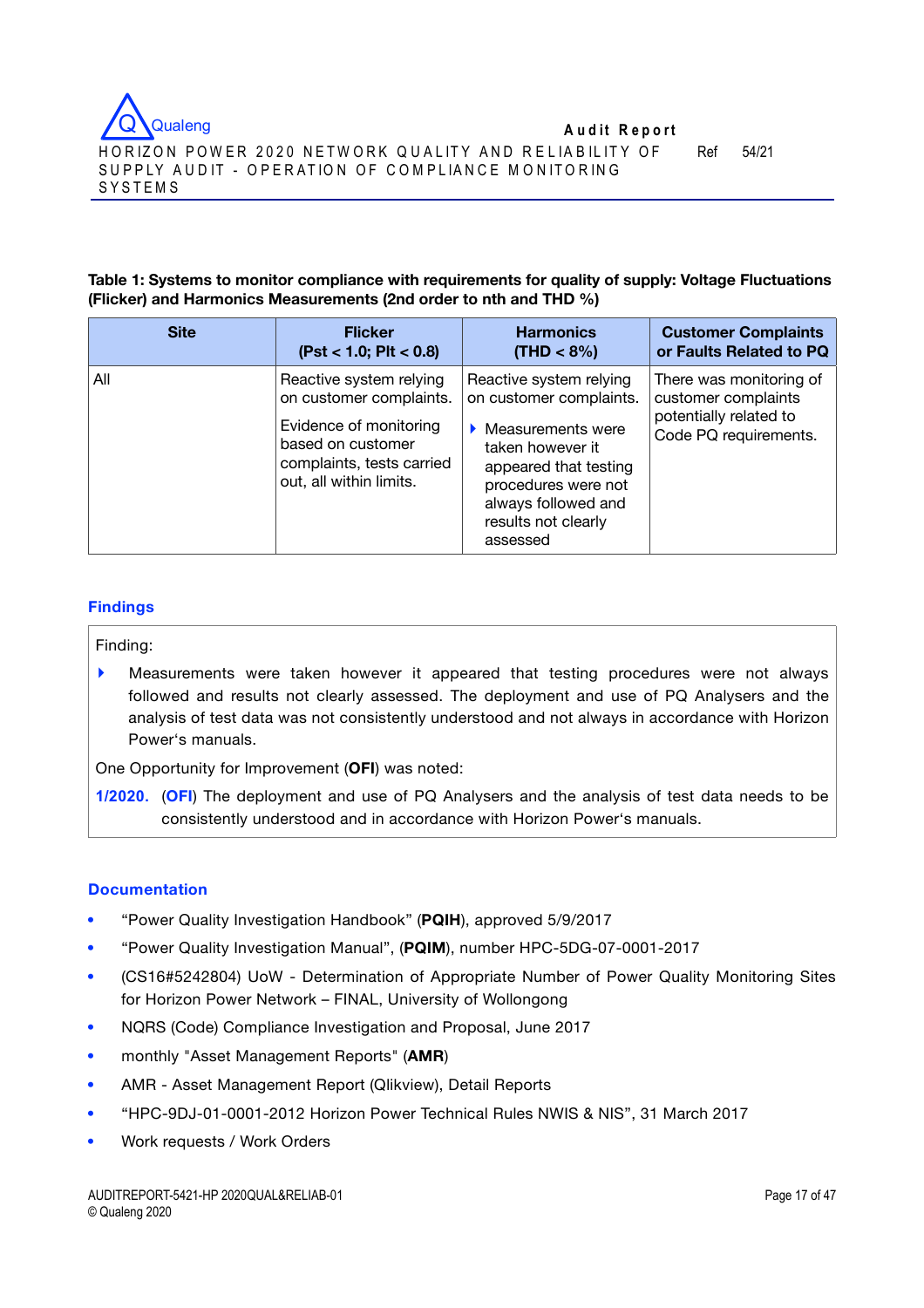

Communications regarding and details of testing to Code requirements.

#### **Observations**

Through interviews and discussions with the Asset Systems Manager, the Data Management Officer and examination of documents and records the audit found evidence that a process is in place for the monitoring of quality of electricity supply for compliance with the requirements of the Code:

- Horizon Power is relying on customer complaints to highlight possible shortcomings in the QoS of the electricity supply at the point of connection to the customer. This monitoring policy has been the subject of previous non-compliances and corrective actions by Horizon Power, the outcome of the various actions has resulted in:
	- ◍ the decision to deploy improved meters,
	- ◍ document more comprehensive test methodologies and recording,
	- ◍ use of limited continuous monitoring (not fully implemented) and
	- ◍ a continuation of the previous policy to use customer complaints to initiate investigations.
	- ◍ However investigations are initiated in response to any number of complaints and the problem is classified, responded or dismissed under a variety of reasons.
- The process for proactive forecasting/ monitoring the QoS performance of the network commences with a preemptive approach documented in the PQIM to calculate if the addition of new customers (with large and/or disturbing loads) to the network is likely to result in voltage fluctuations in excess of the Code limits.
- The PQIH describes the process for initiation of the process and management of customer's complaints, including preliminary investigation and rectification if possible, initiating the power quality investigations (**PQI**) and completion.
	- In addition the PQIH defines the tasks and responsibilities of functions and departments inside the business and the integration of data across Horizon Power's systems.
- The PQIM documents the procedure for undertaking PQIs, including limits for fluctuations and harmonics, equipment to be used, installation and testing parameters, such as duration of monitoring, the procedure for testing and the assessment of results.
- Customer complaints are recorded on spreadsheets and reported in monthly AMRs which are published on Powerlink, Horizon Power's dashboard and are available to management:
	- ref: "(CS16#5442790) AMR Asset Management Report (Qlikview) (May 2020)" and "(CS16#5389397) AMR - Asset Management Report (Qlikview) Detail Report (May 2020)": reporting 3 PQIs in month of May, 9 for year up to May 2020.
- Where there is sufficient evidence in the preliminary fault assessment customer complaints may result in full investigations following the procedure in the PQIH.
- In 2020 available data showed that there had been 17 incidents, none of those had been identified as a QoS as defined in the Code.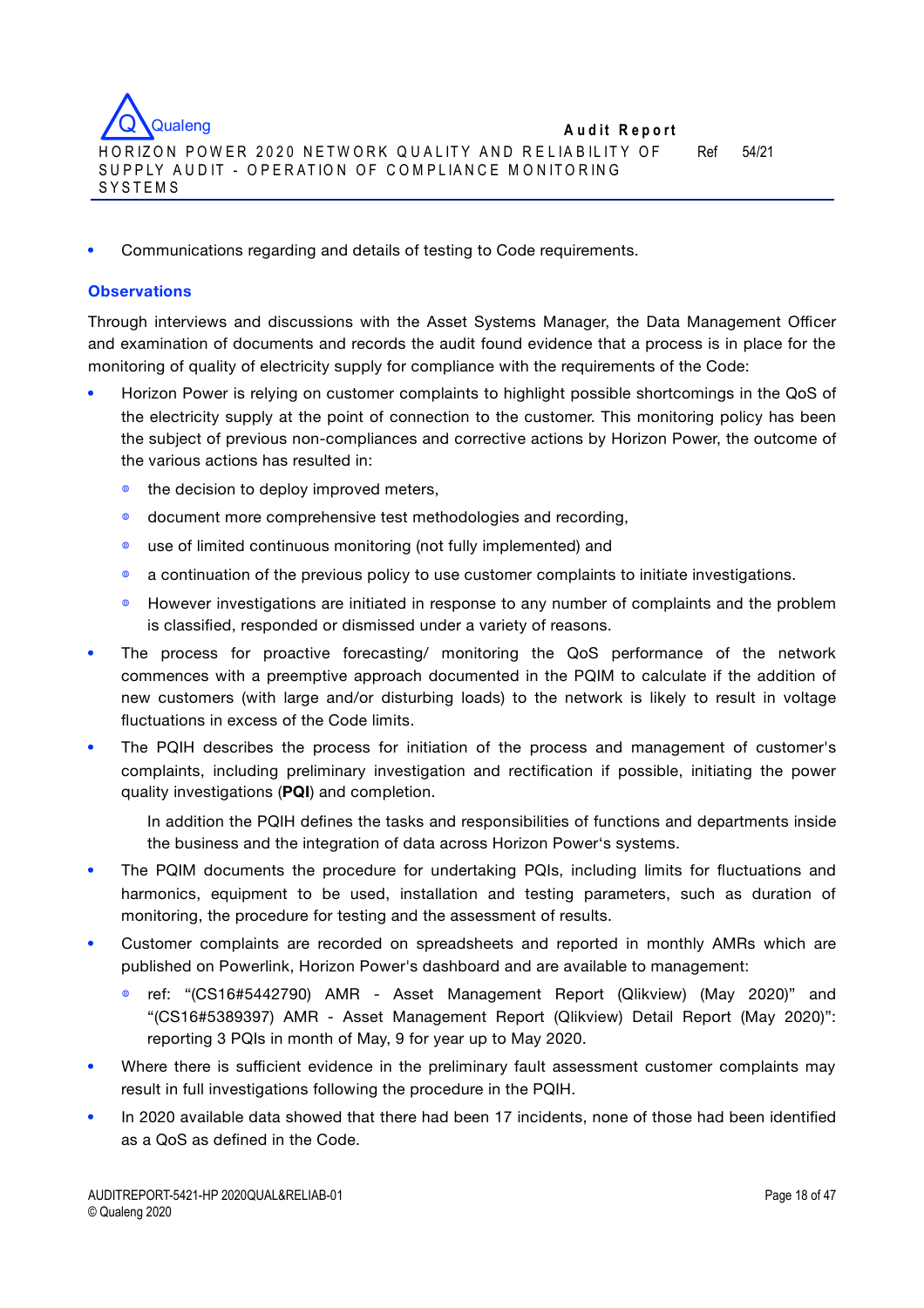

- In May 2020 there were 3 incidents that were investigated, however none of those was a QoS as defined in the Code:
	- ◍ One Voltage Fluctuation in WPIL, Karratha, due to a conductor across one bay is faulty and throwing a high impedance on the neutral. repaired within 1 day.
	- 1 High Volts in EPIL, Port Hedland and
	- 1 Low Volts in CEMW, Mount Magnet.
- Evidence of Voltage Fluctuation (Flicker) and Harmonic Distortion Measurement and Monitoring was found in communications and records detailing:
	- the deployment of PQ Analysers in regions including Substation and portable equipment
	- ◍ examples of records of readings such as:
		- **▫** Tallboys t-off flicker from 31/01/2020 to 6/02/2020
		- **▫** Vision Power Fitzroy Crossing Lodge flicker from 29-01-2020 to 04-02-2020
		- **▫** Total Harmonic Distortion (**THD**) at same places
	- There was evidence of use of network analysers at Easton Rd and Burton Rd, Esperance between November and December 2019 for investigation of PQ complaints.

Through examination of the audit evidence the following observations were made:

- **‣** the report by the University of Wollongong "Determination of Appropriate Number of Power Quality Monitoring Sites for Horizon Power Network – FINAL, May 2017, also recommends that fixed meters be deployed at 22 MV locations. The report recommends that the program may be extended to LV connections and extremities of LV feeders. The program recommended the deployment of the first 5 to 10 meters in the first 12 months, progressing to a total of 9 to 15 meters by 2020 and so on.
	- **▹** The program has not been adopted by Horizon Power as recommended, the deployment of PQ Analysers has been spread out over a longer period of time.

The audit made the following findings:

- **‣** Some of the reports showed that some of the investigations are still not in accordance with procedures or arranged to verify compliance with the Code, for example:
	- **▹** Investigation equipment was installed and monitoring was carried out on the customer side of the customer connection rather than on the supply side as specified in the PQIM (e.g. Fitzroy Lodge investigation).
	- **▹** Some of the results appeared to be in excess of Code requirements however were discounted due to incorrect installation, this was not immediately clear from records, nor followed up formally to indicate quality or validity of testing.
- There appeared to be a lack of awareness of the Code and its requirements where it would be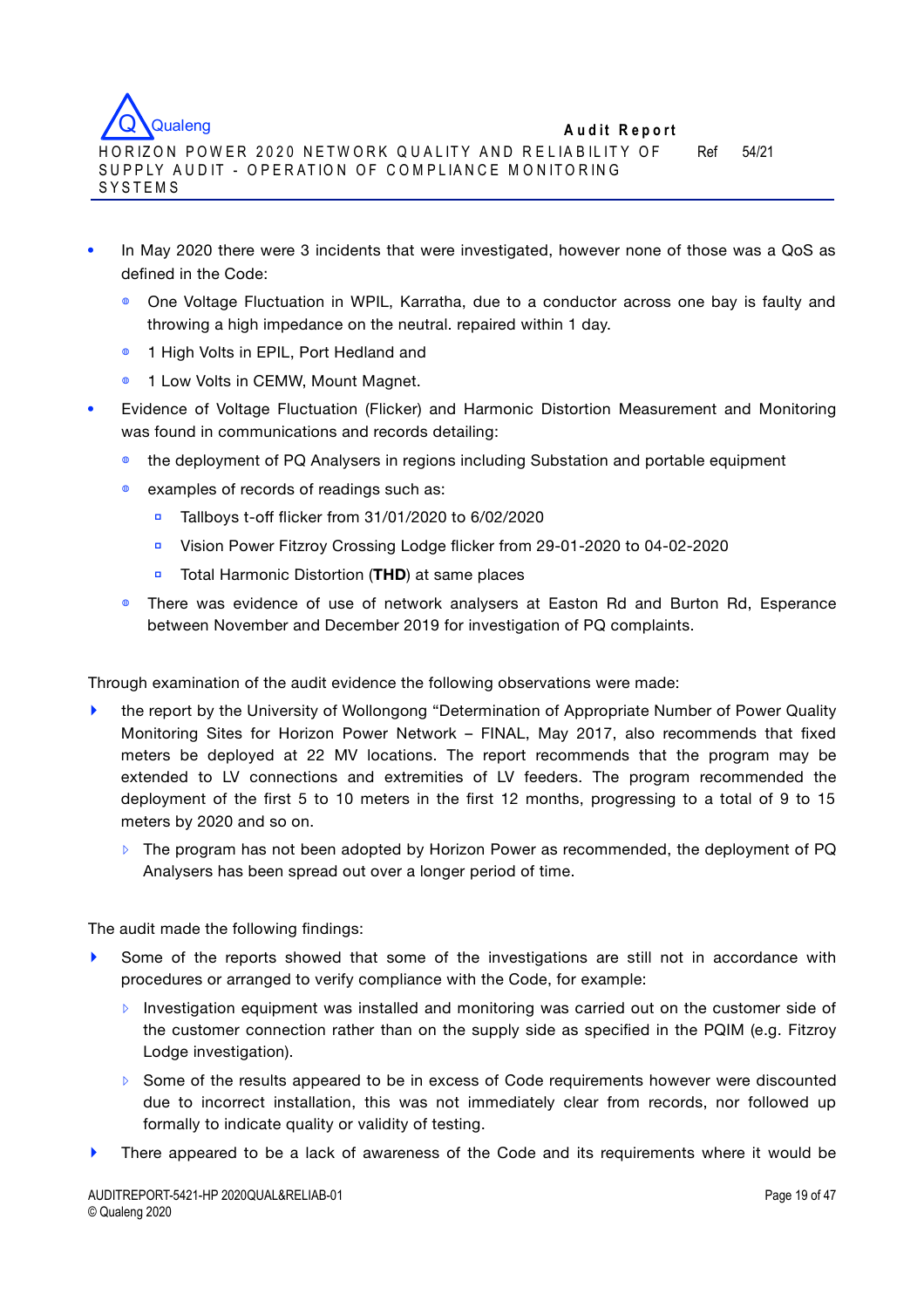

#### expected.

- **If there was evidence to show that there is a perception on the use of PQ Analysers which does not** conform to the instructions in the PQIH. There was an understanding that, due to the small number of HV customers, PQ Analysers will not provide real benefits for Horizon Power systems in the network, however the PQIH is quite explicit that PQAs are "LV recording equipment", in addition:
	- **▹** it is noted that the recommendation in "NQRS (Code) Compliance Investigation and Proposal" of June 2017 proposes deployment in MV and LV networks;
	- **▹** it also recommends that PQIM should be used to drive PQ monitoring but evidence did not support this;

# **3.2 DUTY TO DISCONNECT IF QUALITY OF SUPPLY MAY LEAD TO DAMAGE (SECTION 8)**

**Requirement**: A transmitter or distributor is required to have systems in place to monitor::

 compliance with, as far as reasonably practicable, requirement to disconnect a customer where there is a possibility of damage to the customer installation due to the transmitter or distributor inability to comply with QoS standards (as per sections 5 - 7).

#### **Summary**

Horizon Power has procedures in place documenting the process of disconnections:

- Horizon Power Instruction Manual (**HIM**) has been developed to ensure standardisation of work practices and procedures and contains 'Field Instructions' to direct the performance of processes in the filed for compliance with legal and regulatory obligations.
- Horizon Power's Technical Rules specify the requirements placed on users connected to the system and their equipment.
- The PQI Handbook contains procedures for the field crews to disconnect customer electrical connections when the customer's electrical equipment is found to be faulty in accordance with the Technical Rules.
- Field instructions are available to provide all Horizon Power Workers the procedures and minimum requirements for performing work on customer owned electrical and non-electrical equipment, which may require a disconnection from the network when that equipment is found to be faulty.
- Commissioning sheets were sighted showing testing of both Horizon Power and the client installations.
- Evidence was sighted of customer disconnections by Horizon Power's crews because of various faults in the customer's installation.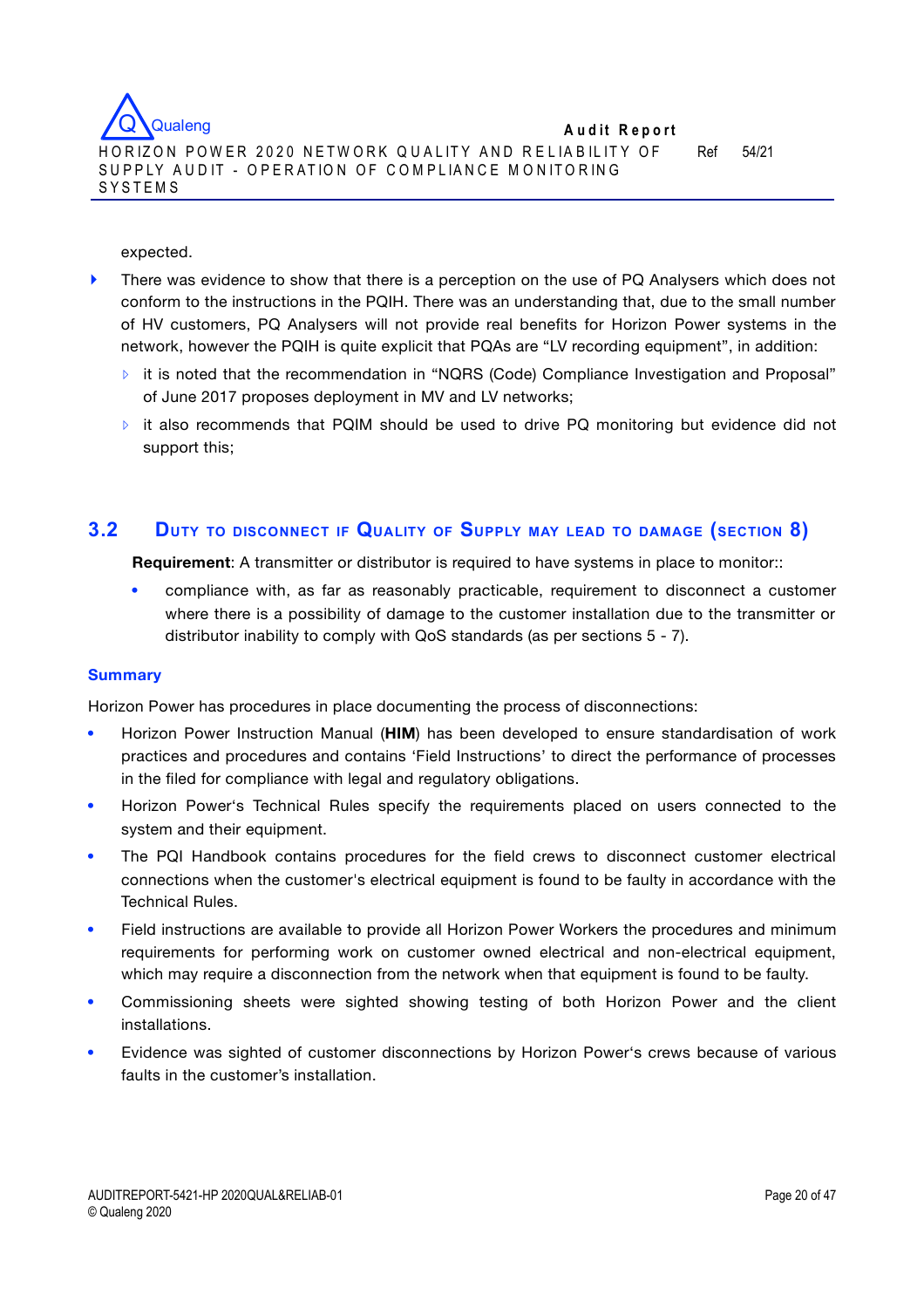

#### **Findings**

The audit did not record any findings.

# **3.3 CURRENT ACTIONS**

In the submission to the Public Utilities Office (**PUO**) of early 2019, "(3.09) NQRS Code Combined PQ and Reliability Submission to PUO – For review", Horizon Power proposed:

- "...Continuation of the existing reactive based power quality monitoring program, using customer notified complaints to trigger power quality investigations."
- "Equip its regions with modern power quality monitoring equipment to undertake better and more detailed reactive power quality investigations."
- "Explore the use of available THD data from existing AMI (Advanced Metering Infrastructure) devices installed across its networks to trigger investigations where continuous or repetitive exceedances are observed"

also

- "Horizon Power is presently reprogramming ~1,500 CT meters to measure and download THD data at the customer premises level for LV, MV and HV premises. Due to system limitations, the analysis of the data and alarming functionality is not yet implemented, however the capability is present and changes are being proposed which could potentially allow for this."
- "No installed LV meters have been identified with the capability to measure voltage fluctuations".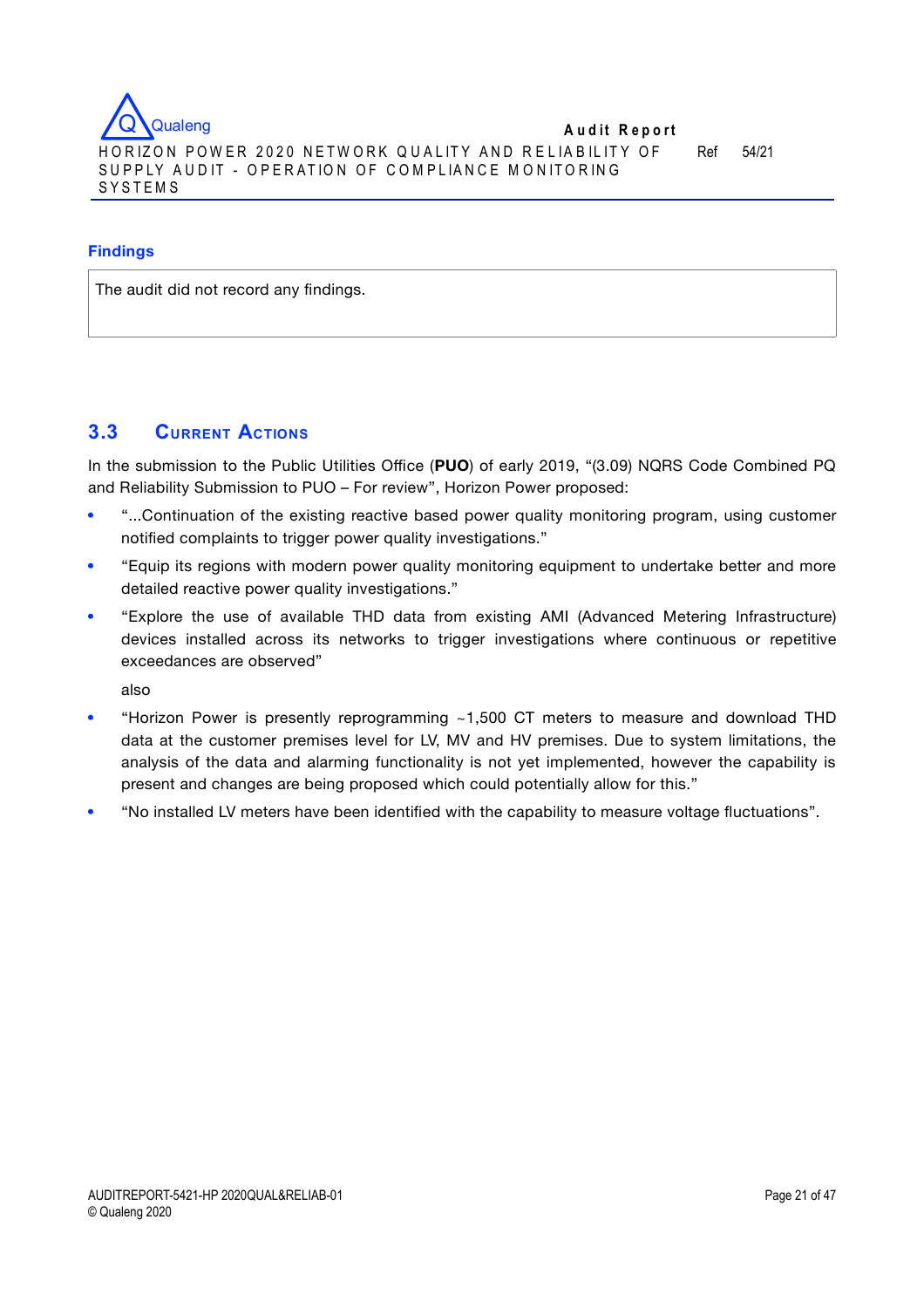

# 4 SYSTEMS TO MANAGE COMPLIANCE WITH PART 2, DIVISION 2 - STANDARDS FOR INTERRUPTION OF SUPPLY

A transmitter or distributor must establish systems to monitor compliance with requirements to minimise interruptions to customers, both in term of the duration and number of interruptions. The requirements are for the transmitter or distributor to:

- Maintain the supply with the minimum number and duration of interruptions (Sec. 9).
- Reduce the effects of interruptions; provide alternative supply if the proposed interruption is expected to be significant, its effect substantial or if the customer has special health needs that require continuous supply (Sec. 10).
- Ensure that where interruptions are planned, where practicable the customer is notified within a suitable time and the duration does not exceed 6 hours, or 4 hours for temperatures over 30 C or north of the 26th parallel (Sec. 11).
- Ensure that when the customer is supplied by alternative means, where interruptions are planned and supply has to be restored from the network, interruption duration does not exceed 6 hours, or 4 hours for temperatures over 30 C or north of the 26th parallel and notifications for planned interruption is provided (Sec. 11A).
- Remedy the causes of interruptions or enter into alternative arrangements if the supply has been interrupted more than 12 hours continuously or more than 16 times in the prescribed 12 months and it is considered that the prescribed standard is unlikely to be met for the customer (Sec. 12).

# **4.1 DUTY TO MAINTAIN THE SUPPLY WITH <sup>A</sup> MINIMUM NUMBER AND DURATION OF INTERRUPTIONS (SEC. 9)**

**Requirement**: The transmitter or distributor must establish systems to monitor the compliance with the requirement to ensure that, so far as is reasonably practicable:

- the supply of electricity to a customer is maintained; and
- the occurrence and duration of interruptions is kept to a minimum.

## **Summary**

Through interviews and discussions with the Asset Systems Manager, the Data Management Officer, the Customer Service Process Manager and review of documentation and evidence, the audit found that:

 Interruption reliability targets are defined at management level. Long term plans aimed at ensuring reliability of supply are covered in an Asset Management Plan Training module which includes reliability performance indicators such as interruptions to customers.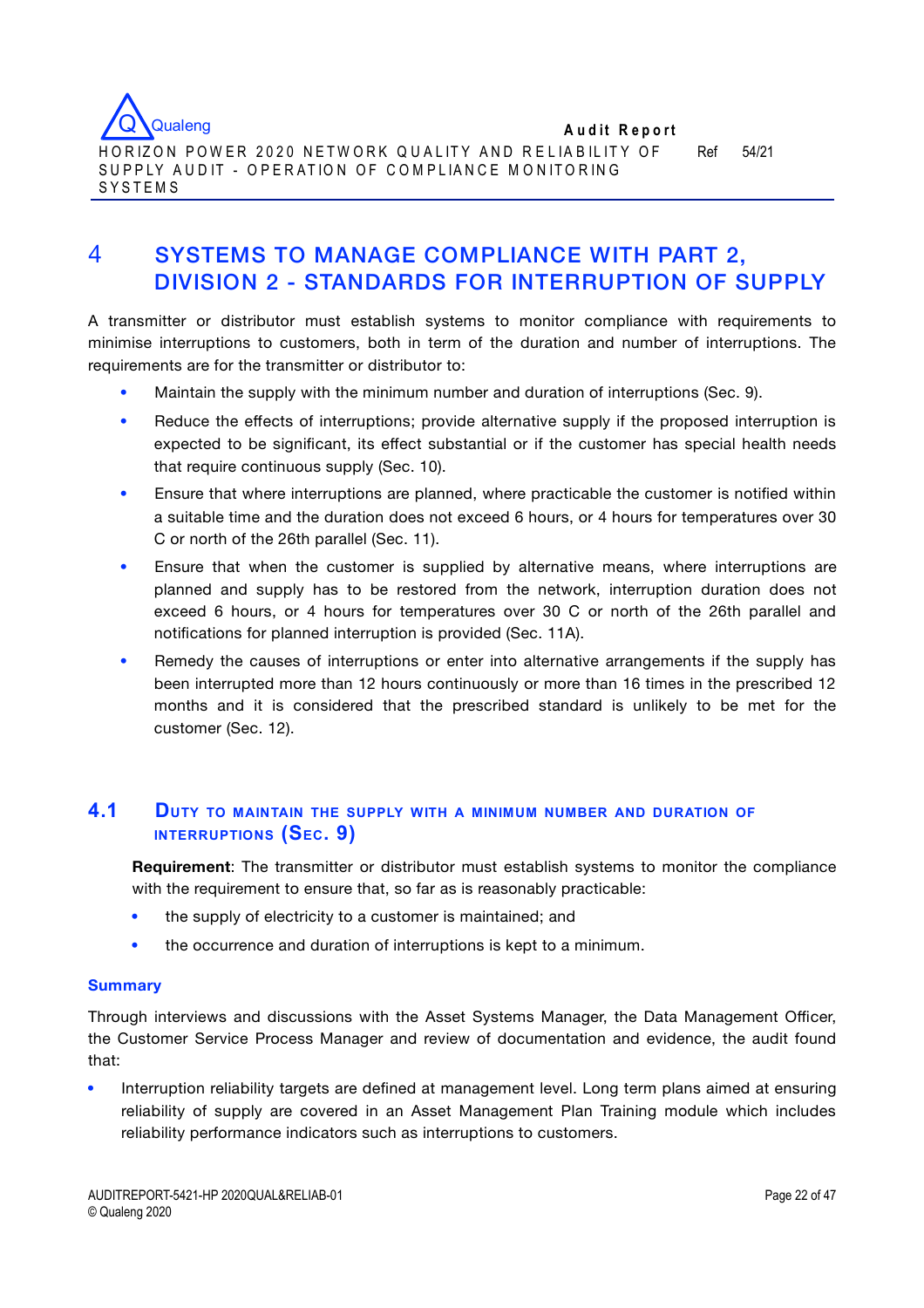

- ◍ the call-out process
- ◍ the approach to identifying the nature of customer calls and of faults
- ◍ the recording of incidents into logs
- ◍ the response to incidents and resolution of faults
- $\bullet$  the closure of incidents
- ◍ the reporting of incidents' data
- ◍ review of incidents' data.

The audit found that processes are in place and in compliance with the process documentation and with the Code.

### **Table 2: Systems to monitor compliance with requirement to maintain supply and to maintain the occurrence and duration of interruptions to a minimum**

| <b>Site</b> | Procedures dealing with outages | <b>Systems and Procedures monitoring</b><br>performance |
|-------------|---------------------------------|---------------------------------------------------------|
| All         | Yes                             | Yes                                                     |

#### **Findings**

The audit did not record any findings.

#### **Documentation**

- Horizon Power Technical Rules
- Power on Fusion Network Management Procedure (HP\_3178414)
- Process chart " Customer C9.6 Faults"
- HPCC Fault Prioritisation and Restoration Procedure, 6 September 2017
- Reliability Incidents for Current Month-to-Date and Previous Month (Incident Level) (CS16#3322855)
- PQIH
- July 2018 Executive Submission "Review of Reliability Targets" (DM# 10039791)
- AMP Instruction Module 5 Reliability & Quality
- AMRs.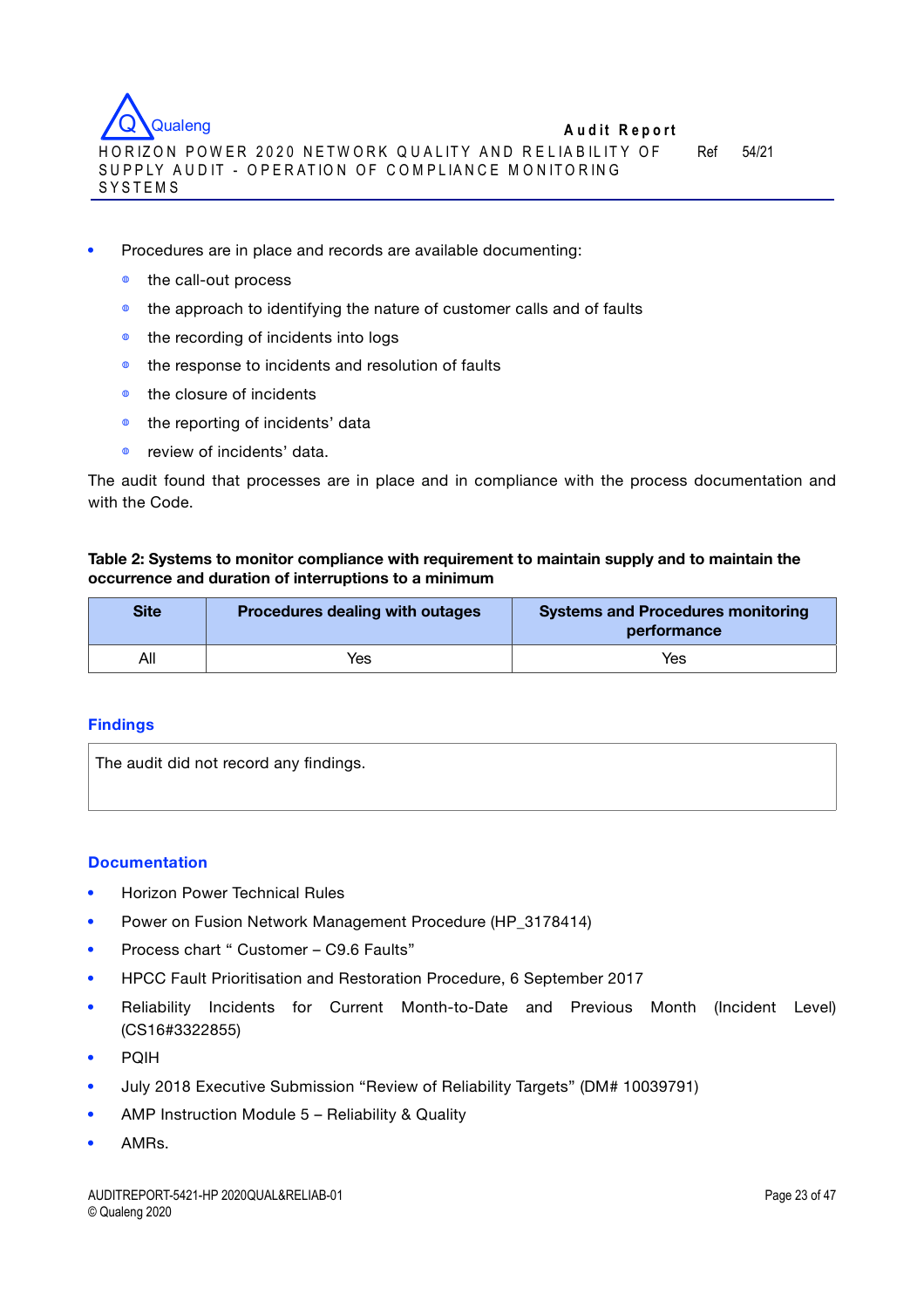

## **Observations**

Through interviews and discussions with the Asset Systems Manager, the Data Management Officer. the Customer Service Process Manager and examination of documents and records the audit found:

- Technical Rules ("HPC-9DJ-01-0001-2012 Horizon Power Technical Rules NWIS & NIS", 31 March 2017) specify the requirements placed on users connected to the system and their equipment.
- The reliability targets are defined in July 2018 Executive Submission "Review of Reliability Targets" (DM# 10039791).
- The overall processes are documented in the PQIH.
- The "AMP Instruction Module 5 Reliability & Quality" outlines the process of developing long term plans to ensure that the reliability of customer electricity supply complies with Horizon Power requirements.
- The "Power on Fusion Network Management Procedure (HP\_3178414)" details the procedures to be followed for uniform operation of Horizon Power's Power on Fusion network management system across the business.
- The process for handling calls from customers is documented in the process chart " Customer C9.6 Faults".
- "HPCC Fault Prioritisation and Restoration Procedure", 6 September 2017 covers the process followed by System Controllers at Horizon Power Control Centre (**HPCC**) in order to restore services following a fault being raised in the system. The procedure provides the basis for and the ranking of priority of restoration which ranges from the highest for electric shock to lowest for single faulty street light.
- "Reliability Incidents for Current Month-to-Date and Previous Month (Incident Level)" report lists all incidents and details of the process of rectification.
- AMRs report the monthly and year to date (**YTD**) reliability performance and compare it to previous periods. The AMRs are published:
	- on the Horizon Power dashboard (as web based QlikView pages)
	- $\bullet$  as monthly reports and
	- as detailed spreadsheets.

The reports are available to all staff and especially provided to Regional Managers and Asset Managers for their review of regions performance and asset planning. Indicators of reliability are:

- **■** interruptions per customer over the year over the main networks and by township, monitored for trend and against previous year:
	- **▫** total interruption duration per customer over the year (SAIDI)
	- **▫** average number of interruptions per customer over the year (SAIFI)
- number of customers subject to more than 16 interruptions per year
- ◍ number of customers subject to supply interruptions over 12 hours per year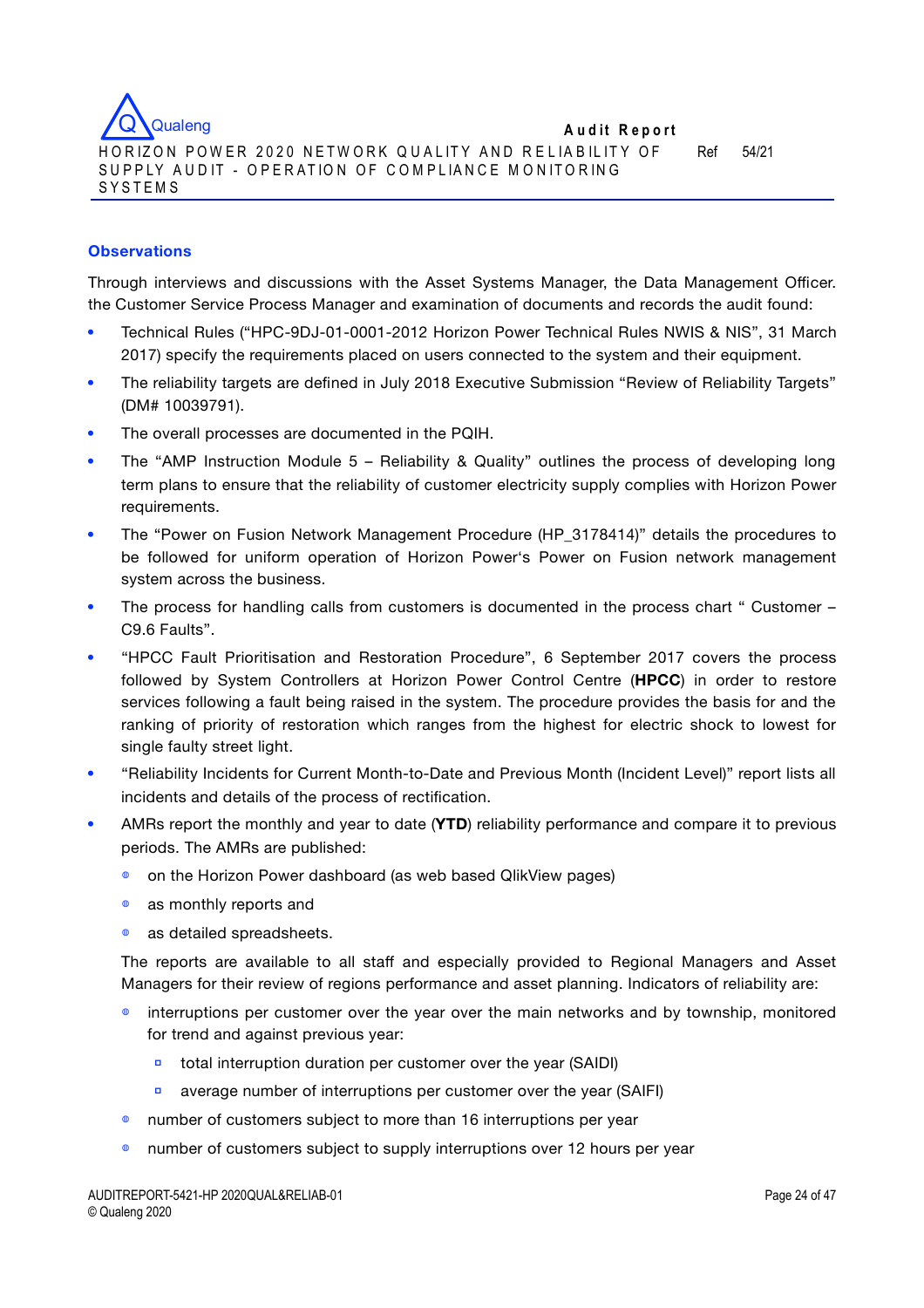

- ◍ planned outages with length in excess of requirements
- incidents over 7 days.
- AMRs were reviewed for each of the three audit years and showed reporting and review of interruptions trends.
- There was evidence of discussion of reports at management performance meetings.
- A sample of incident reports were examined including:
	- ◍ Incident "INCD-106870-F" of 10 May 2020, located at Dampier, Hill Rd, 6713, Lot 24, was reported on the "Reliability Incidents for Current Month-to-Date and Previous Month (Incident Level)" (CS16#3322855) spreadsheet. The incident, resulting in PQI Voltage Fluctuation, was due to equipment failure and the faulty conductor was repaired within one day.
- **‣** The audit noted that AMR May 2020 showed Outstanding Incidents (>7 days) as 1582, compared to previous figures of 79 and 72 -in 2018 and 2019 respectively. This was found to be due to a clerical entry error.

# **4.2 DUTY TO REDUCE THE EFFECTS OF INTERRUPTIONS AND PROVISION FOR ALTERNATIVE SUPPLIES FOR PROPOSED INTERRUPTIONS (SEC. 10)**

**Requirement**: The transmitter or distributor must establish systems for monitoring its compliance with its duty to:

- reduce the effect of any interruptions, so far as reasonably practicable and,
- without limiting the above, the licensee must consider providing alternative supply for proposed interruptions if the interruption is:
	- **<sup>®</sup>** greater than 4 or 6 hours
	- ◍ the effect on a business is likely to be substantial; or
	- ◍ there are special health needs customers.

## **4.2.1 Reduce the effect of any interruptions (SSec 10(1))**

**Requirement**: The transmitter or distributor must establish systems for monitoring its compliance with the requirement that:

 the transmitter or distributor must, so far as reasonable practicable, reduce the effect of any interruptions.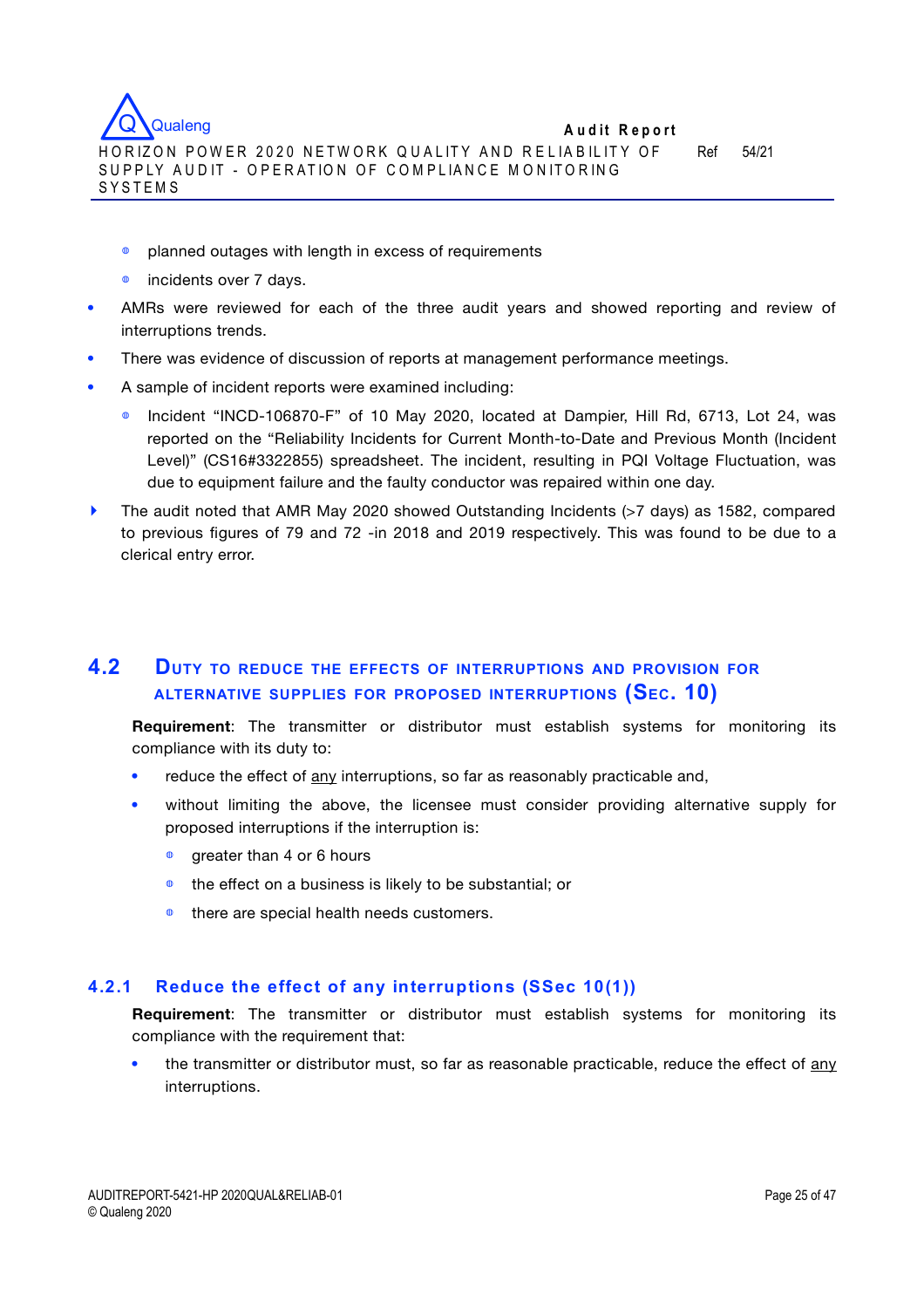

### **Summary**

As reported at section 4.1 Horizon Power has systems and procedures in place to monitor that the supply of electricity to a customer is maintained and the effect of any interruptions is kept to a minimum.

Through interviews and discussions with the Asset Systems Manager, the Data Management Officer, the Customer Service Process Manager and review of documentation and evidence, the audit found that:

- processes are in place to monitor compliance with the requirement to reduce the effect of any interruptions, by:
	- prioritization of urgent work
	- processes and procedures for communication with crews and customers
	- $\bullet$  attendance to faults including emergency repairs, and
	- ◍ recording of activities
- processes are in place to monitor compliance with requirement for reducing the effect of proposed interruptions by providing alternate electricity supply
- there are reporting and monitoring of performance through reports and charts in AMRs highlighting the number and durations of interruptions leading to analysis and management review.

## **Findings**

The audit did not record any findings.

#### **Documentation**

- Technical Rules ("HPC-9DJ-01-0001-2012 Horizon Power Technical Rules NWIS & NIS", 31 March 2017)
- Power on Fusion Network Management Procedure (HP\_3178414)
- Process chart "Customer C9.6 Faults", C9.6.1 Fault call process
- HPCC Fault Prioritisation and Restoration Procedure, 6 September 2017
- PQIH
- July 2018 Executive Submission "Review of Reliability Targets" (DM# 10039791)
- AMP Instruction Module 5 Reliability & Quality
- (CS16#14289050) Horizon\_Power Crisis & Emergency Management Handbook 2019
- (CS16#14289345) EMP 04 002 Emergency cyclone severe storm and flood procedure Oct 2019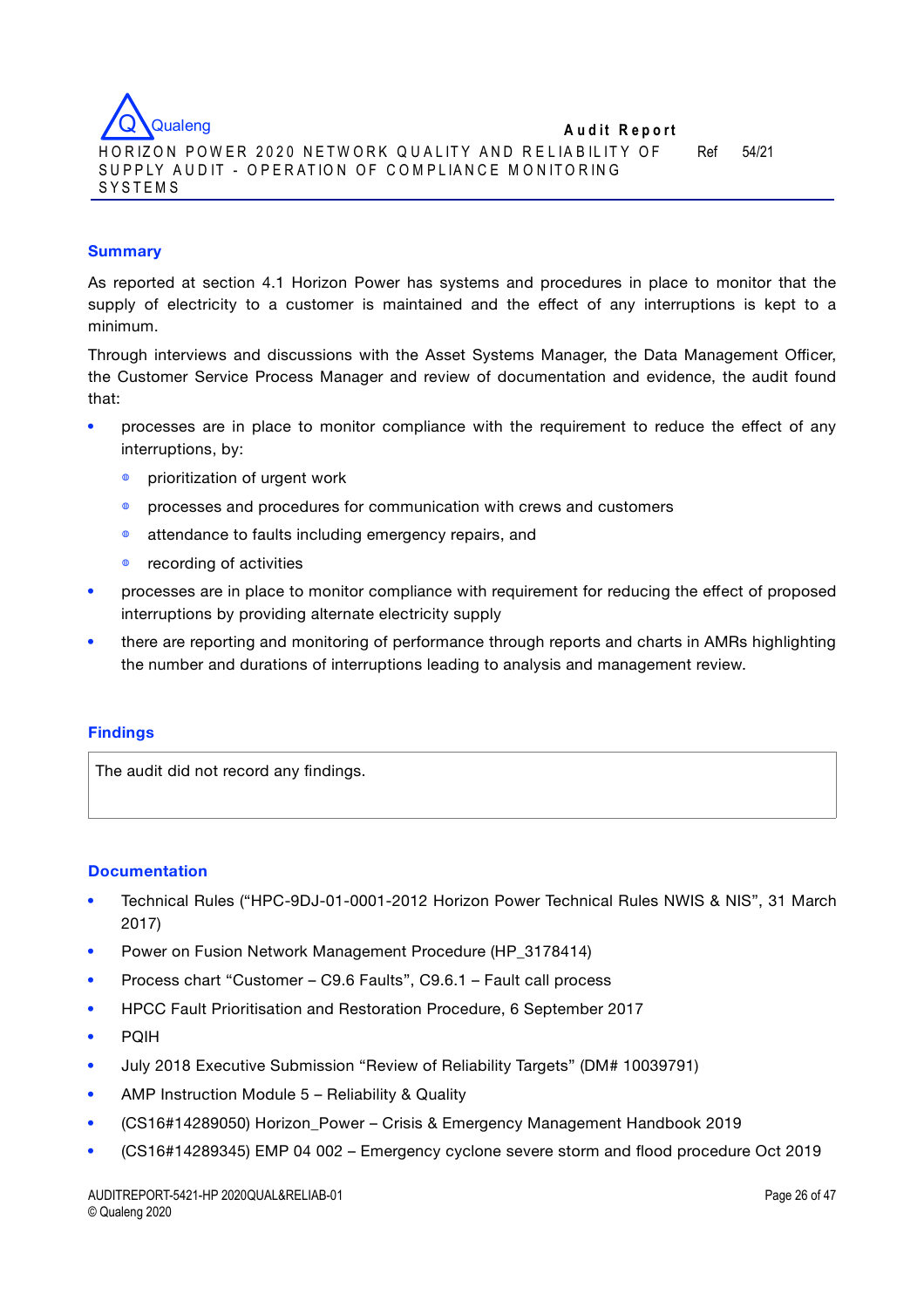**A u d it R eport** H O R IZO N PO W ER 2 0 2 0 NETW O RK Q U A LIT Y AN D R E L IA B IL IT Y OF SUPPLY AUDIT - OPERATION OF COMPLIANCE MONITORING SYSTEMS Ref 54/21 **Qualeng** 

- Reports on "Reliability Incidents for Current Month-to-Date and Previous Month (Incident Level)"
- (CS16#9247491) "Network Contingency Planning Guideline"
- Planned outage notification letters
- Performance is monitored in AMRs and AMR Detailed Spreadsheets.

### **Observations**

There was evidence of the application of the documented process and outcomes were recorded and monitored:

- The "Power on Fusion Network Management Procedure (HP\_3178414)" details the procedures to be followed to operate Horizon Power's Power on Fusion network management system, including:
	- $\bullet$  responses to faults
	- ◍ communication protocols and equipment
	- ◍ control and responsibility
	- ◍ approval of planned work
	- ◍ time requirements for notices, from 3 to 10 days
	- procedures for unplanned work including response in the case of:
		- **▫** emergencies
		- **▫** faults (found in the field or through TCS, or
		- **▫** plain network access requests (DNARs) where there is insufficient notice
	- ◍ process for fault resolution
	- ◍ timeline of activities prior, during and after a 'job'
	- $\bullet$  permits and recording of attendances.
- The "Network Contingency Planning Guideline" covers the planning and management of contingency events.
- HPCC Fault Prioritisation and Restoration Procedure details the prioritization of fault attendance:
	- ◍ it defines priority levels for fault types,
	- ◍ assigns priorities to fault attendance and resolution,
	- $\bullet$  assigns field crews,
	- ◍ includes for follow up and closure of incidents within 7 days, or else
	- ◍ flagging of outstanding incidents.
- AMRs report the monthly and YTD interruption performance and compare it to previous periods.
- AMRs were reviewed for each of the three audit years and showed reporting and review of interruptions trends.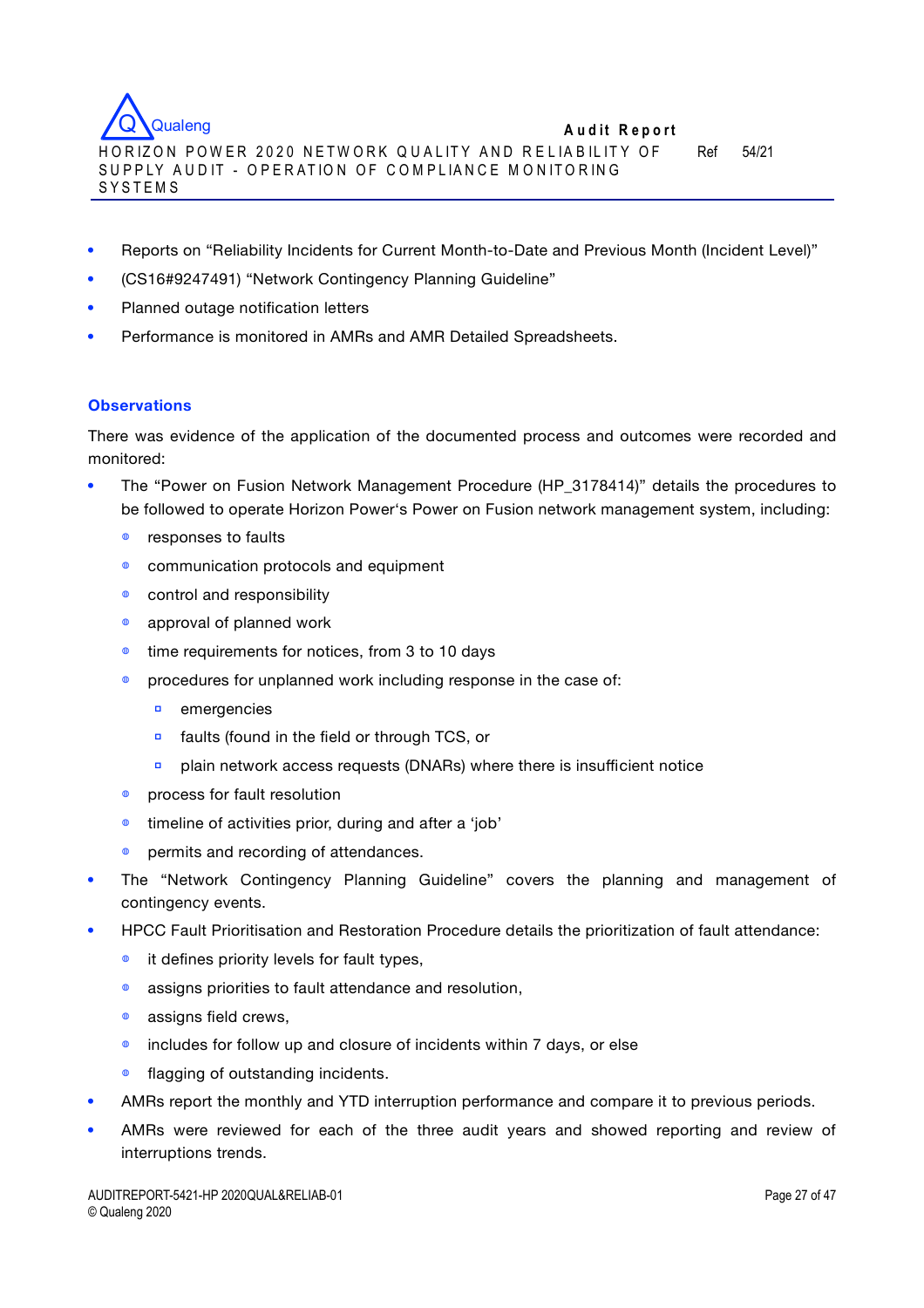

There was evidence of discussion of reports at management performance meetings.

## **4.2.2 Provision of Alternative Supply for Proposed Interruptions, Special Health Needs Customers and Commercially Sensitive Loads (SSec 10(2))**

**Requirement**: The licensee must establish systems for monitoring its compliance with:

- without limiting the requirement to reduce the effect of any interruptions so far as reasonably practicable, the licensee must consider providing alternative supply for proposed interruptions if the interruption is:
	- $\bullet$  greater than 4 or 6 hours;
	- ◍ the effect on a business is likely to be substantial; or
	- ◍ there are special health needs customers.

#### **Summary**

Through interviews and discussions with the Asset Systems Manager, the Data Management Officer, the Customer Service Process Manager and review of documentation and evidence, the audit found that:

- There is evidence to show that alternative supply is considered by Horizon Power where interruptions are proposed that would exceed the limits set in section 11(2) of the Code.
- Monitoring is provided by reports and charts within the monthly AMRs highlighting the number and durations of interruptions.

Consideration of alternative power is part of Horizon Power procedures, activities are in compliance with the process documentation and with the Code.

**Table 3: Systems to monitor compliance with duty to reduce the effect of interruptions and provide alternative supply for planned interruptions**

| Sitel | <b>Reduce the Effect of</b><br><b>Interruptions</b> | <b>Alternative Supply</b> | <b>Special Health Needs</b><br><b>Customers</b> |
|-------|-----------------------------------------------------|---------------------------|-------------------------------------------------|
| All   | Yes                                                 | Yes                       | Identified                                      |

#### **Findings**

The audit did not record any findings.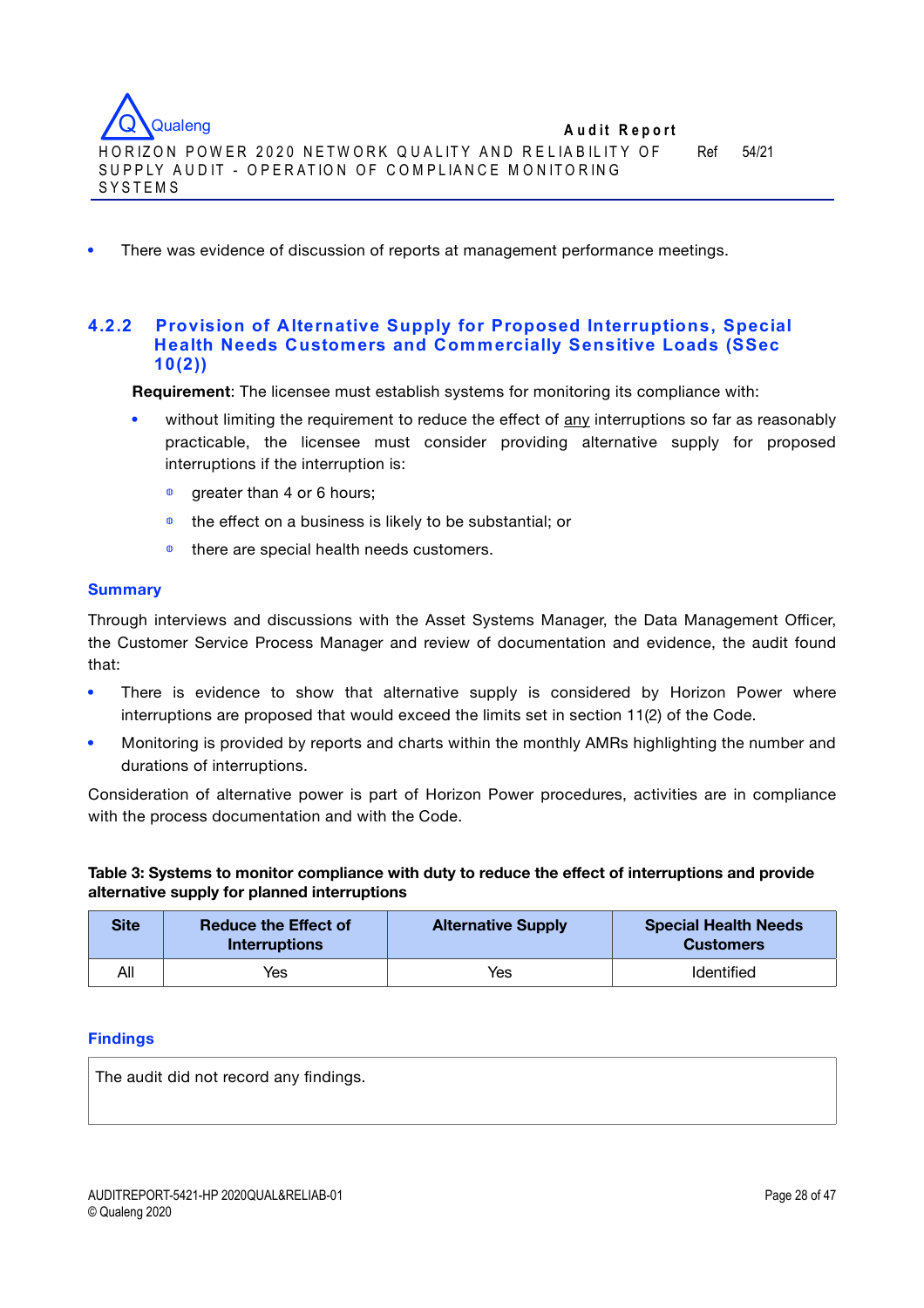

#### **Documentation**

- HPC-9DJ-01-0001-2012 Horizon Power Technical Rules NWIS & NIS
- Network Contingency Planning Guideline
- (CS16#14289345) EMP 04 002 Emergency Cyclone Severe Storm and Flood Procedure Oct 2019
- Critical Customer Procedure
- (CS16#16180256) Sensitive Customer Policy Document V1.1, 28 January 2020
- Electric Office Web Maps.

#### **Observations**

Consideration of alternative power in the case of extended interruptions is part of Horizon Power procedures and in compliance with the process documentation and with the Code:

- "Horizon Power Technical Rules NWIS & NIS", requires "The Generator and the Network Service Provider to agree in respect of back-up (alternative) supply arrangements in the event of each new or altered connection".
- "Network Contingency Planning Guideline" addresses the planning and management of contingency events.
- The "Emergency Cyclone Severe Storm and Flood Procedure" includes the use of Independent Power Producers (**IPP**) as alternative power suppliers to assist in the recovery of the system.
- The outage planning process is in place and includes the task of tracing the network branch that will be isolated and checking for Special health Needs (**SHN**) Customers that will be affected.
- "Critical Customer Procedure" specifies that critical customers are to be notified in advance of a planned outage:
	- ◍ five weeks for a SHN customer or
	- ◍ three weeks to three days in advance (on a sliding scale depending on criticality) of a planned outage through a meeting with the customer.
	- In the event that an agreement is not reached between the customer and Horizon Power in regard to the outage then alternative supply arrangements have to be made which may include the use of live line techniques or mobile power generation.
	- The final agreement must be communicated in writing to the customer and records kept.
- The "Sensitive Customer Policy Document V1.1" provides the policy for maintaining and restoring electricity supply to 'sensitive customers'.
- Electric Office (**EO**) Web Maps show the Horizon Power network and identification of SHN customers in physical maps.
- POA network maps also highlight SHN customers.
- AMRs identify interruptions and trends.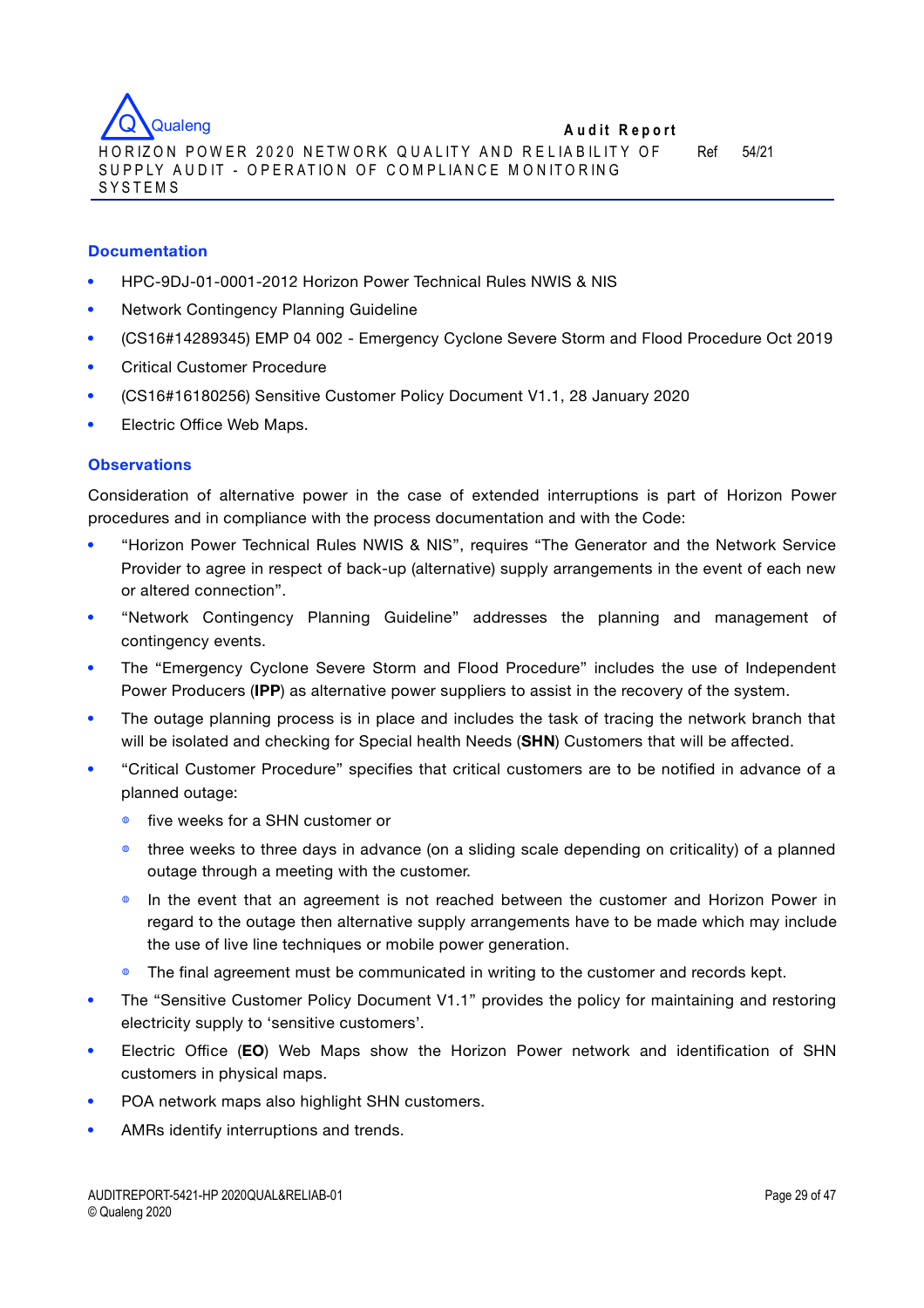

# **4.3 PLANNED INTERRUPTIONS: ACCEPTABLE IF LESS THAN 4 OR 6 HOURS AND IF NOTIFIED (SEC. 11)**

**Requirement**: The transmitter or distributor must establish systems to monitor compliance with the requirement to, as far as reasonably practicable:

- maintain planned outages not exceeding 4 or 6 hours and
- provide notifications at least 72 hours before each planned outage.

### **Summary**

Through interviews and discussions with the Asset Systems Manager, the Data Management Officer, the Customer Service Process Manager and review of documentation and evidence, the audit found that:

- Horizon Power has a system to manage planned outages and advance notification of those outages.
- The system relies on the customer providing the 'monitoring' of the performance of the system by raising a complaint.
- Failures in notification delivery are not reported to management due to the low number of customer complaints per year (up to a maximum of 15 in a year during the audit period).
- Whilst there was an evident number of non conformances with respect to the stipulated notification time, in view of the number of outages performed by Horizon Power it can be concluded that the Horizon Power system as far as reasonably practicable, complied with the Code requirements.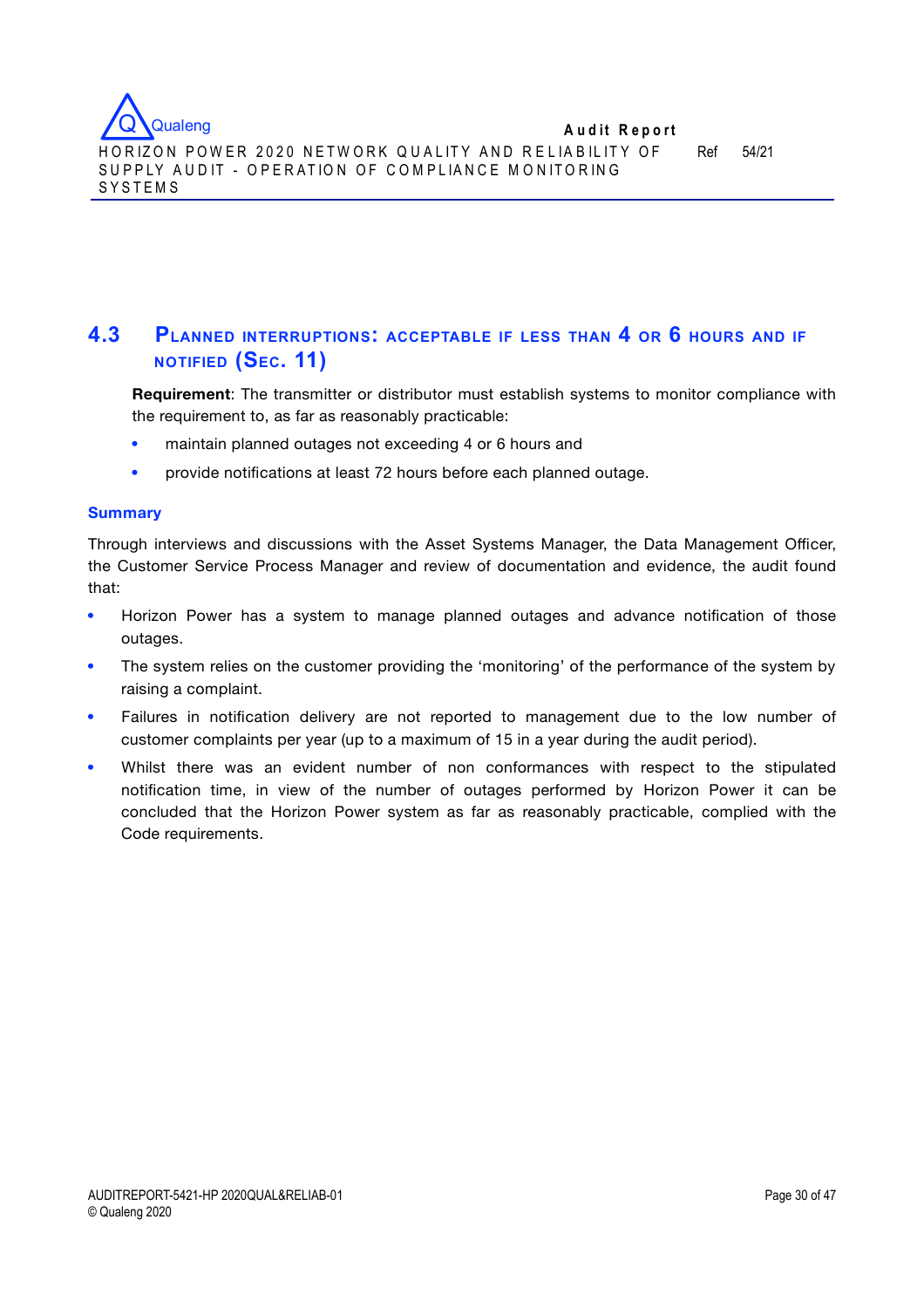

## **Table 4: Systems to monitor compliance with planned outages not exceeding 4 or 6 hours and providing notifications at least 72 hours before each planned outage**

| <b>Site</b> | Notification $\geq$ 72 hours prior                                                                                                                                                                                                                     | Duration $\leq$ 4h or 6h (as practicable)                                                     |
|-------------|--------------------------------------------------------------------------------------------------------------------------------------------------------------------------------------------------------------------------------------------------------|-----------------------------------------------------------------------------------------------|
| All         | The system relies on customer<br>complaints to show if the process is<br>working, failures are not reported to<br>management due to the low number<br>of customer complaints per year (up<br>to a maximum of 15 in a year during<br>the audit period). | Monitored<br>119 planned outages $>$ 4 or 6 hours<br>in FY ending in 2017 to 84 in FY<br>2020 |
|             | In view of the number of outages<br>performed by Horizon Power it can be<br>concluded that the Horizon Power<br>system as far as reasonably<br>practicable, complied with the Code<br>requirements.                                                    |                                                                                               |

### **Findings**

The audit did not record any findings.

## **Documentation**

- Work Instruction "(CS16#4032037) Planned outage Customer Notification Reference Guide EO Web Version"
- Planned Outage Guide POF
- Planned Outage Guide EO
- Planned Outages Notifications July 2019 June 2020
- (CS16#15135204) Website Shortcut Guide Adding a planned power interruption
- AP24 Customer card drop Replacement NIS RCM Update June 2016
- (CS16#5005156) C9.7.9 Regional planned outage notification process, February 2017
- Outage Capture System User Reference Guide
- Notification Request Form, including date and time of outage, map(s), addresses.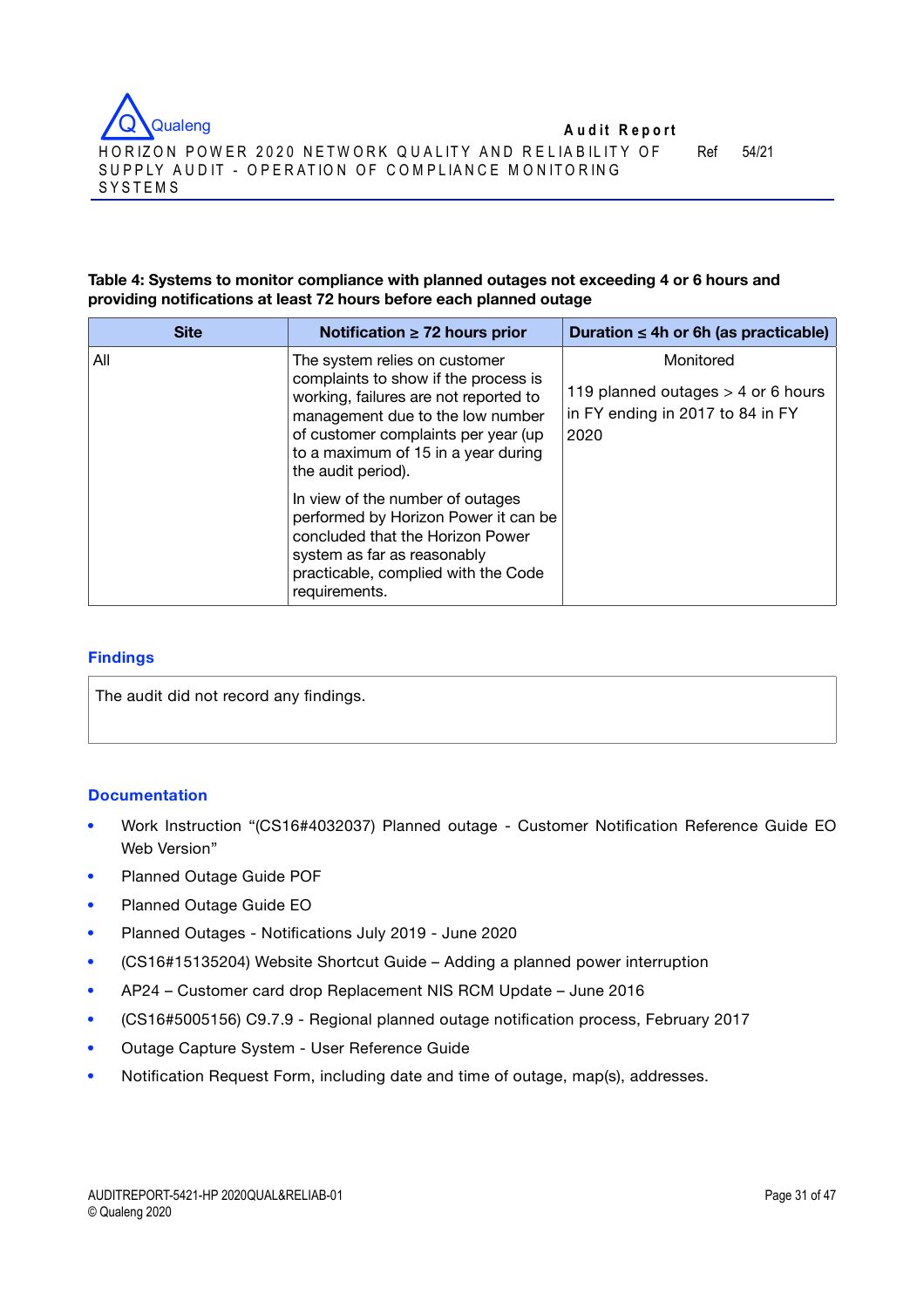

## **Observations**

There was evidence of the application of the documented process and outcomes were recorded and monitored:

- Work Instruction "Planned outage Customer Notification Reference Guide EO Web Version" provides step by step instructions for undertaking the process of defining the outage and notification:
	- ◍ tracing the network affected by the outage on Electric Office and Power On Fusion
	- $\bullet$  an automatic process will identify customers affected by the trace and select the appropriate mode of notification (SMS, e-mail and Australia Post)
	- communication to Horizon Power Corporate Communications team.
- "AP24 Customer card drop Replacement NIS RCM Update" (partly superseded by the Outage Capture System (**OCS**) process) also covers the notification process.
- "Website Shortcut Guide Adding a planned power interruption" has the process description
- "Regional planned outage notification process" defines the steps for notification of customers, starting from the issue of work packages to Crew Leaders.
- The "Outage Capture System User Reference Guide" describes the system (OCS) used to record planned outages and filter meter alerts to create lists of meter and customers affected by planned interruptions, including customers' contact information.
- The "Planned outage notification template letter" provides the template for notification to customers.
- Performance can be queried from region's offices, statistics of outages and notifications were collected in spreadsheet "Planned Outages - Notifications July 2019 - June 2020" for FY2020
- AMRs showed that Horizon Power monitored compliance with the planned outage duration over the three year audit period through its "Planned Outages Against Charter" reports:
	- ◍ over the audit period the number of "Planned Outages Outside of Charter" (exceeding 4 or 6 hours) had a steady decline from 119 planned outages > 4 or 6 hours in FY ending in 2017 to 84 in FY 2020 with an overall decrease of around 30% over the period.
- Failures in notifications are registered from customer claims:
	- in FY2020 there were 3 claims regarding lack of notification:
		- **▫** 417766 Lot 1081 Wilson Street, Menzies (applied twice, HP data was incorrect and customer was not notified on 2 occasions for outages dated, 2/6/20 and 9/6/20);
		- **▫** 514782 11 Gwalia Street, Leonora (applied once, customer was not notified for outage dated 8/6/20).

## The audit noted:

There is no reporting of claim payments from Customer Service to Management due to the low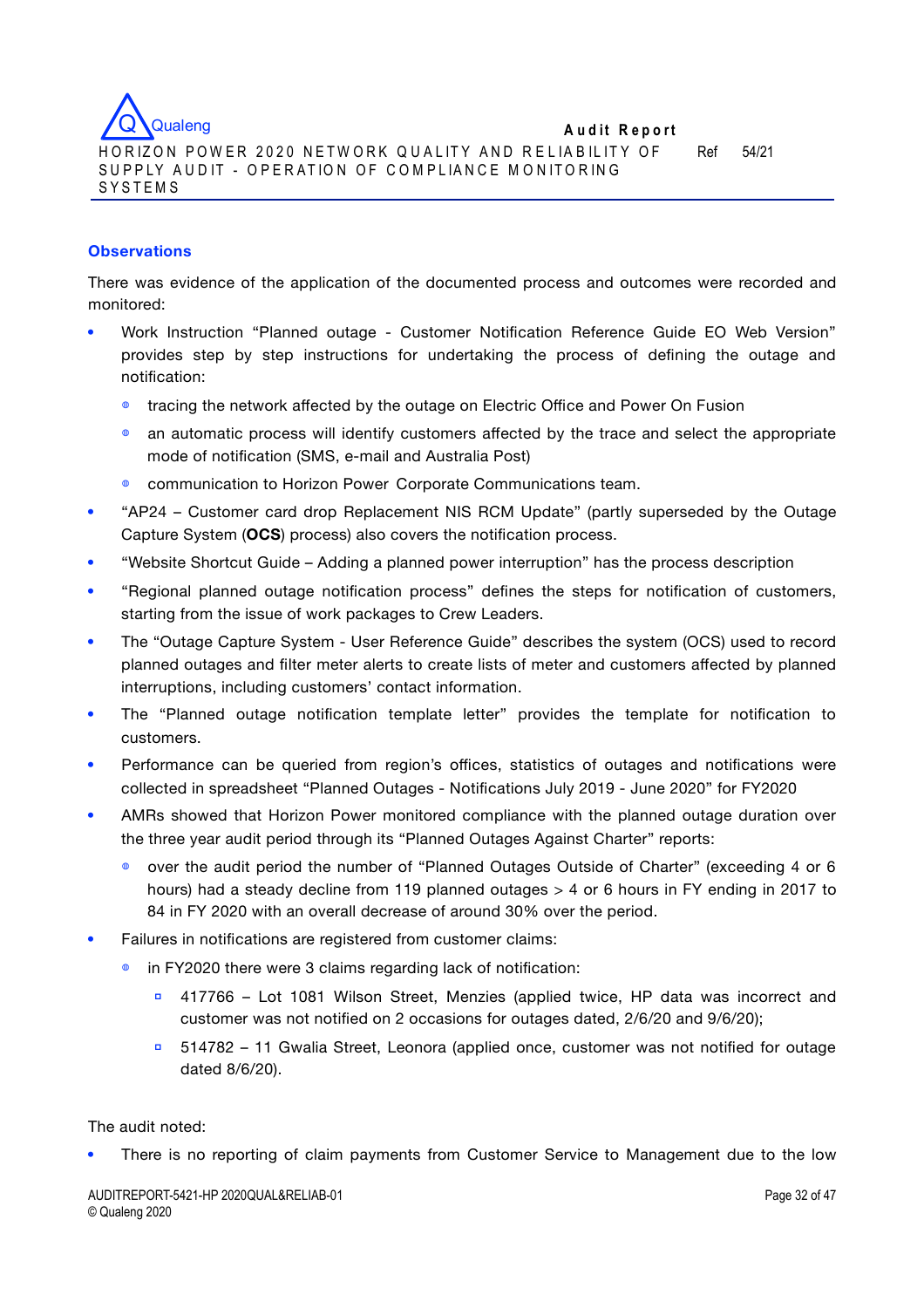number of occurrences. Data for "Planned Outages and Planned Outage Payments" over 3 periods was:

- ◍ 2018/19: 15
- ◍ 2017/18: 0
- ◍ 2016/17: 1 (outside of audit period).

# **4.4 INTERRUPTIONS TO RESTORE SUPPLY FROM NETWORK (SEC. 11A)**

**Requirement**: Where the customer is supplied from alternative power because it is unable to receive supply from the network and the transmitter or distributor interrupts the supply of electricity for the purpose of restoring the supply of electricity to the customer from the network, the transmitter or distributor must establish systems to monitor compliance with the requirement to:

- as far as reasonably practicable, ensure that the interruption does not exceed 4 or 6 hours and
- the transmitter or distributor has used its best endeavours to give notice to the customer.

#### **Summary**

Through interviews and discussions with the Asset Systems Manager, the Data Management Officer, the Customer Service Process Manager and review of documentation and evidence, the audit found that:

 Horizon Power has a system for monitoring compliance with the requirements to monitor that interruptions do not exceed 4 or 6 hours and the customer is provided notifications of the outage where the customer supply from alternate power had to be interrupted to restore it from the network.

There is evidence to show that processes are in place and in compliance with the process documentation and with the Code.

#### **Findings**

The audit did not record any findings.

#### **Documentation**

The process is documented in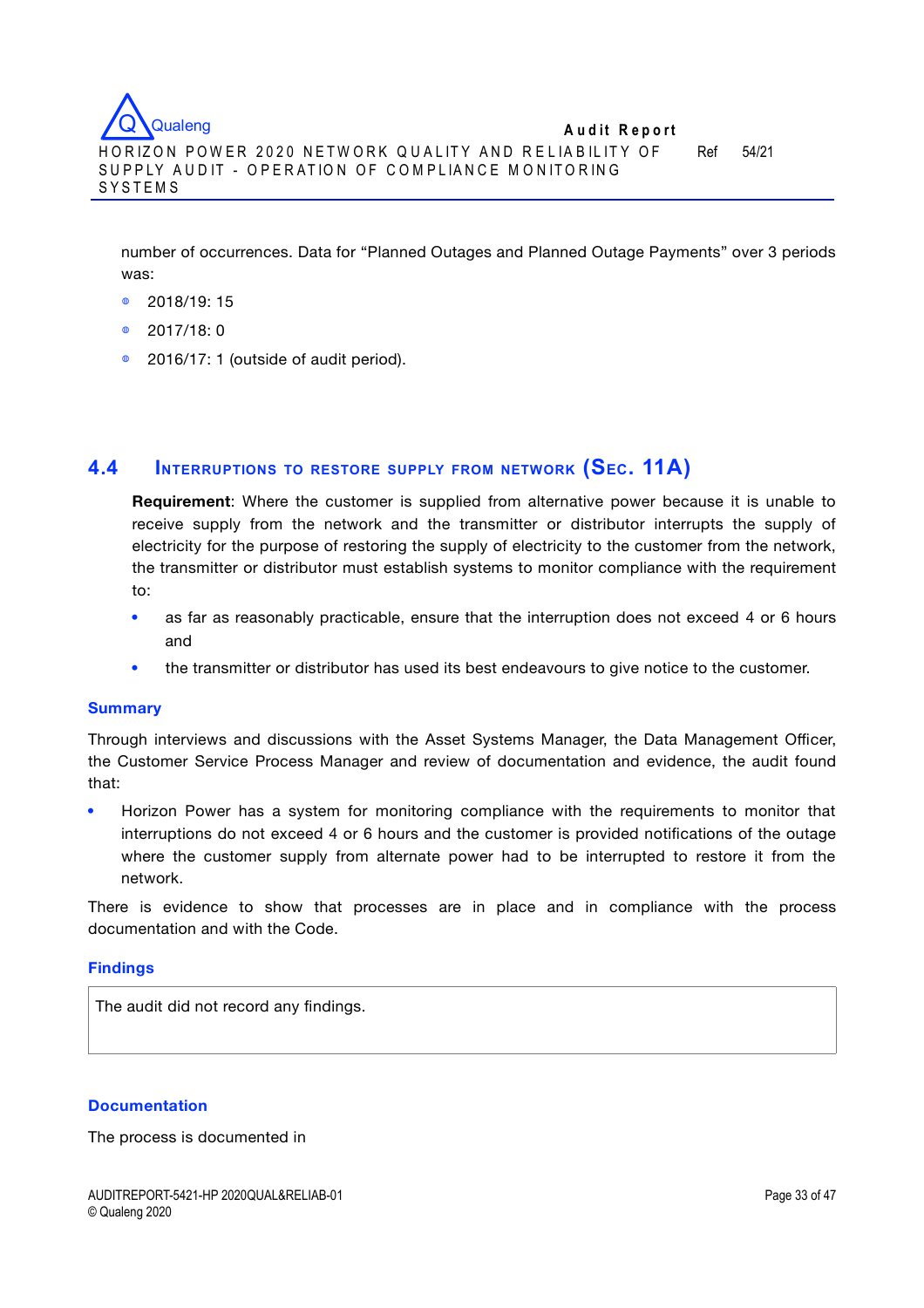

- Work Instruction "(CS16#4032037) Planned outage Customer Notification Reference Guide EO Web Version"
- Planned Outage Guide POF
- Planned Outage Guide EO
- (CS16#15135204) Website Shortcut Guide Adding a planned power interruption
- AP24 Customer card drop Replacement NIS RCM Update June 2016
- (CS16#5005156) C9.7.9 Regional planned outage notification process, February 2017
- Notification Request Form, including date and time of outage, map(s), addresses.

### **Observations**

There was evidence of the application of the documented process and outcomes were recorded and monitored:

- Arrangements have been put in place in cases where customer(s) are supplied by alternate power to provide power from the network in case their supply fails;
	- ◍ Battery Energy Storage System in Gibson feeder in Carnarvon has been set up with an arrangement to bypass it in case of any faults allowing the customer to be fed with an alternate supply while the faults are attended to.

# **4.5 SIGNIFICANT INTERRUPTIONS (OVER 12 HOURS DURATION OR MORE THAN 16 IN <sup>A</sup> YEAR) TO SMALL USE CUSTOMERS (SEC.12)**

**Requirement**: The distributor must establish systems to monitor compliance with the requirement to remedy the causes of interruptions or make alternative arrangements where significant interruptions (duration over 12 hours or more than 16 interruptions in the preceding year) occur to a small use customer and where the distributor considers that the prescribed standard (no significant interruptions in 9 years out of 10) is unlikely to be met, the distributor must establish systems to monitor compliance with the requirement to:

- either remedy the causes of interruptions or
- make alternative arrangements.

#### **Summary**

Through interviews and discussions with the Asset Systems Manager, the Data Management Officer and review of documentation and evidence, the audit found that:

 Horizon Power has systems for monitoring compliance with the requirements to monitor significant interruptions to the prescribed standard, and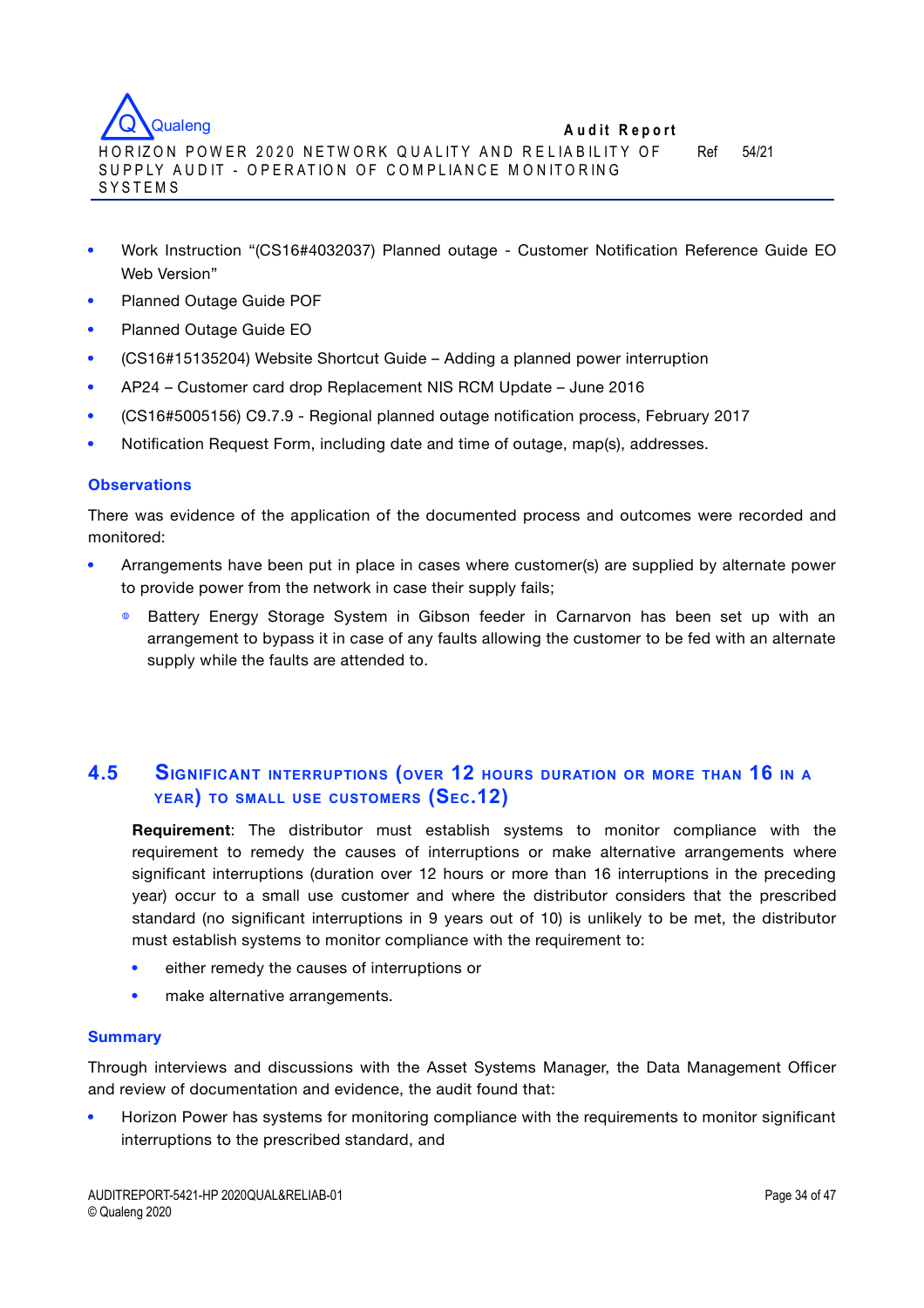

- remedy the causes or make alternative arrangements where significant interruptions occur so that the prescribed standard is met.
- **‣** However, Identification of customers has not been drilled down to individual customer level, this is however achievable using current Horizon Power systems.

### **Table 5: Systems for monitoring compliance with interruption duration not to exceed 12 hours**

| <b>Site</b>        | <b>Criteria</b>                           | <b>Causes of Interruption</b>                              |                                                                                   |  |  |  |  |  |  |
|--------------------|-------------------------------------------|------------------------------------------------------------|-----------------------------------------------------------------------------------|--|--|--|--|--|--|
|                    | Duration $\leq 12$ hours<br>FY2018 - 2020 | 9 Years out of 10<br>2010 and 2020<br>$(12 \text{ hours})$ | Remedied /<br><b>Alternative Arrangements</b>                                     |  |  |  |  |  |  |
| <b>MONITORING</b>  |                                           |                                                            |                                                                                   |  |  |  |  |  |  |
| All                | Monitoring in place                       | Not available                                              | Traceability of remediation<br>for interruptions $> 12h$ is<br>not yet available. |  |  |  |  |  |  |
| <b>PERFORMANCE</b> |                                           |                                                            |                                                                                   |  |  |  |  |  |  |
| All                | Interruptions occurring<br>each FY        | Not available                                              | Not available.                                                                    |  |  |  |  |  |  |

### **Table 6: Systems for monitoring compliance with interruption frequency not to exceed 16 per customer per period**

| <b>Site</b>        | <b>Criteria</b>                         | <b>Causes of Interruption</b> |                                                                                                           |  |
|--------------------|-----------------------------------------|-------------------------------|-----------------------------------------------------------------------------------------------------------|--|
|                    | # interruptions $\leq 16$ # /<br>period | 9 Years out of 10             | Remedied /<br><b>Alternative Arrangements</b>                                                             |  |
|                    | FY2018 - 2020                           | (# interruptions $\leq 16$ )  |                                                                                                           |  |
| <b>MONITORING</b>  |                                         |                               |                                                                                                           |  |
| All                | Monitoring in place                     | Not available                 | Traceability of remediation<br>for interruptions $> 16\frac{\text{H}}{\text{F}}$<br>is not yet available. |  |
| <b>PERFORMANCE</b> |                                         |                               |                                                                                                           |  |
| All                | Interruptions occurring<br>each FY      | Not available                 | Not available                                                                                             |  |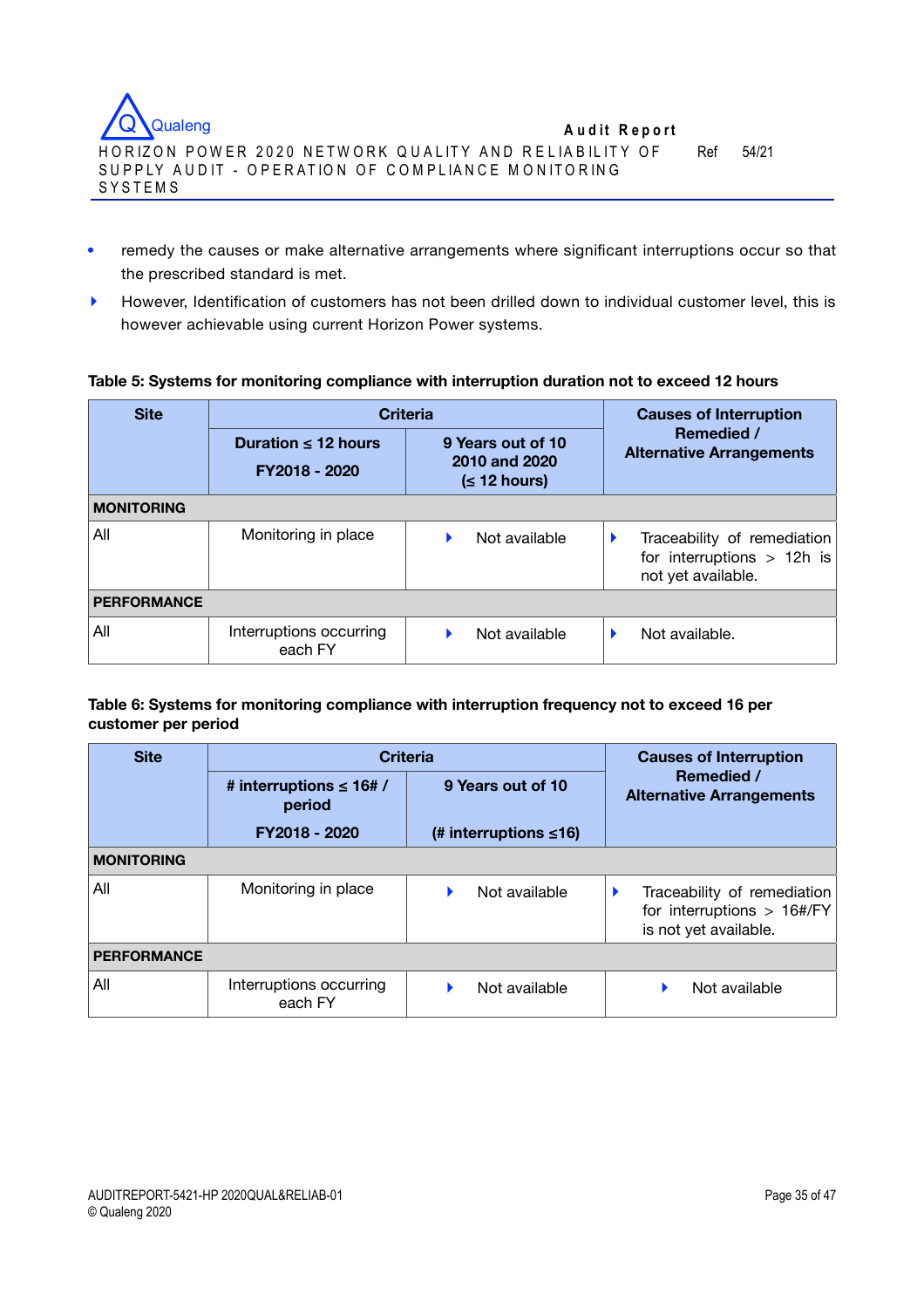

### **Findings**

#### Finding:

**‣** As noted above, the Horizon Power system has the capability to identify individual customers that are subject to over 16 interruptions per FY, or feeders subject to an interruption of over 12 hours per FY, however to date there is not a process to monitor if remediation is provided to all those customers that are likely to be subject to more than one instance of significant interruption over 10 years as required by the Code.

Opportunity for Improvement:

**2/2020.** (**OFI**) Identify and provide remediation to the individual customer(s) likely to be subjected to over 16 interruptions per FY, or an interruption of over 12 hour duration per FY more than once in 10 years. This could be achieved by implementing remediation at relevant feeders or at other more granular level as determined by Horizon Power.

#### **Documentation**

- Monthly AMRs
- Spreadsheet (CS16#5389397) AMR Asset Management Report (Qlikview) Detail Report"
- Report "Regulatory Customers Greater than 16 Incidents" within spreadsheet "(CS16#5389397) AMR - Asset Management Report (Qlikview) Detail Report".

#### **Observations**

#### **Significant Interruptions and Remediation**

There was evidence to show that significant interruptions are monitored:

- Monthly AMRs report significant interruptions.
- Spreadsheet "AMR Asset Management Report (Qlikview) Detail Report" includes detailed reports on each aspect of the AMRs.
- Report "Regulatory Customers Greater than 16 Incidents" within spreadsheet "AMR Asset Management Report (Qlikview) Detail Report" records monthly each instance of a customer receiving over 16 interruptions in the FY; individual customers are identified in each record in compliance with the Code.
- There was an increase in customers experiencing over 16 interruptions in Esperance, East Kimberley and COMW between FY2018 and 2019.
- Report "Regulatory Over 12 Hour Incidents Current YTD" within spreadsheet "AMR Asset Management Report (Qlikview) Detail Report" records monthly each instance of an incident interrupting supply to customers for over 12 hours.
- Interruptions over 12 hours increased over the audit period while the number of customers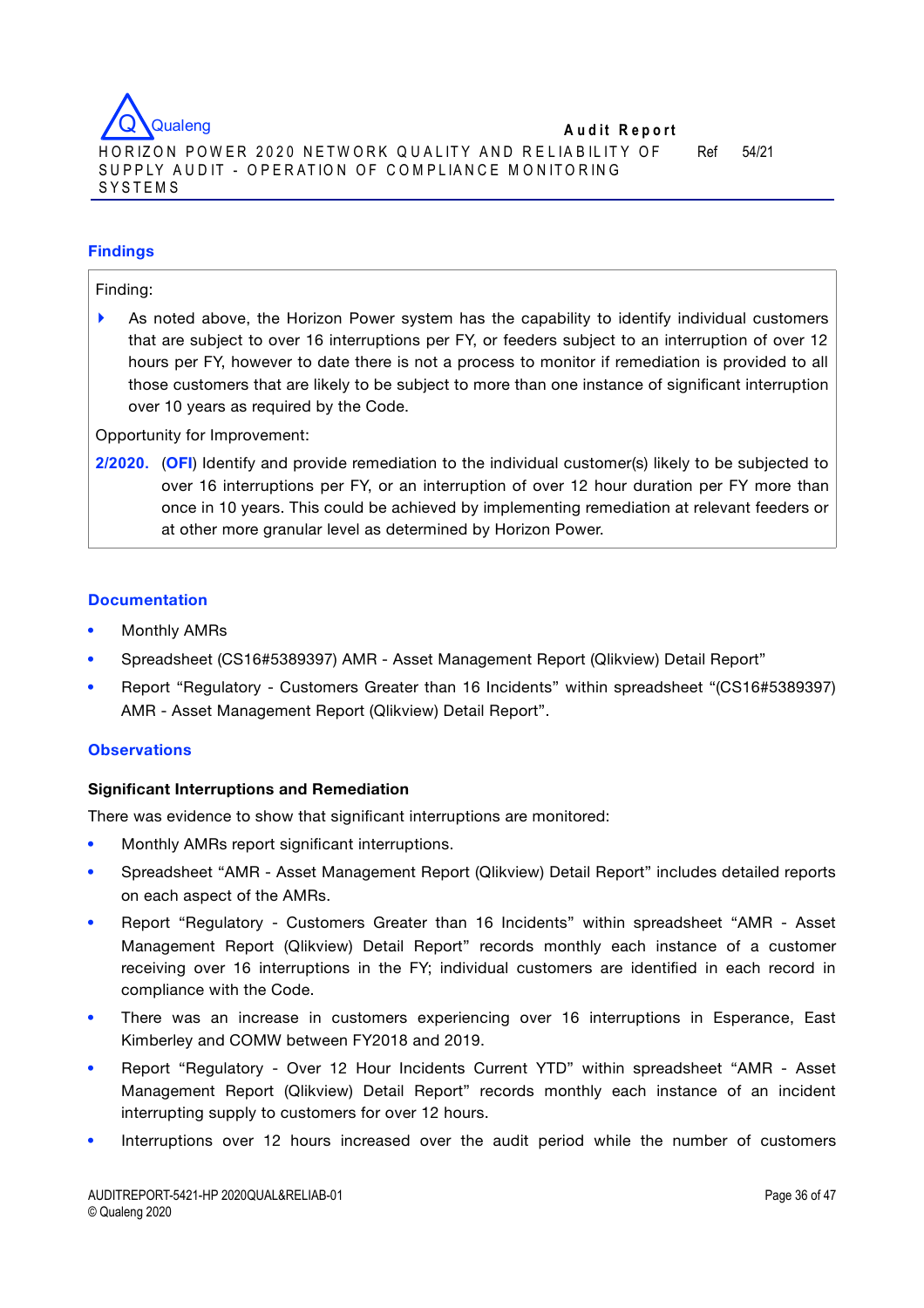experiencing over 16 interruptions trended downwards.

- The audit noted that in regard to interruptions over 12 hours:
	- ◍ in FY2019 there was an increase in EPIL, WPIL, ESPE & COMW
	- ◍ in FY2020 there were increases in WPIL, ESPE, CEMW, COMW & WKIM.
- The audit noted that in regard to interruptions frequency of over 16 per FY:
	- **•** in FY2019 there was an increase in the number of customers experiencing interruptions in WPIL, ESPE & EKIM.
	- ◍ In FY2020 there were increases in ESPE & COMW.

The Code requires that where significant interruptions (duration over 12 hours or more than 16 interruptions in the preceding year) occur to a small use customer and where the licensee considers that the prescribed standard (no significant interruptions in 9 years out of 10) is unlikely to be met, the causes of the interruptions must be remedied or alternative arrangements put in place.

Evidence of analysis of causes and remediation was found:

- Causes were identified in detailed reports supporting AMRs for outages over 12 hours:
	- equipment failure
		- **▫** pole top fire
		- **▫** transmission, feeder or recloser trip
		- **▫** flooded equipment
	- ◍ planned interruption
	- ◍ external fire
	- ◍ lightning
	- ◍ wind
	- ◍ vehicle impact
	- ◍ bird
	- ◍ vegetation
	- $\bullet$  emergency outage due to hazard
	- ◍ vandalism.

Whilst remediation has not drilled down to individual customer level, indicators such as the frequency of interruptions have guided the implementation of remediation projects. Remediation projects were identified in each of the three financial years in the audit period.

The audit noted the following: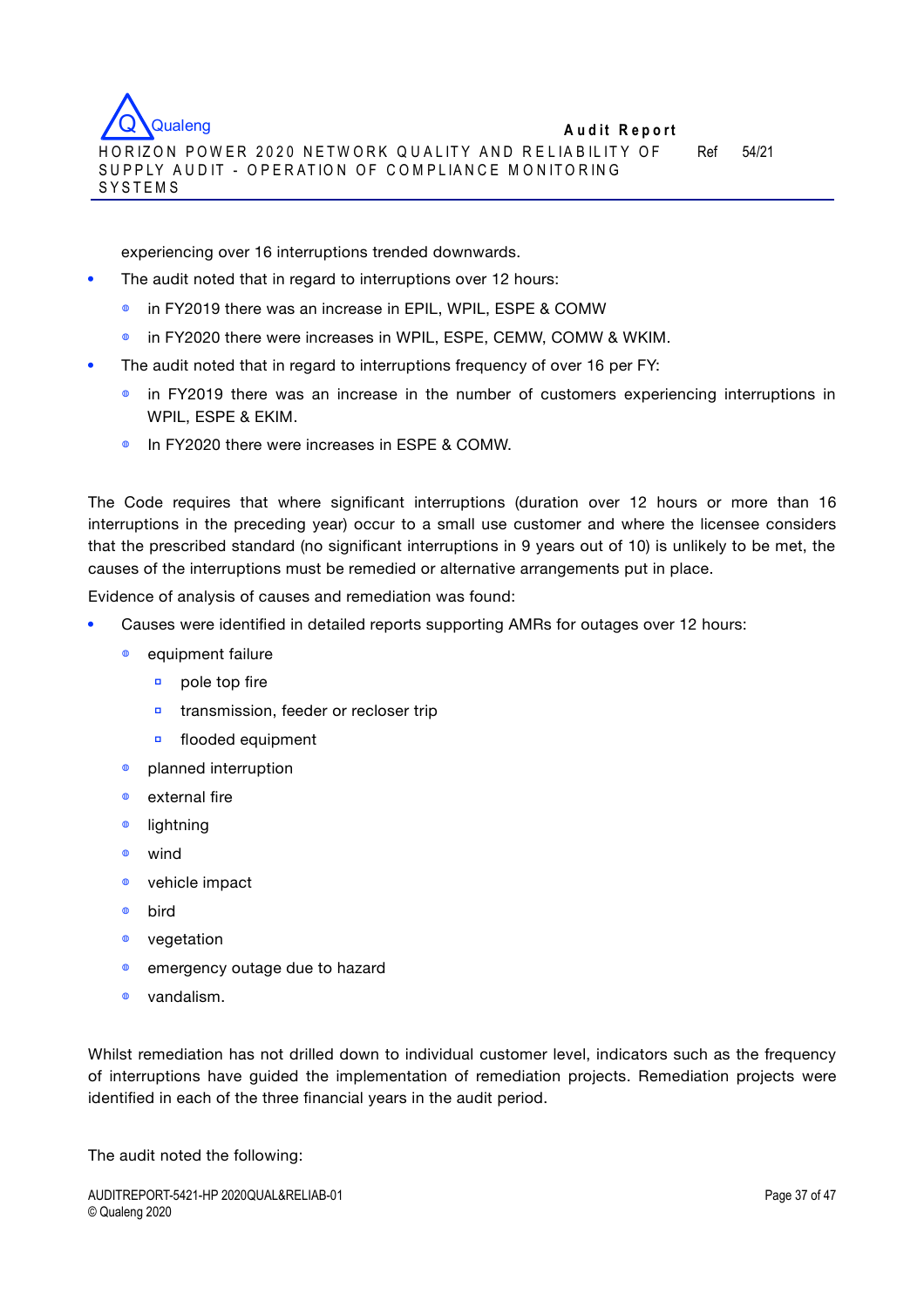

- Customer data was only included in the reporting system until approximately 2015 (with the implementation of the Normalised Data Store (NDS).
- Individual customers are not tracked by Horizon Power.
- Customers with more than 16 interruptions over each FY (as per subsection 12(2)(b)) are individually identified in records. The TCS Outage Management System was implemented in November 2009 so the audit period ending in 2020 is the first for which there have been over 10 years of applicable data.
- Records are kept of feeders which are subject to interruptions over 12 hours (subsection 12(2)(a)) and of the respective number of customers affected. No records are maintained to individually identify which small use customers are affected over 10 years. With Horizon Power system capacity to link feeders and customers this should be possible to achieve.
- **In the auditor's opinion that monitoring of feeders should be sufficient to ensure compliance with** the Code requirement, as long as traceability of each individual customer to each feeder is maintained. This would allow Horizon Power the ability to identify each area and, consequently, each individual customer affected by significant interruptions and provide either remediation or alternative arrangements with the individual customer as necessary.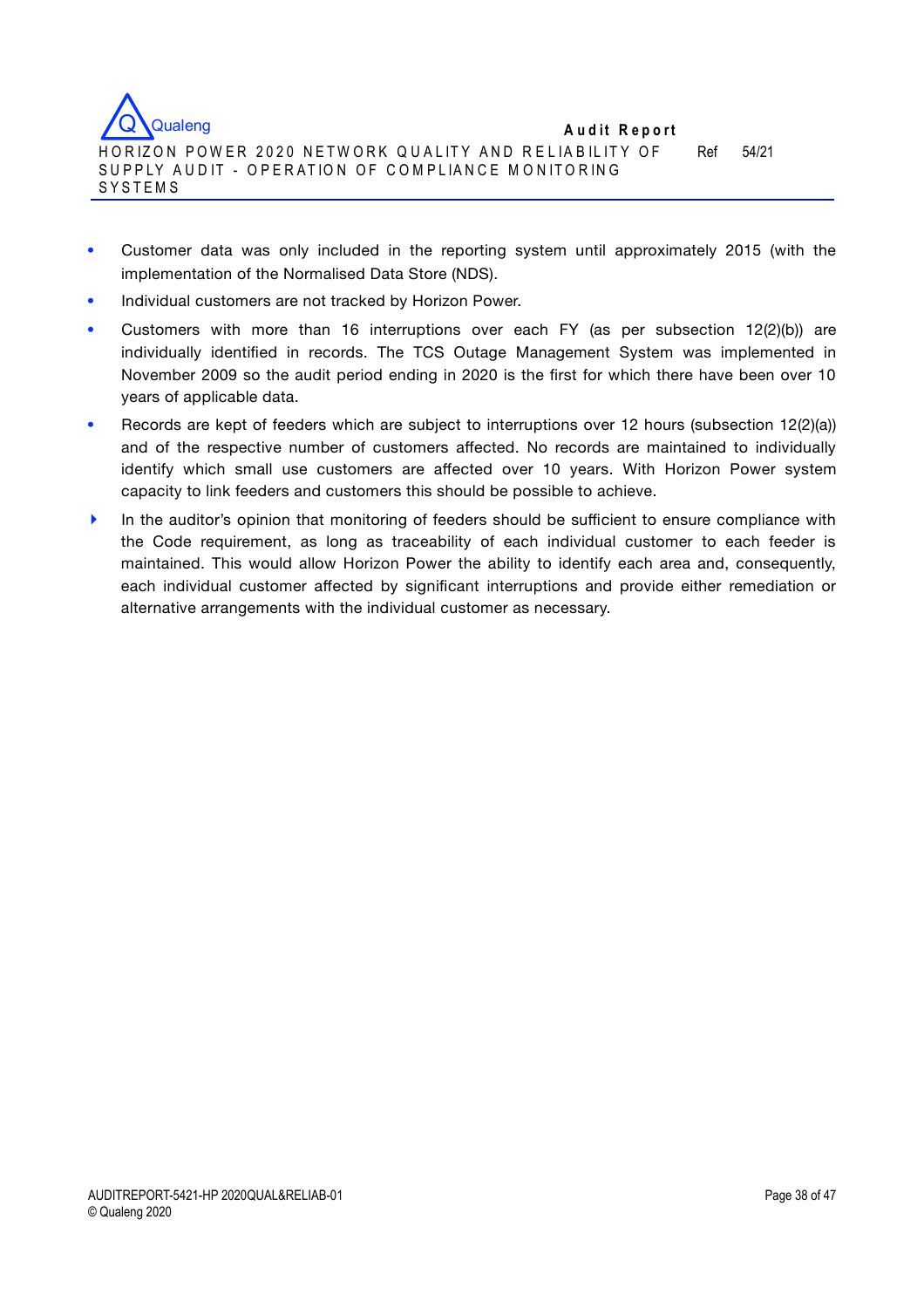

**SYSTEMS** 

# 5 SYSTEMS TO MANAGE COMPLIANCE WITH PART 2, DIVISION 3 - STANDARDS FOR THE DURATION OF INTERRUPTION OF SUPPLY IN PARTICULAR AREAS (SEC. 13)

**Requirement**: The transmitter or distributor must establish systems to monitor compliance with the Code requirement to ensure that, so far as is reasonably practicable, the average total length of interruptions per customer in an area, during each year, for the four years up to the current year, for areas other than the Perth CBD, does not exceed 160 minutes in urban areas or 290 minutes in any other area of the State.

#### **Summary**

Through interviews and discussions with the Asset Systems Manager, the Data Management Officer and review of documentation and evidence, the audit found that:

 Horizon Power has a system to monitor that the average total length of interruptions per customer for the four years up to the current year do not exceed 290 minutes.

There is evidence to show that processes are in place and in compliance with the process documentation and with the Code.

**Table 7: Systems to monitor compliance with requirement for interruption not to exceed 290 minutes average per customer over 4 years.**

| <b>Site</b> | Average of Total Length of Interruptions per Customer | 4 Year Average |      |      |                                      |
|-------------|-------------------------------------------------------|----------------|------|------|--------------------------------------|
|             | 2017                                                  | 2018           | 2019 | 2020 | (Avg over 4<br>years $\leq$ 290 min) |
| All sites   | 234                                                   | 152            | 234  | 315  | 234                                  |

**Table 8: Systems to monitor compliance with requirement for interruption not to exceed 290 minutes average per customer over 4 years.**

| <b>Site</b> | 4 Year Average Total Length of Interruptions per Customer<br>(Avg over 4 years $\leq$ 290 min) |      |      |  |  |  |  |  |  |
|-------------|------------------------------------------------------------------------------------------------|------|------|--|--|--|--|--|--|
|             | 2018                                                                                           | 2019 | 2020 |  |  |  |  |  |  |
| All sites   | 293                                                                                            | 226  | 234  |  |  |  |  |  |  |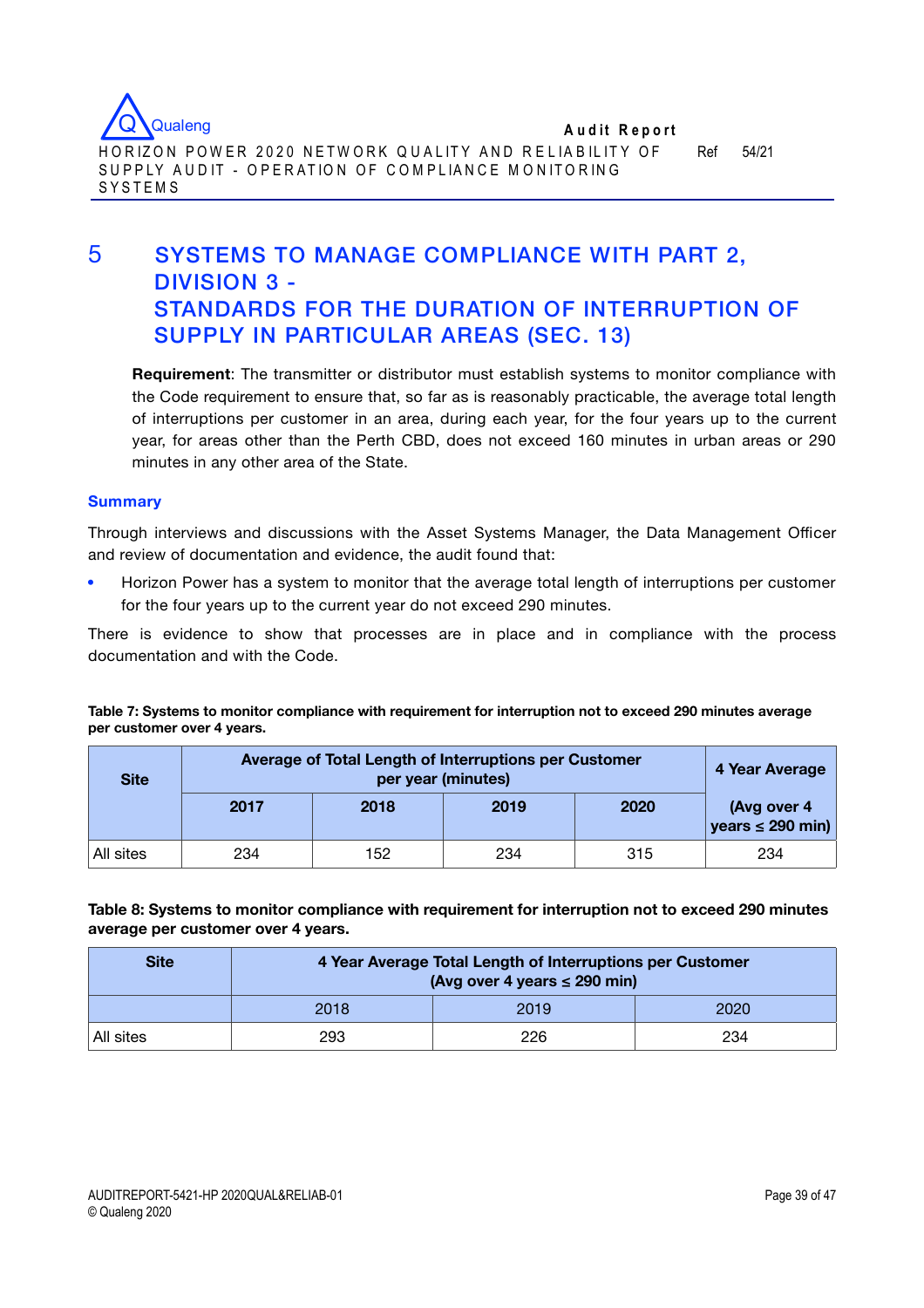

## **Findings**

The audit did not record any findings.

## **Documentation**

- Monthly AMRs
- Horizon Power intranet dashboard 'Powerlink'
- Code reports Network Quality and Reliability of Supply.

## **Observations**

The audit found that a process is in place for monitoring compliance with the requirement to ensure that the average length of interruptions to customer premises for the four years up to the current year does not exceed 290 minutes.

There was evidence of the application of the documented process and outcomes were recorded and monitored:

- The process uses monthly AMR reports to provide a continuous view over the performance of the entire network down to individual townships. The reports are published monthly, they include targets for each town which, if achieved, will result in compliance with the Code requirements.
- Monthly AMRs applicable to the audit period were examined, each AMR included reports for "Performing Systems (Normalised Data)" which lists systems on a township basis and applicable reliability data against the criteria including:
	- ◍ the total interruption duration per customer over the year (SAIDI)
	- the average number of interruptions per customer over the year (SAIFI)
	- ◍ the duration of each interruption per customer over the year (CAIDI)
	- ◍ Criteria are set for SAIDI and SAIFI while no criteria is set for CAIDI
	- ◍ Systems which are non-performing and those that are close to non-performing are highlighted
	- ◍ Reasons for non-performance and improvement or deterioration in performance are included in the reports.
- A variety of data is reported to support and complement the AMRs and allows regions and management to analyse trends. These include:
	- ◍ Charts for reliability data
	- Performing system tables
	- ◍ YTD Graphs
	- ◍ District SAIDI performance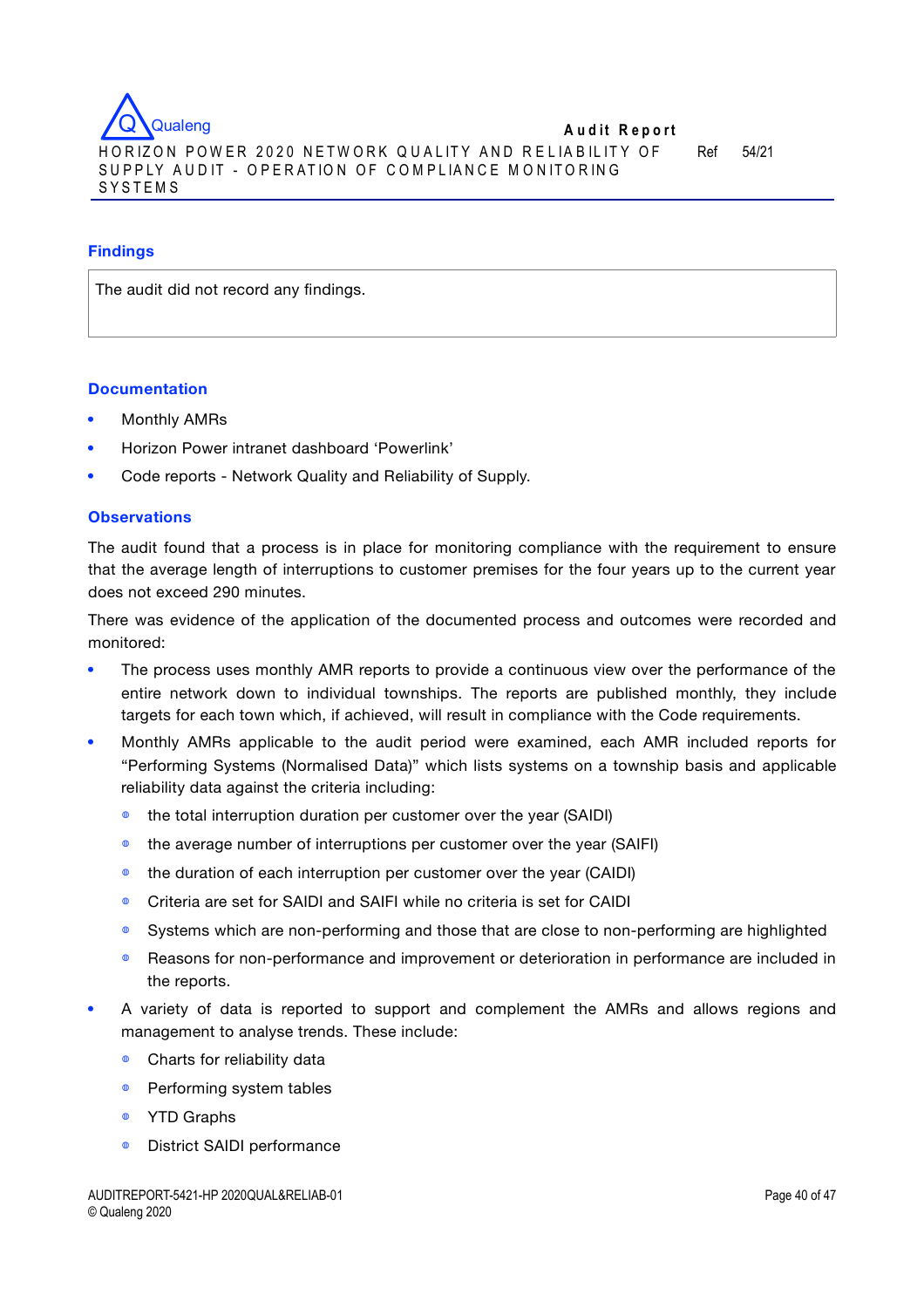**A u d it R eport** HORIZON POWER 2020 NETWORK QUALITY AND RELIABILITY OF SUPPLY AUDIT - OPERATION OF COMPLIANCE MONITORING SYSTEMS **Qualeng** 

Ref 54/21

- ◍ SAIDI graphs for feeders
- ◍ Historical and predictive charts.

The audit noted the following:

- The reliability information only includes data where:
	- ◍ 2 or more customer connections on the network are affected;
	- the data also includes generation outages.
- The reported information is based on "Normalised" data, which excludes data from incidents that are due to external factors outside of Horizon Power's control, such as:
	- extreme events such as cyclones, fires and floods; days subject to these events are classified as "Major Event Days" which are declared and reported in the annual reports to the ERA such as the "2018 code report - Network Quality and Reliability of Supply" and similar reports for 2019 and 2020
	- **▫** motor vehicle accidents
	- **▫** vandalism
	- **▫** accidents due to machinery or tools outside of Horizon Power control
	- **▫** bird strikes etc.
- Whilst data reported on AMRs internally is 'normalised', data reported to the ERA in the annual Code Reports is not normalised and reflects all events, including those that are outside of Horizon Power control.

Over the three year period the figure for the average total length of interruptions per customer over 4 years decreased from 293 minutes in 2018, to 226 in 2019 and 233.75 in 2020.

The figure of 293 minutes in 2018 was greater than the Code requirement however it was noted that;

- The overall result of FY2018 was skewed by the 2014-15 period result of 501 minutes. The trend in interruptions from FY 2015 to FY2018 was downwards, decreasing to the average total length of interruptions per customer of 152 minutes in FY2018.
- The effect of external factors in the FY2018 period was noted, the 'normalised' figure for FY2018 was 83.3 minutes.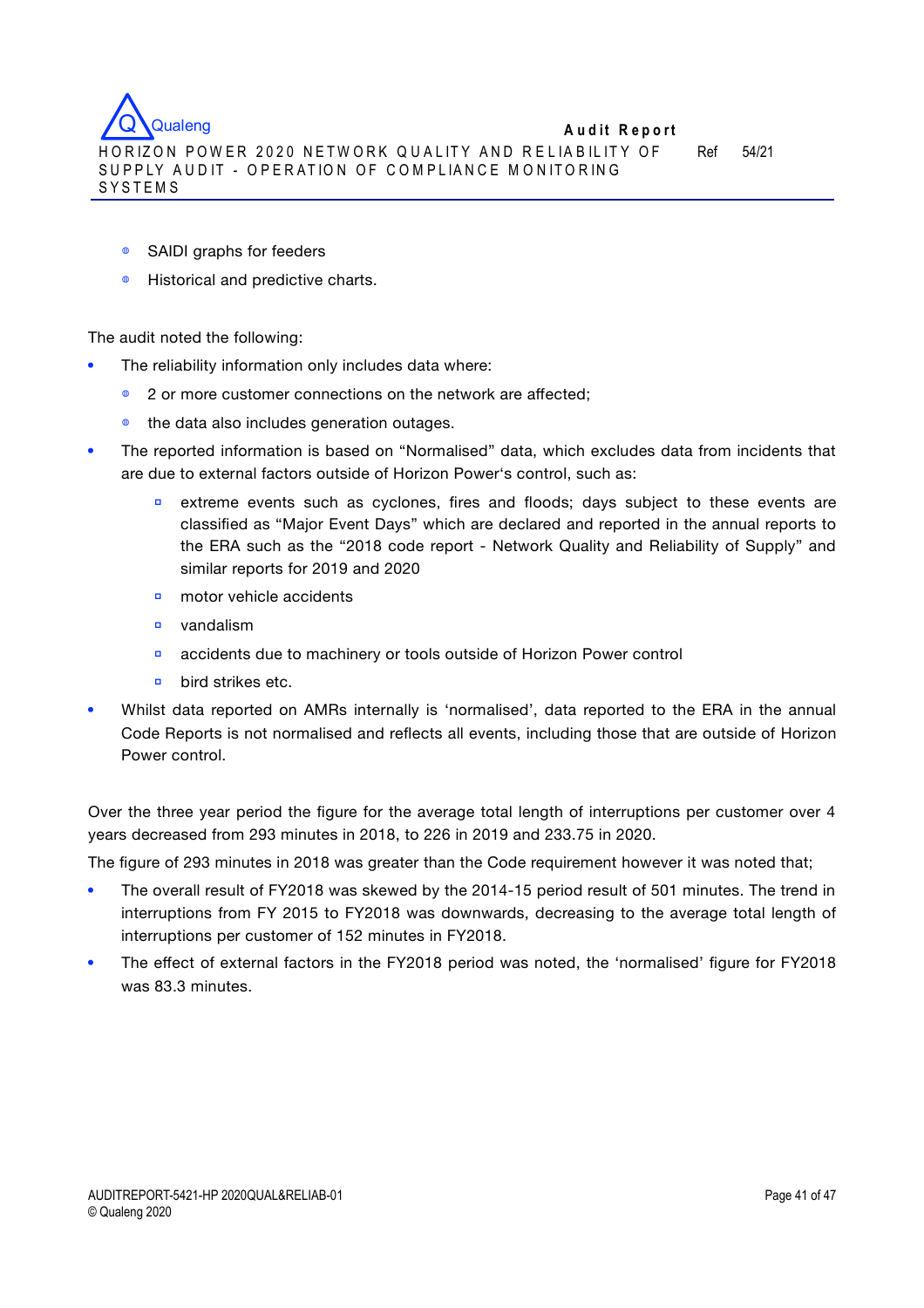

# 6 VARIATIONS OF OBLIGATIONS (SEC 14-15)

# **6.1 PROVISIONS MAY BE EXCLUDED OR MODIFIED BY AGREEMENT WITH CUSTOMERS (SEC 15)**

**Requirement**: A customer and a transmitter or a distributor may agree in writing that a provision of this Part is excluded or modified in relation to the supply of electricity by the transmitter or distributor to the customer and the agreement must set out the matters that the parties consider are the advantages and disadvantages.

### **Summary:**

During the previous audit period an "Energy Supply Agreement for large enterprise customers" was in place with a limited number of customers to manage and interrupt the supply, if necessary, to allow demand management and provide financial benefit to customers.

There was no evidence in this audit period that this policy is in place.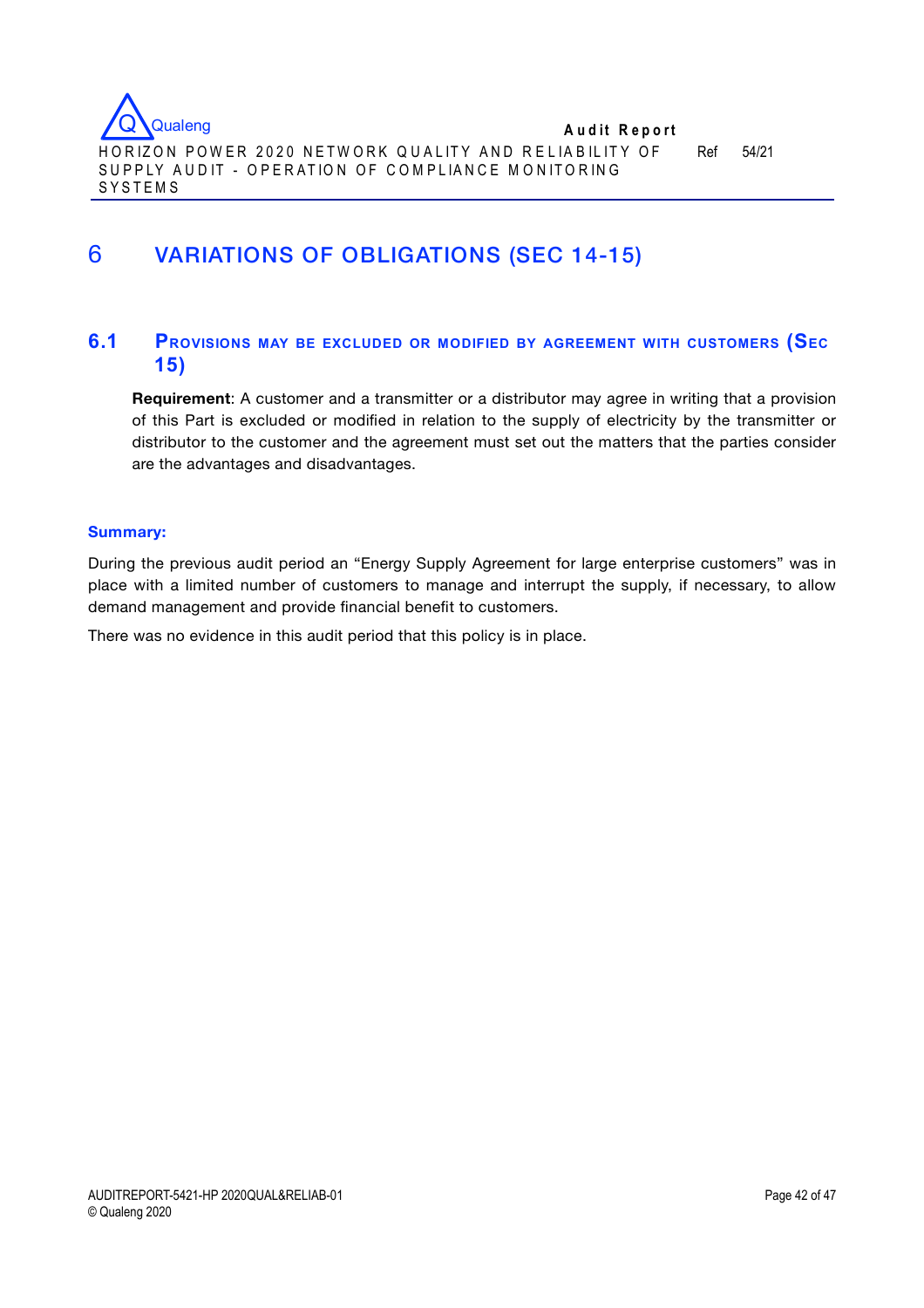

# 7 Audit Summary and Recommendations

Under Section 26 "Annual report on monitoring systems" of the Code, Horizon Power is required to arrange for an independent audit of the operation of the systems that are in place to monitor its compliance with Part 2 of the Code. or an instrument under Section 14(3).

The previous audit (FY ending 2017) resulted in no non-compliances, no "Opportunity for Improvement", no recommendation and two observations.

This audit (2020) has found that there has been progress in Horizon Power actions in response to the audit observations.

The 2020 audit has found that Horizon Power's systems monitoring compliance with Part 2 of the Code are in general compliance with the requirements of the Code.

The audit found no non-compliances and two Opportunities for Improvement (**OFI**) as noted in Table 9 below which provides a summary of the findings and recommendations. The table rates the various element as complying  $(V)$ , non-complying  $(X)$ , actions in progress, observations or OFIs.

Throughout the audit it was evident that staff were aware of the Code requirements and there was commitment to improvement of the system compliance.

Based on the scope of the audit defined in section 26 of the Code, in the opinion of the auditor, and as noted in the report and audit summary table, the system and processes within Horizon Power are in compliance with the requirements of Part 2 of the Code, "Quality and Reliability Standards".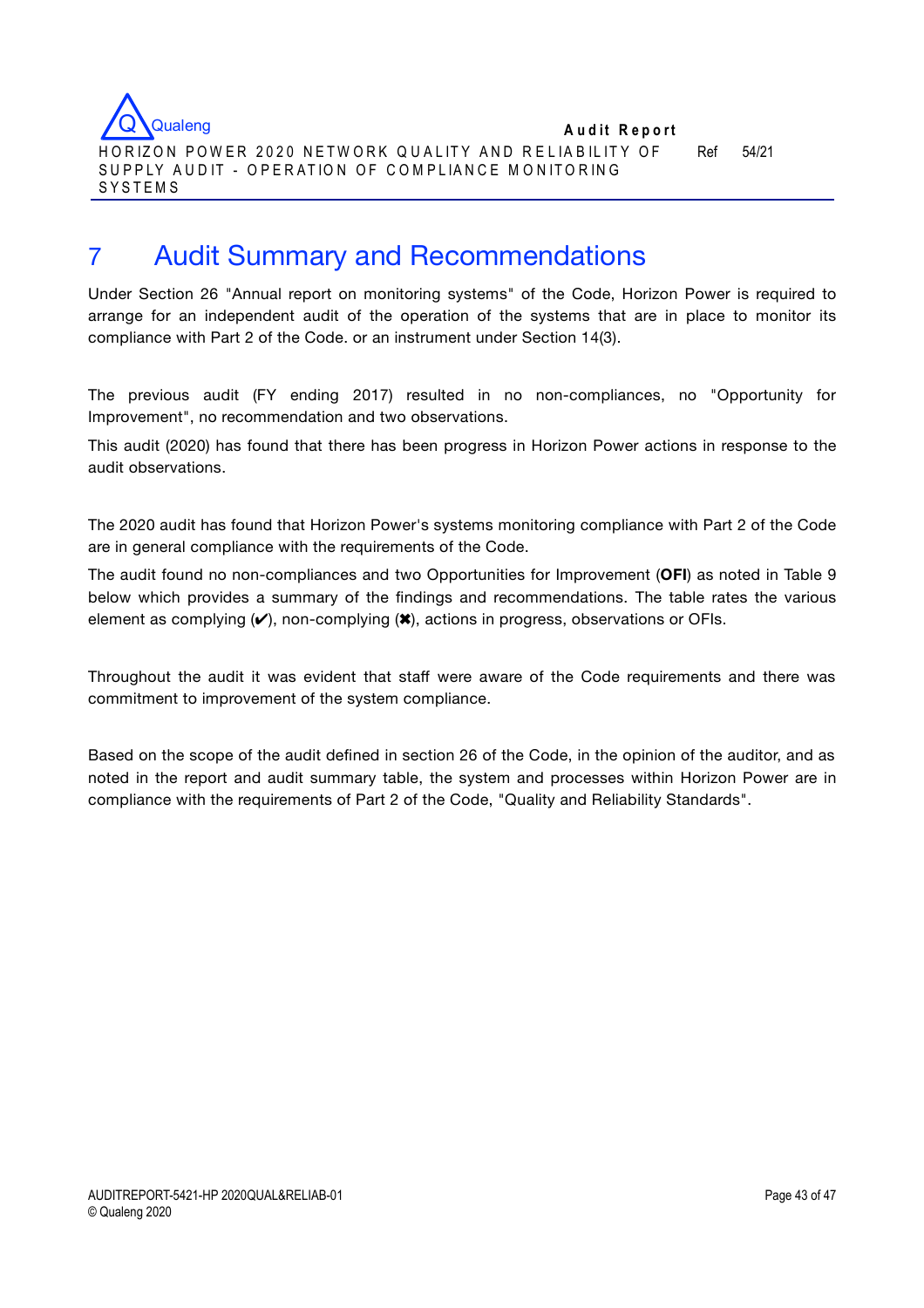#### **A u d it R eport** HORIZON POWER 2020 NETWORK QUALITY AND RELIABILITY OF SUPPLY AUDIT - OPERATION OF C O M P LIA N C E M O N ITO R IN G SYSTEM S Q Qualeng

REF 5 4 /2 1

## **Table 9: Systems Compliance Summary**

| Code<br>Division,<br><b>Section</b> | <b>Code Requirement</b>                                                                                                  | <b>of</b><br><b>System</b> | Evidence Evidence<br><b>of</b><br><b>Process</b> | <b>Operation of the System</b><br><b>Findings / Observations</b>                                                                                                                                                                                                                                                   |         | <b>Recommended Corrective Actions /</b><br><b>Opportunities for Improvement (OFI)</b>                                                                                      |
|-------------------------------------|--------------------------------------------------------------------------------------------------------------------------|----------------------------|--------------------------------------------------|--------------------------------------------------------------------------------------------------------------------------------------------------------------------------------------------------------------------------------------------------------------------------------------------------------------------|---------|----------------------------------------------------------------------------------------------------------------------------------------------------------------------------|
|                                     | <b>General system</b><br>Systems monitoring<br>compliance with the<br>requirements of the Code.                          | V                          | $\boldsymbol{\mathcal{U}}$                       | Operation of the systems which monitor<br>Horizon Power's compliance with the Network<br>Quality and Reliability of Supply Code (the<br>Code), satisfies the Code requirements except<br>for findings of non-compliance reported below.                                                                            |         |                                                                                                                                                                            |
| Div $1,$<br>Sec. 5                  | System to monitor<br>compliance with quality<br>standards: voltage<br>fluctuations, harmonics.                           | ✔                          | <b>OFI</b>                                       | Measurements were taken however it<br>appeared that testing procedures were<br>not always followed and results not<br>clearly assessed. The deployment and<br>use of PQ Analysers and the analysis of<br>test data is not consistently understood<br>and not always in accordance with<br>Horizon Power's manuals. | 1/2020. | (OFI) The deployment and use of PQ<br>Analysers and the analysis of test<br>data needs to be consistently<br>understood and in accordance with<br>Horizon Power's manuals. |
| Div $1,$<br>Sec. 8                  | System to monitor<br>compliance with duty to<br>disconnect if damage may<br>result due to electricity<br>supply quality. | $\boldsymbol{\nu}$         | $\boldsymbol{\nu}$                               | Complies                                                                                                                                                                                                                                                                                                           |         |                                                                                                                                                                            |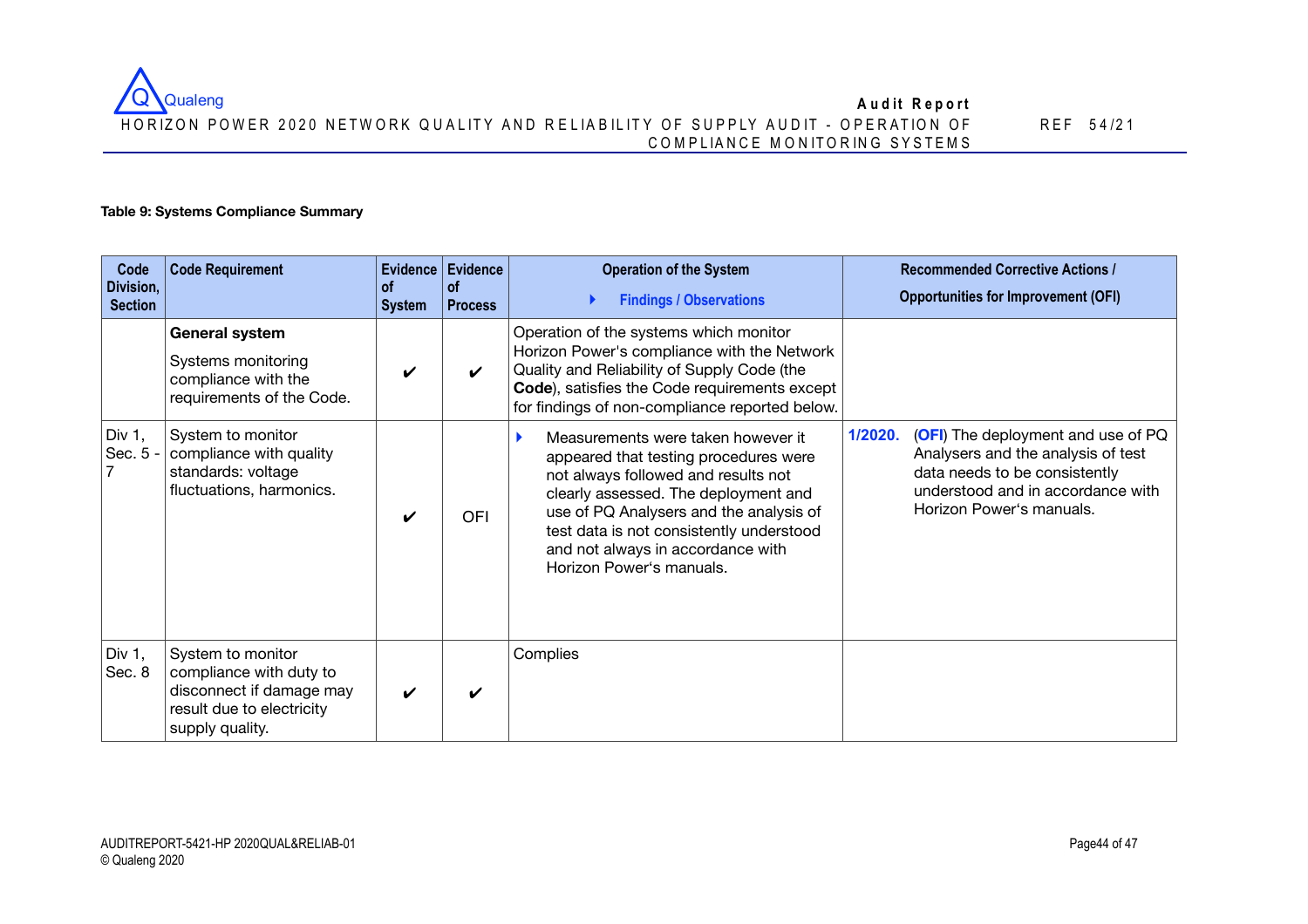

### HORIZON POWER 2020 NETWORK QUALITY AND RELIABILITY OF SUPPLY AUDIT - OPERATION OF C O M P LIA N C E M O N ITO R IN G SYSTEM S

| Code<br>Division,            | <b>Code Requirement</b>                                                                                                                                                                                                             | <b>of</b>                  | Evidence Evidence<br>of | <b>Operation of the System</b>                                                                                                                                                                                                                                                                                                                                                                                                                            | <b>Recommended Corrective Actions /</b>    |
|------------------------------|-------------------------------------------------------------------------------------------------------------------------------------------------------------------------------------------------------------------------------------|----------------------------|-------------------------|-----------------------------------------------------------------------------------------------------------------------------------------------------------------------------------------------------------------------------------------------------------------------------------------------------------------------------------------------------------------------------------------------------------------------------------------------------------|--------------------------------------------|
| <b>Section</b>               |                                                                                                                                                                                                                                     | <b>System</b>              | <b>Process</b>          | <b>Findings / Observations</b>                                                                                                                                                                                                                                                                                                                                                                                                                            | <b>Opportunities for Improvement (OFI)</b> |
| Div 2,<br>Sec. 9             | System to monitor<br>compliance with maintaining<br>the supply and minimise the<br>number and duration of<br>interruptions.                                                                                                         | $\boldsymbol{\mathcal{U}}$ | ✓                       | Complies                                                                                                                                                                                                                                                                                                                                                                                                                                                  |                                            |
| Div $2,$<br>Sec. 10          | System to monitor<br>compliance with<br>reduction of effects of any<br>interruption and<br>consideration of alternative<br>supplies for proposed<br>interruptions where it affects<br>business or special health<br>needs customers | ✔                          | ✔                       | Complies                                                                                                                                                                                                                                                                                                                                                                                                                                                  |                                            |
| Div 2,<br>Sec. 11            | System to monitor<br>compliance with length (less<br>than 4 or 6 hours) and<br>notifications for planned<br>interruptions (over 72 hours<br>prior to interruption).                                                                 | V                          | ✓                       | The system relies on customer complaints to<br>show if the process is working, failures are not<br>reported to management due to the low<br>number of customer complaints per year (up<br>to a maximum of 15 in a year during the audit<br>period).<br>In view of the number of outages performed<br>by Horizon Power it can be concluded that, so<br>far as reasonably practicable, the Horizon<br>Power systems complied with the Code<br>requirements. |                                            |
| Div 2,<br>Sec.<br><b>11A</b> | System to monitor<br>compliance with:                                                                                                                                                                                               | $\boldsymbol{\nu}$         | ✓                       | Complies                                                                                                                                                                                                                                                                                                                                                                                                                                                  |                                            |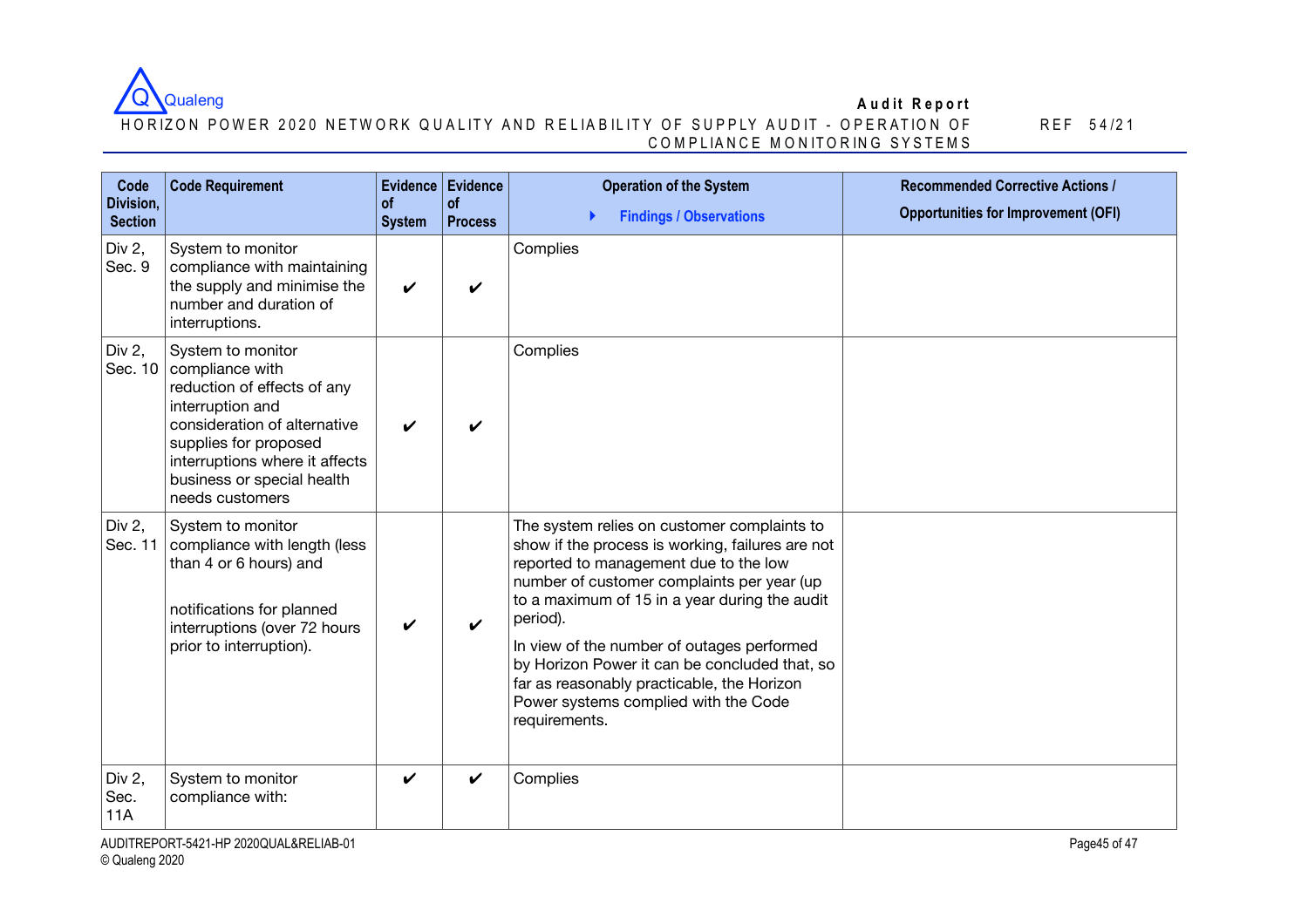

#### HORIZON POWER 2020 NETWORK QUALITY AND RELIABILITY OF SUPPLY AUDIT - OPERATION OF C O M P LIA N C E M O N ITO R IN G SYSTEM S

| Code<br>Division,<br><b>Section</b> | <b>Code Requirement</b>                                                                                                                                                                                                        | <b>of</b><br><b>System</b> | Evidence Evidence<br>$\circ$ f<br><b>Process</b> | <b>Operation of the System</b><br><b>Findings / Observations</b>                                                                                                                                                                                                                                                                                                                                                                                                                                                                                                                                                                                                                                                                                                          | <b>Recommended Corrective Actions /</b><br><b>Opportunities for Improvement (OFI)</b>                                                                                                                                                                                                                                                                                             |
|-------------------------------------|--------------------------------------------------------------------------------------------------------------------------------------------------------------------------------------------------------------------------------|----------------------------|--------------------------------------------------|---------------------------------------------------------------------------------------------------------------------------------------------------------------------------------------------------------------------------------------------------------------------------------------------------------------------------------------------------------------------------------------------------------------------------------------------------------------------------------------------------------------------------------------------------------------------------------------------------------------------------------------------------------------------------------------------------------------------------------------------------------------------------|-----------------------------------------------------------------------------------------------------------------------------------------------------------------------------------------------------------------------------------------------------------------------------------------------------------------------------------------------------------------------------------|
|                                     | interruption duration (less<br>than 4 or 6 hours) when the<br>customer is supplied by<br>alternative means and<br>supply has to be restored<br>from the network, and<br>notifications for planned<br>interruption is provided. |                            |                                                  |                                                                                                                                                                                                                                                                                                                                                                                                                                                                                                                                                                                                                                                                                                                                                                           |                                                                                                                                                                                                                                                                                                                                                                                   |
| Div 2,<br>Sec. 12                   | System to monitor<br>compliance with limiting<br>significant interruptions to<br>small use customers ( $\leq 16$<br>times or $\leq$ 12 Hours) and to<br>provide remedial action<br>where breaches occur.                       | ✔                          | $\boldsymbol{\nu}$<br>OFI                        | A system is in place to monitor the number of<br>interruptions greater than 12 hours or where<br>the frequency of interruptions exceeds 16.<br>Horizon Power system has the capability to<br>identify individual customers subject to over<br>16 interruptions per FY and feeders subject to<br>over 12 hours of interruption.<br>However:<br>▶ the Horizon Power process does not track<br>individual customers that are subject to<br>over 16 interruptions per FY, or subject to<br>over 12 hours of interruption per FY, and to<br>date there is not a process to monitor if<br>remediation is provided to all those<br>customers that are likely to be subject to<br>more than one instance of significant<br>interruption over 10 years as required by the<br>Code. | 2/2020.<br>(OFI) Identify and provide<br>remediation to the individual<br>customer(s) likely to be subjected to<br>over 16 interruptions per FY, or an<br>interruption of over 12 hour duration<br>more than once in 10 years. This<br>could be achieved by implementing<br>remediation at relevant feeders or at<br>other more granular level as<br>determined by Horizon Power. |